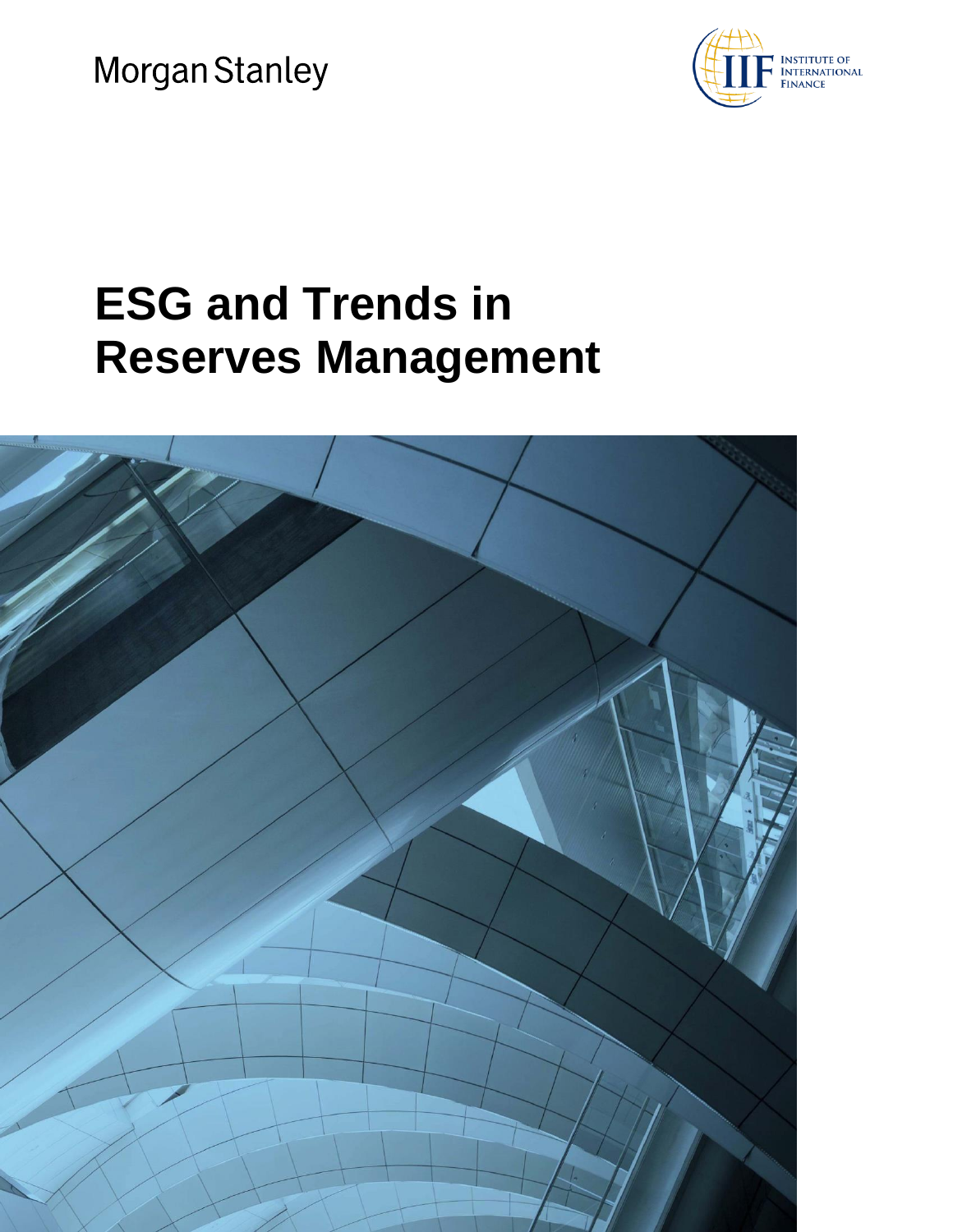

# **Contents**

| What is MSIM's approach to Sustainable Investing, and how can we help Reserves Managers? 23              |  |
|----------------------------------------------------------------------------------------------------------|--|
| How can Reserves Managers benefit from Asset Managers, such as MSIM's, ESG value proposition?24          |  |
|                                                                                                          |  |
|                                                                                                          |  |
|                                                                                                          |  |
| What is the difference between sustainable funds and traditional funds in terms of performance and risk? |  |
|                                                                                                          |  |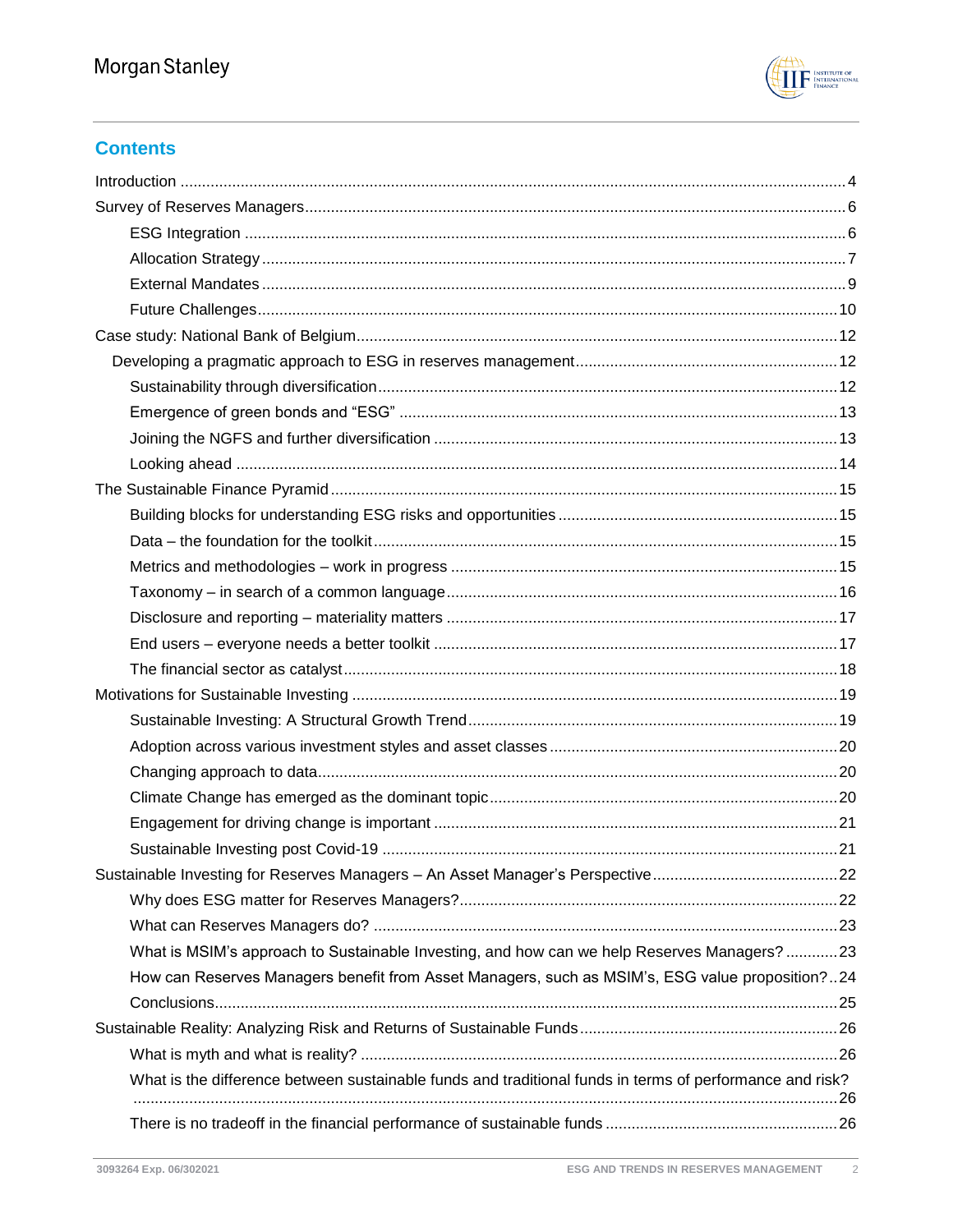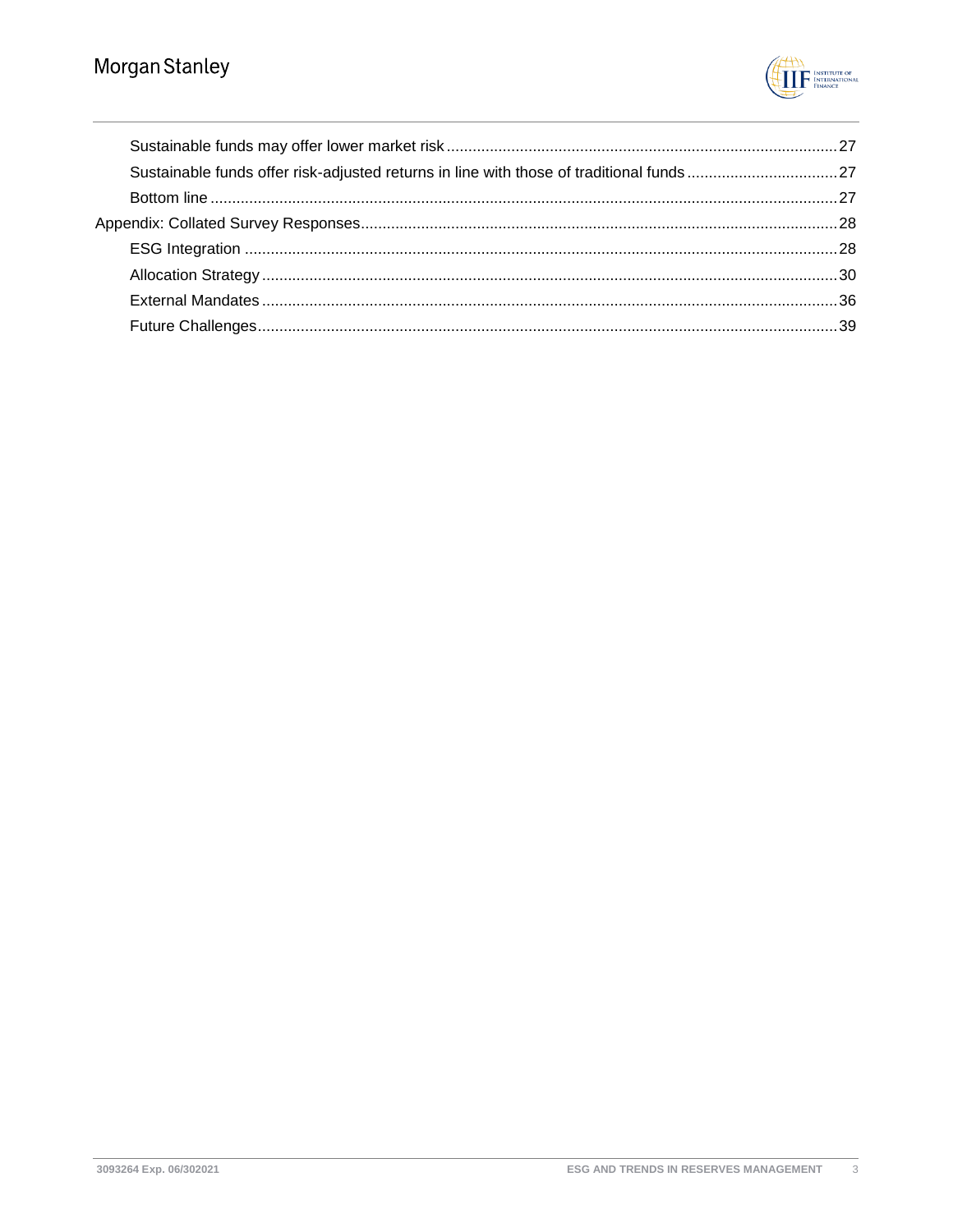

# <span id="page-3-0"></span>**Introduction**

*Sonja Gibbs, Managing Director and Head of Sustainable Finance, Institute of International Finance Reza Moghadam, Chief Economic Advisor, Research, Morgan Stanley Paul Price, CEO Morgan Stanley Investment Management Ireland Till Schneider, European Head of Multi Asset Sales & Official Institutions Coverage, Fixed Income, Morgan Stanley*

Globally over US\$ 30 trillion of assets are managed with reference to Environmental, Social and Governance (ESG) principles. This represents over 50% growth since 2014 and is a reflection of the significant private sector demand for sustainable investments, as well as the growing public and political pressure for action on ESG. For central banks, ESG has been a focus for many years, and with the creation of the Central Bank and Supervisors Network for Greening the Financial System (NGFS) in December 2018, sustainability is becoming even more topical.

With this in mind, the Institute of International Finance and Morgan Stanley are delighted to jointly launch a new publication on trends in reserves management. To assist central banks and reserves managers—and global investors more broadly—in understanding ESG take-up by public investors, this first edition focuses on sustainable investing in official reserves management.

The first part of this publication is the analysis of a survey of reserves managers themselves. The survey, conducted in late 2019, shows that ESG considerations are becoming increasingly important in the context of managing reserves. Although most institutions surveyed do not yet have explicit ESG strategies or goals, this looks set to change. Many reserves managers are currently considering ESG integration and show a growing interest in the use of ESG ratings and research.

Looking at wider allocation strategy, two-thirds of managers already have a proportion of their reserves in external mandates, typically in credit-, mortgage- and equities-related asset classes. At the time of the survey, respondents saw the low rates environment as the most significant future challenge – this is understandable especially as most reserves managers are restricted to highly rated, short duration assets. The scale of this challenge has only increased in light of the COVID-19 crisis, although asking the same question today would likely uncover additional pandemic-related challenges.

The analysis of the survey results is complemented by a case study of the National Bank of Belgium's approach to ESG. This firsthand account of the integration of ESG principles by Jan De Wit, Head of Front Office at the Bank, outlines the benefits of a gradual approach, driven by diversification, the emergence of ESG products, and membership of the NGFS. The case study illustrates the questions all reserves managers now face: how to respect and reflect the push for sustainability and ESG, while maintaining their primary focus on portfolio liquidity, capital preservation and return.

The second part of the publication presents a series of essay contributions detailing the benefits of ESG integration and different tools and approaches to incorporating ESG in reserves management. The essay by Sonja Gibbs from the Institute of International Finance presents a framework for understanding the sustainable finance ecosystem. While giving an overview of the different initiatives at each level of the 'Sustainable Finance Pyramid', the essay also makes evident the need for international alignment, from data to disclosure, in order to drive investment.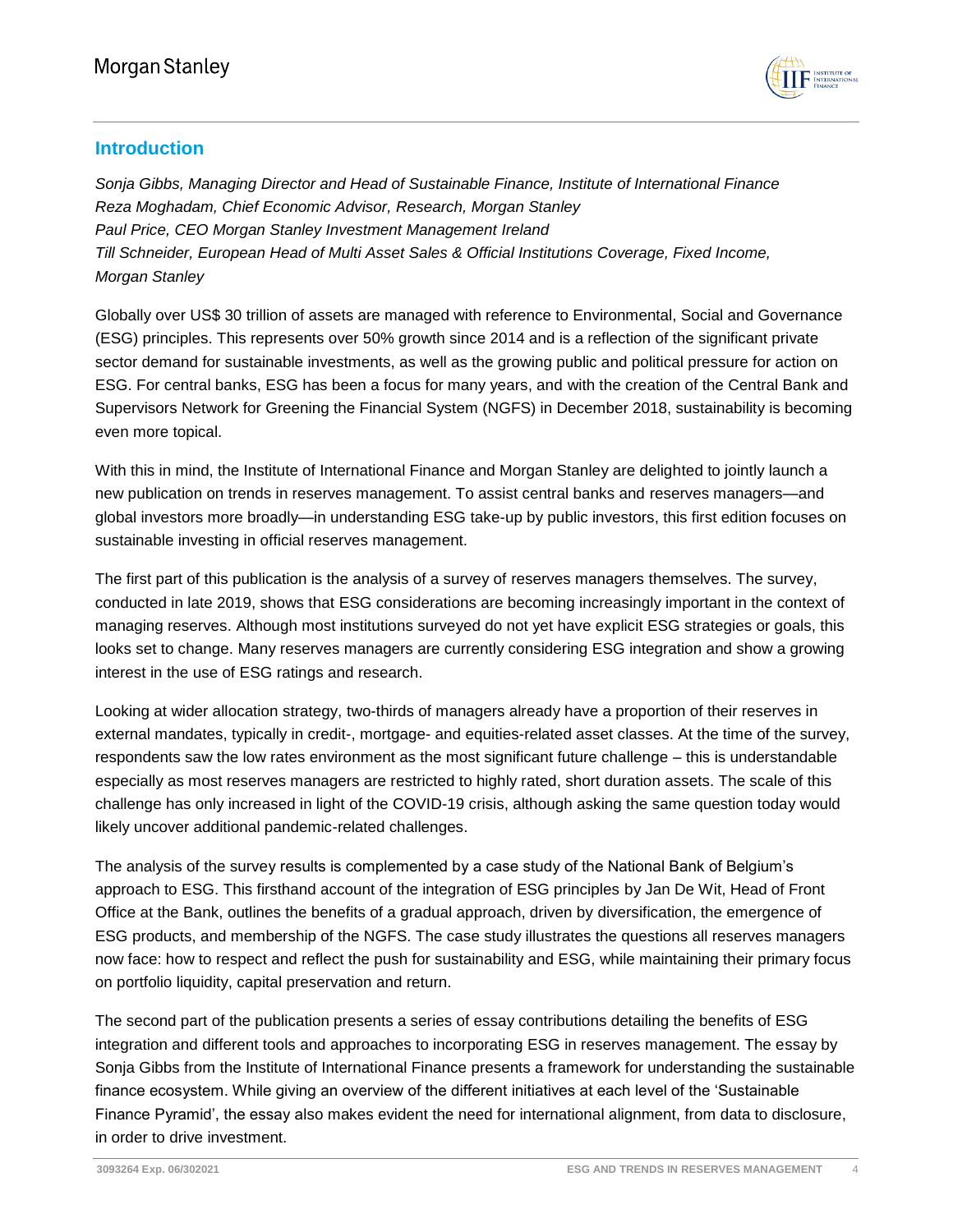

Jessica Alsford, Head of Global Sustainability Research at Morgan Stanley, reviews the rapid growth in ESG products and analyses the different motivations investors have for participating in this market. Jessica makes the case that this growth is a structural trend, driven by changing investor attitudes, evolving definitions of manager fiduciary duty, and the growing evidence of the benefits of ESG integration. The essay also considers the impact of the COVID-19 crisis on ESG investment.

Navindu Katugampola, Head of Sustainable Investing for Fixed Income & Liquidity in Morgan Stanley Investment Management,<sup>1</sup> provides an asset manager's perspective on ESG integration, including discussion of different ESG strategies such as negative screening and thematic investment. The overview of Morgan Stanley Investment Management's approach to ESG illustrates the potential role and tools of external asset managers.

Finally, we present research by the Morgan Stanley Institute for Sustainable Investing showing that, contrary to common opinion, there is no financial tradeoff in the returns of sustainable and traditional funds. The essay compares the performance of over 10,000 ESG-focused mutual and exchange-traded funds between 2004 and 2018. In addition, the research suggests sustainable funds may offer lower market risk.

Tim Adams, CEO of the IIF, stated that "This survey echoes the message we have received from our members across the financial industry: incorporating sustainability considerations will offer some of the biggest challenges – and opportunities – the financial sector has ever encountered. Reserves managers will face a host of new issues, new demands and new stakeholders."

"The emerging interest in ESG by reserves managers is noteworthy and aligns with the trends we have been tracking over the last six years through the Institute's Sustainable Signals survey series," said Audrey Choi, Chief Sustainability Officer and CEO of the Institute for Sustainable Investing at Morgan Stanley. "Interest and adoption of sustainable investing continues to rise, driving asset managers to develop increasingly sophisticated sustainable investing solutions to meet their clients' needs."

By promoting a better understanding of how reserves managers are tackling ESG integration in practice, we hope to contribute meaningfully to the global dialogue on this issue.

*Morgan Stanley and the Institute of International Finance*

l <sup>1</sup> Morgan Stanley is the parent company of Morgan Stanley Investment Management Inc. and its affiliates. References to "Morgan Stanley" in this document refer to the parent company, not to Morgan Stanley Investment Management Inc. In some instances, Morgan Stanley Investment Management Inc. may leverage or be a part of Morgan Stanley's processes and/or initiatives related to ESG integration.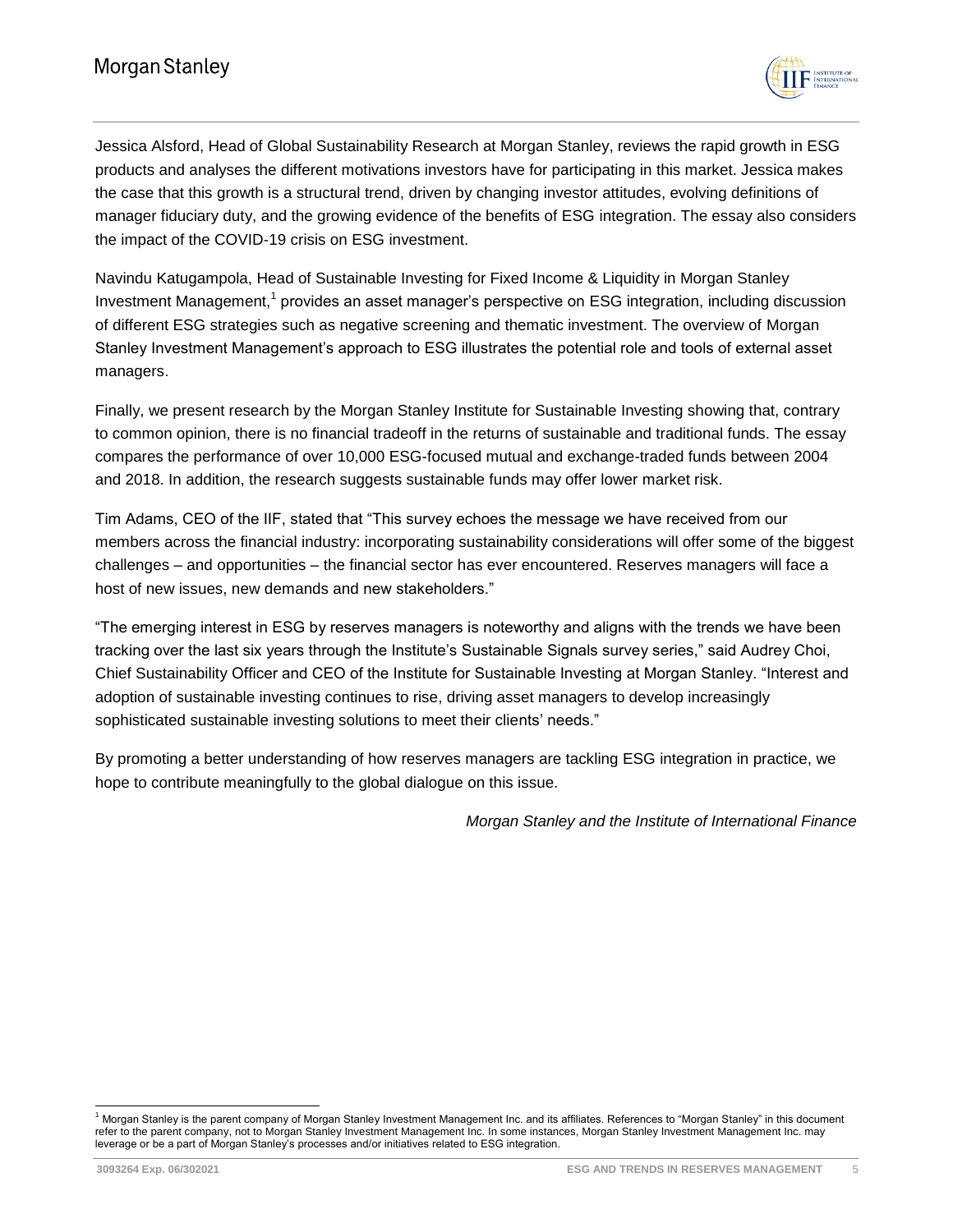

# <span id="page-5-0"></span>**Survey of Reserves Managers**

Morgan Stanley and the Institute of International Finance conducted this survey of reserves managers in late 2019, with a focus on the adoption of environmental, social and governance (ESG) principles by official institutions.<sup>2</sup> Forty institutions responded to the survey, representing over \$2.5Tn in assets. A majority of respondents were central banks, although a handful of participants were international institutions. Half the respondents were from Europe, with the remainder spread across Latin America, Africa, the Middle East, Asia and North America.



## <span id="page-5-1"></span>**ESG Integration**

## **Reserves managers are beginning to focus on ESG**

Almost half of the respondents are or are considering becoming members of the Network for Greening the Financial System (NGFS) or the Task Force on Climate-Related Financial Disclosures (TCFD). Half already manage green, social or sustainability-linked bonds and many intend to increase exposure in the next 24 months:

*"We expect to increase exposure to green, social, and sustainable assets. These would only be included if eligible - meaning from AAA or government-related issuers."* 

*– Director of Reserve Management, Central Bank*

Moreover, ESG is beginning to be considered as an additional dimension of the liquidity-return-capital preservation framework:

*"The potential to integrate ESG/Sustainable investment criteria within the external reserves has become more important, along with concentration risk."* 

*– Head of Front Office, Central Bank*

l 2 It should be noted that these survey responses were completed prior to the COVID-19 crisis. While responses regarding ESG and allocation strategies may reasonably be expected to remain largely unchanged today, the crisis will likely affect the future challenges these institutions face. Full survey results are presented in the Appendix.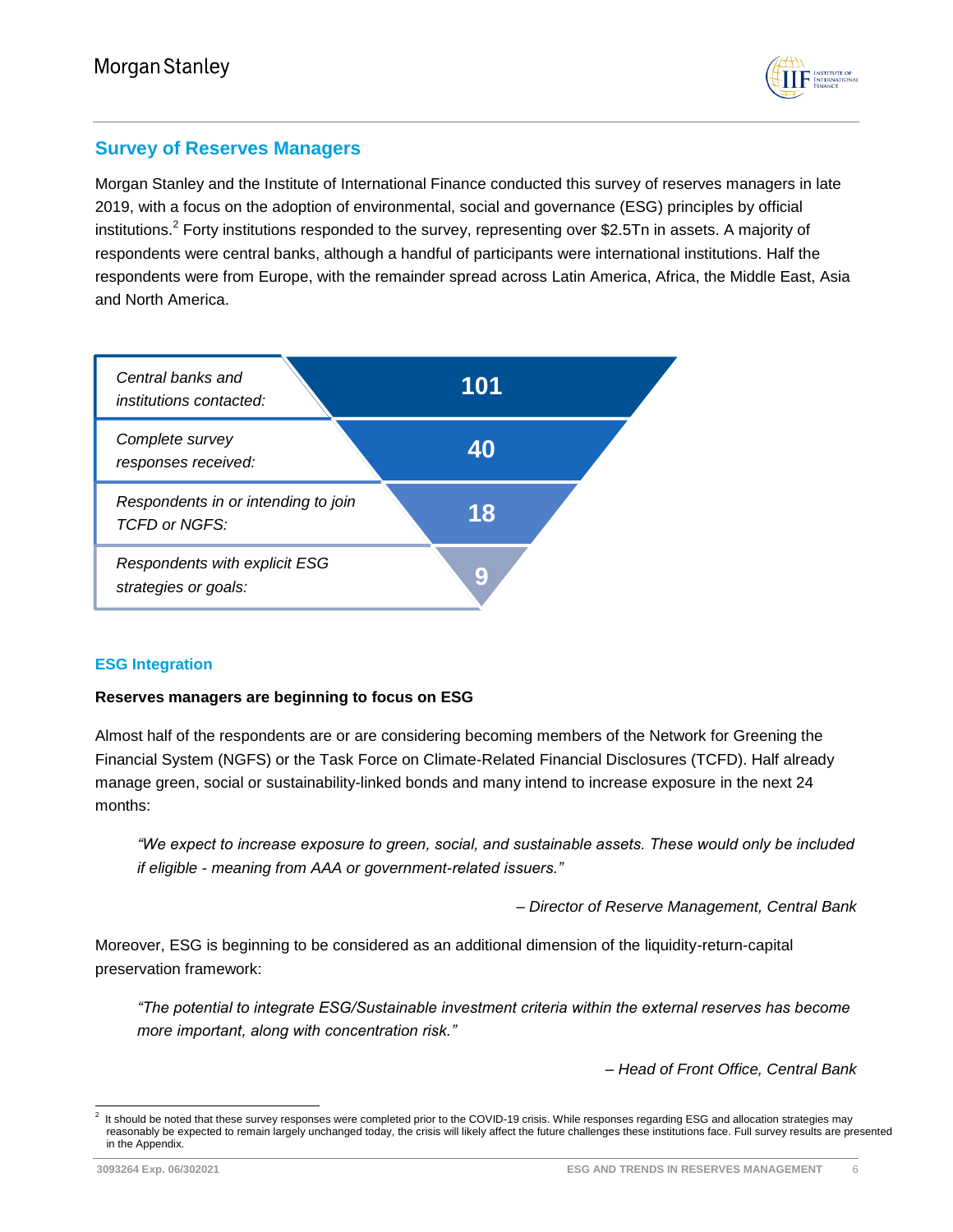

*"Alongside negative rates, the integration of ESG considerations in the investment process will be one of the biggest challenges in the future."*

*- Head of Asset Management, Central Bank*

#### **Although most institutions do not yet have explicit ESG strategies or goals, this looks set to change**

More than three quarters of reserves managers do not have explicit ESG or sustainable investing goals as part of their reserve management strategy. But this looks set to change: the primary reason for not having an explicit ESG strategy is that this has not yet been raised internally to the relevant decision-making body, with many institutions commenting that the issue was currently under consideration.

*"We are in the process of defining what role ESG will play in the management of our discretionary investment assets."* 

#### *– Head of Investments, Central Bank*

Concerns were also cited regarding limited product range and perceived lack of liquidity or market depth.

#### **Where they have been adopted, ESG strategies remain rudimentary**

For respondents that did have explicit ESG policies or commitments in place, the most common mandate was for negative screening i.e. the exclusion of certain companies or sectors. A majority also had a mandate to purchase green, social and/or sustainable bonds. A positive ESG tilt or ESG integration as an investment criterion was less common.

## **Use of ESG ratings and research suggests growing interest in ESG integration**

Use of ESG ratings and ESG-specific research remains limited overall. However, a subset of respondents that don't have an explicit mandate already use ESG ratings and research, demonstrating that there is growing interest in this area.

#### <span id="page-6-0"></span>**Allocation Strategy**

## **Ratings thresholds guide investment decisions for more than 95% of reserves managers**

Almost all reserves managers have an explicit minimum ratings threshold, with only one third of managers able to invest in assets rated lower than A-. In the rare cases where thresholds do not apply, managers are still limited to investing in highly rated products, but benefit from additional flexibility, avoiding the need to mechanically react to any downgrades.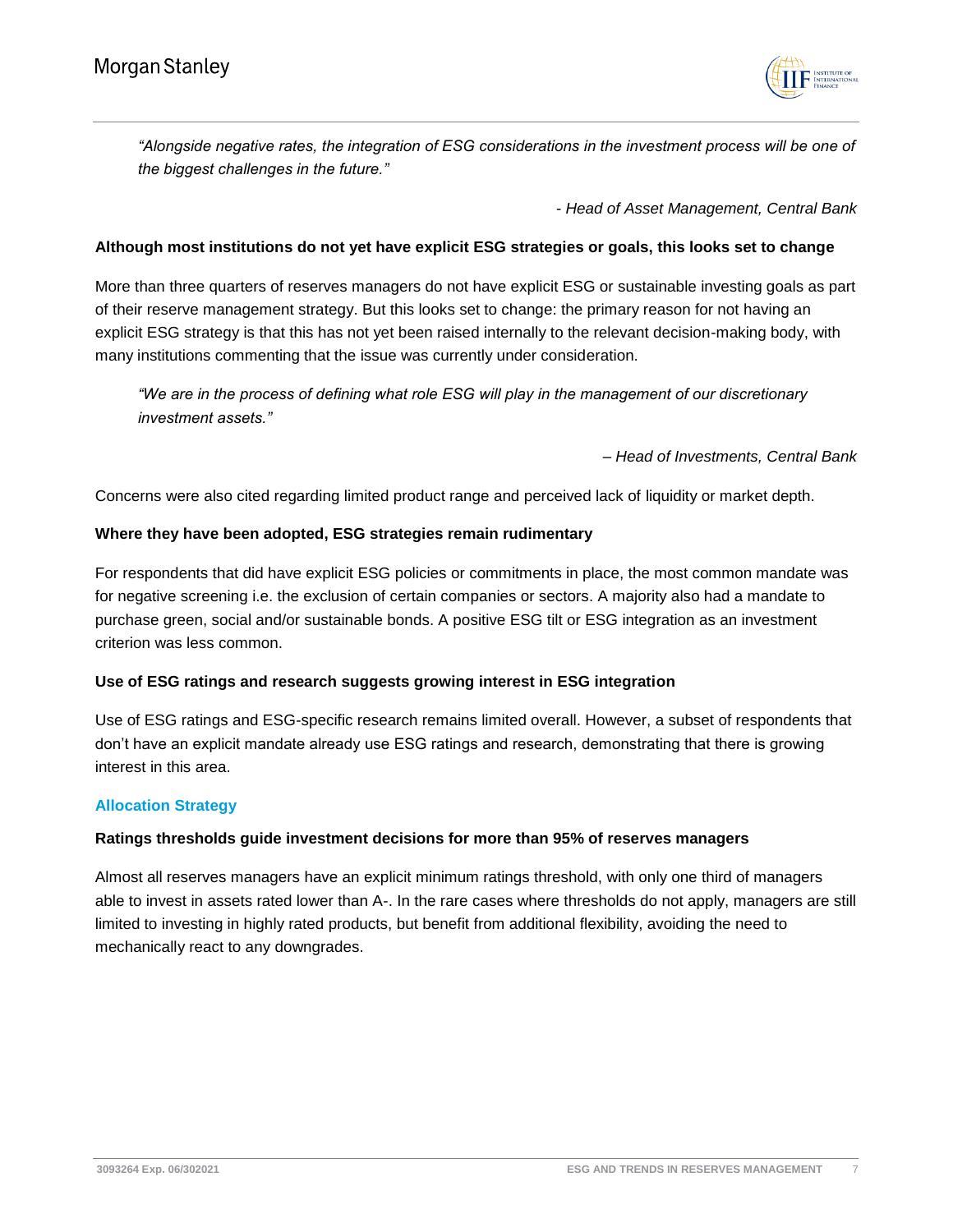

# **What is Your Minimum Rating Threshold?**



There are two schools of thought regarding ratings for ESG products: some reserves managers are more lenient with regards to rating requirements for ESG, while some see their ratings requirements as a line in the sand.

*"We expect to increase exposure to green, social, and sustainable assets. These would only be included if eligible - meaning from AAA or government-related issuers."* 

*– Director of Reserve Management, Central Bank*

#### **The overall duration of reserves management remains relatively short**

More than half of reserves managers have an average allocation duration of 2 years or less. While the duration in most cases doesn't vary between asset classes, some reserves managers have higher average duration hold-to-maturity portfolios.



## **What is the Average Duration of Your Reserves?**

#### **Liquidity and sovereign rating remain the main drivers of currency allocation**

Focus on liquidity and sovereign rating sees the US dollar remain the dominant reserves currency, followed by the euro, Japanese yen and British pound. There is, however, positive momentum for the Canadian dollar, Australian dollar and Chinese yuan but we do not see that momentum extend to the higher yielding or highly rated smaller currencies.

Returns and diversification were also common drivers of allocation, e.g.:

*"The main drivers are risk management considerations combined with our needs in terms of currencies for interventions."* 

*– Principal Portfolio Manager FX Reserves, Central Bank*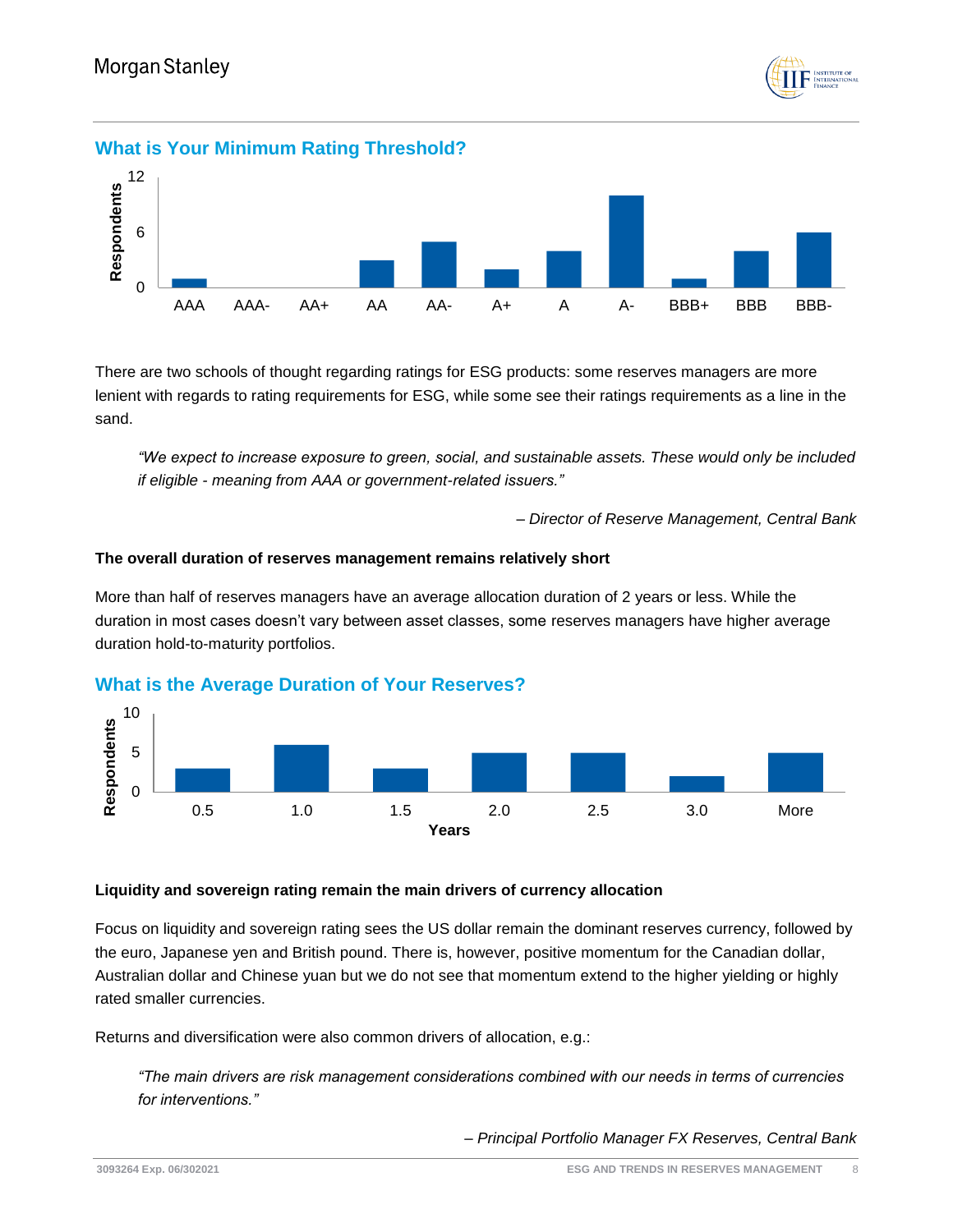

# **What are the Main Drivers for Currency Allocation?**



#### <span id="page-8-0"></span>**External Mandates**

#### **Two-thirds of reserves managers have a proportion of their reserves managed externally**

Pure rates products tend to be managed internally by reserves managers. The proportion of reserves managed through external mandates increases in credit, mortgage and equities related asset classes.



# **Which Asset Classes do you Currently Manage?**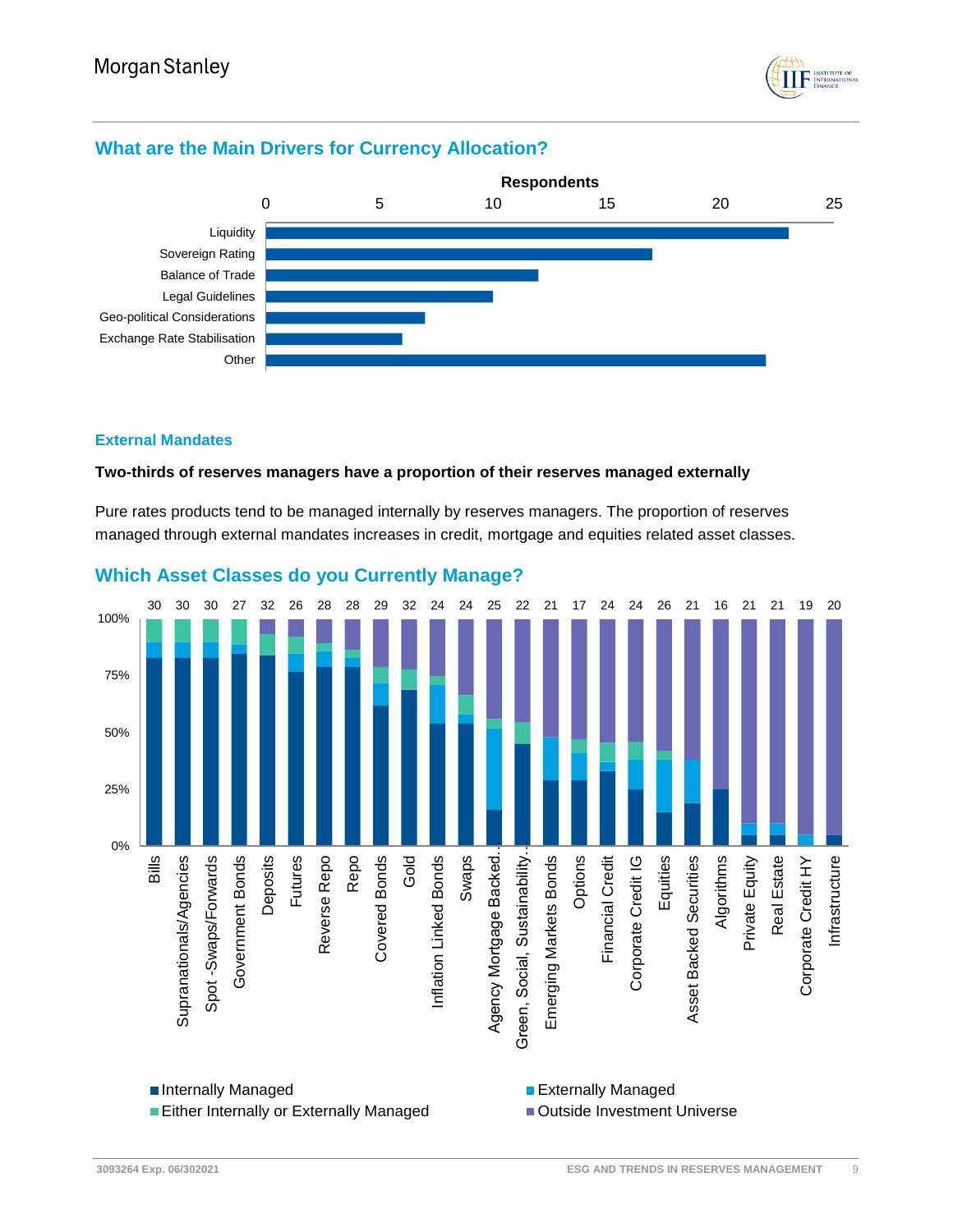

# **Overall, one third of reserves managers expect to increase the share of reserves held in external mandates**

Of reserves managers who already use external managers, almost half intend to increase the share of their reserves held in external mandates within the next two years. Of those who don't yet have external managers, less than 10% expect to create external mandates.

*"Due to the substantial increase in our external reserves, we are planning to diversify the management by increasing the allocation to external managers."*

*- Middle Officer, Central Bank*

Overall, two-thirds of externally managed reserves include some active management. On balance, more reserves managers are looking to increase the active proportion than decrease.

# **Fees are the key decision-making factor when selecting an external manager, but what tips the balance is the experience of the investment team and their past performance**



# **What are the Three Most Important Attributes for you When Choosing an External Manager?**

## <span id="page-9-0"></span>**Future Challenges**

# **The low rate environment remains the most significant challenge facing reserves managers, while the future impact of technological development is uncertain**

A majority of respondents highlighted the low and negative rates environment as the most significant future challenge: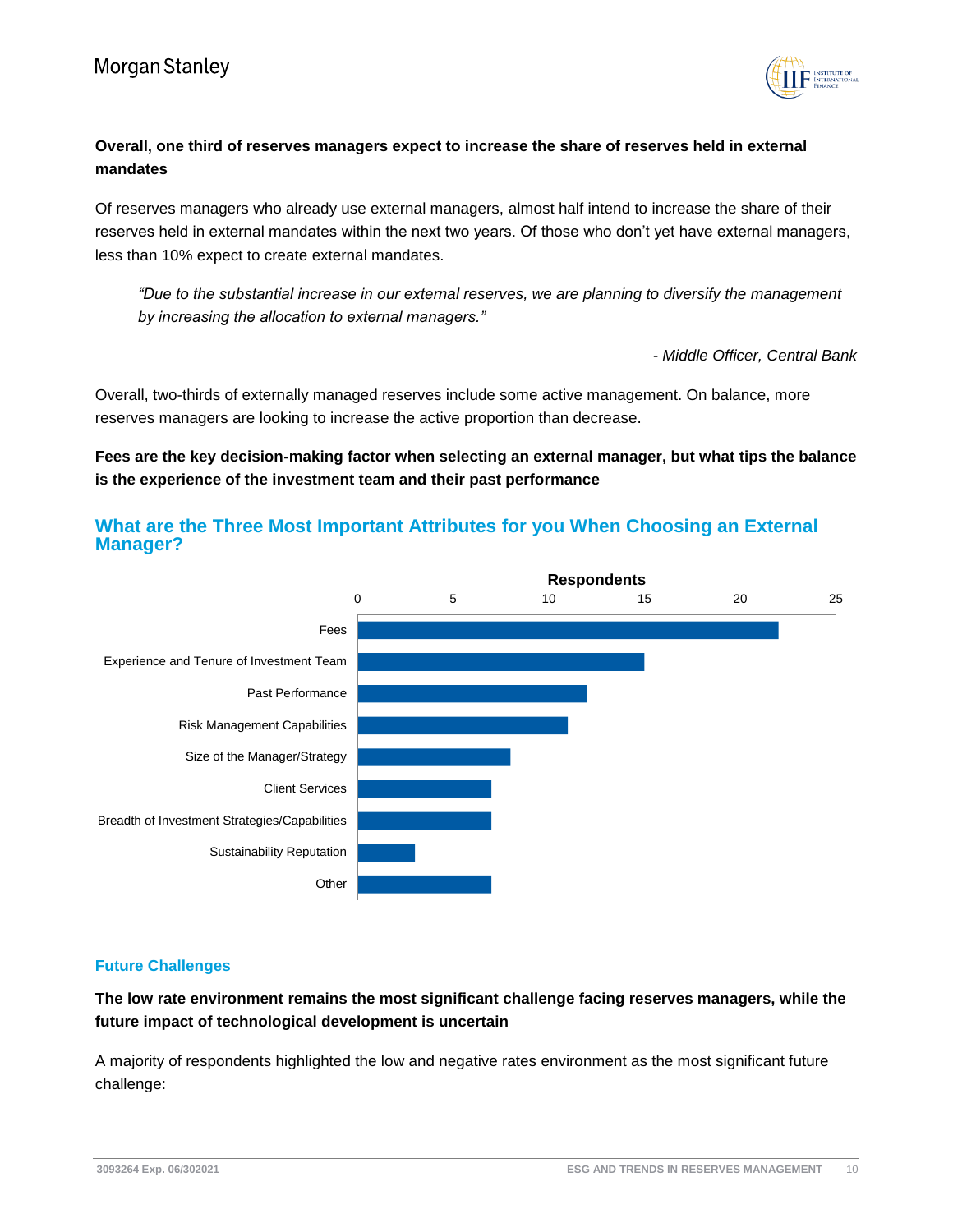

*"The biggest challenge is balancing the need for capital preservation and adequate liquidity while continuing to search for yield in a low interest rate environment."*

*- Senior Portfolio Analyst, Central Bank*

*"Low expected return environment coupled with increased asset class correlations and increased portfolio risk levels makes managing portfolios challenging."*

*- Head of Investments, Central Bank*

Respondents' opinions diverged over the future impact of technologies, including AI and blockchain:

*"Technology is expected to be a net positive with respect to efficiency, investment decisions and risk management. However, it will likely require greater resource allocation. Cyber security is an ongoing concern which is becoming increasingly important."*

*- Senior Portfolio Analyst, Central Bank*

*"There will be no imminent impact. We have already implemented changes towards enhancing security, and moving towards more electronic trading."* 

*- Head of Tactical Asset Allocation, Central Bank*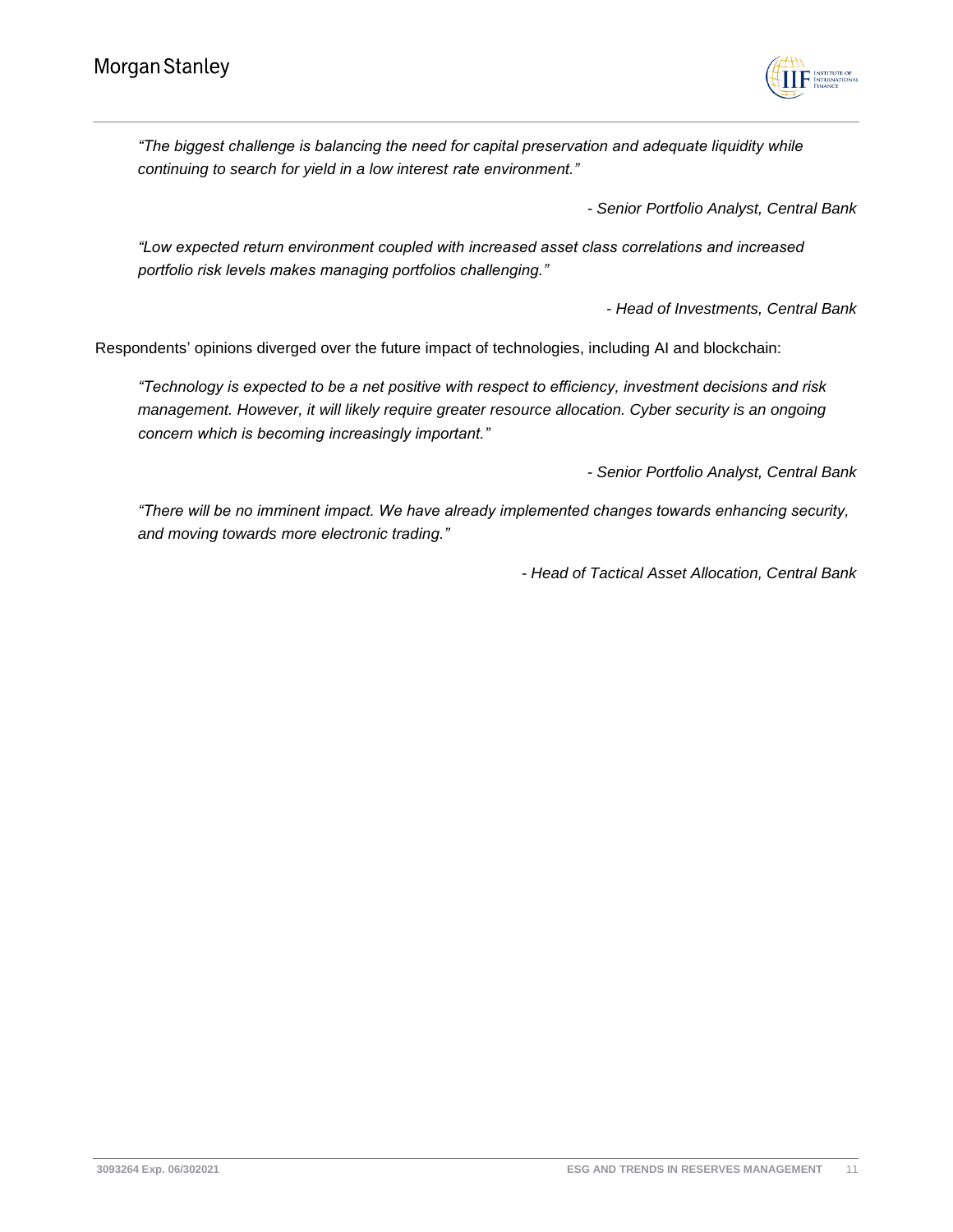

# <span id="page-11-0"></span>**Case study: National Bank of Belgium**

## <span id="page-11-1"></span>**Developing a pragmatic approach to ESG in reserves management**

## *Jan De Wit, Head of Front Office, National Bank of Belgium*

Sustainable investing has become an ever more prominent theme amongst a wide range of institutional investors, including from the official sector. And rightly so. This sharper focus has coincided with two broad phenomena: a tendency towards global policy coordination, and a quest for a fully integrated sustainability approach throughout the investment process. Despite recent cross-border initiatives such as the EU taxonomy on green bonds and the establishment of the Network for Greening of the Financial System among central banks, there is still no consensus on the materiality of the available sustainability frameworks and investment strategies that are being used across various asset portfolios. Moreover, a central bank balance sheet is typically dominated by government bonds, an asset class less suitable for the integration of sustainable investment strategies than more risky assets such as corporate bonds and equities.

Whilst both the concepts of policy coordination and full integration of sustainability aspects within the investment process are appealing, paradoxically – considering their broad scope – they may also deter action, which obviously would be an undesirable outcome. The journey towards a sustainable society is of course a long-term one. A pragmatic step-by-step approach is therefore recommended. Within the National Bank of Belgium (NBB), our approach with respect to sustainable investing has taken this into account.

In practice, this has been translated into gradualism and a resulting staggered approach. Such an agile methodology can help to avoid the lurking pitfall of the status quo, which would be unacceptable considering the societal relevance of the issue. So far, we have thus made gradual progress, and will continue to do so going forward. In this domain, the Bank intentionally positions itself neither as an innovator nor as a laggard, but rather as an early adopter. To use a climate-friendly metaphor, our journey is like sailing on a rough sea: one knows and aspires to the general direction, but is not sure about the exact path. As we move forwards, further fine-tuning is warranted as and when additional elements, such as changes in the market's structure, become clear.

## <span id="page-11-2"></span>**Sustainability through diversification**

The starting point cannot be disregarded either, since legacy portfolios matter. Under a classical framework, and the NBB is no exception here, central bank reserve managers tend to focus extensively on considerations of both portfolio liquidity and capital preservation in determining an optimal asset mix. Once those two objectives are deemed to have been broadly met, reflections about enhancing returns also become more prominent. In such a context, the Bank has been gradually pursuing a diversification strategy with respect to its foreign reserves and portfolio management activities. Accordingly, a small part of its dollar reserves has been invested into a high-grade credit portfolio for the last 15 years or so.

With hindsight, this initial small step in terms of diversification also immediately implied the incumbent phase of the Bank's approach towards sustainable investing, as this credit portfolio was susceptible to bring such factors under consideration. Indeed, when pursuing investment decisions related to individual corporations, questions may arise as regards the nature of the underlying business activities, the origin of incorporation, etc. An early decision was taken to pursue a negative screening approach, based upon an external methodology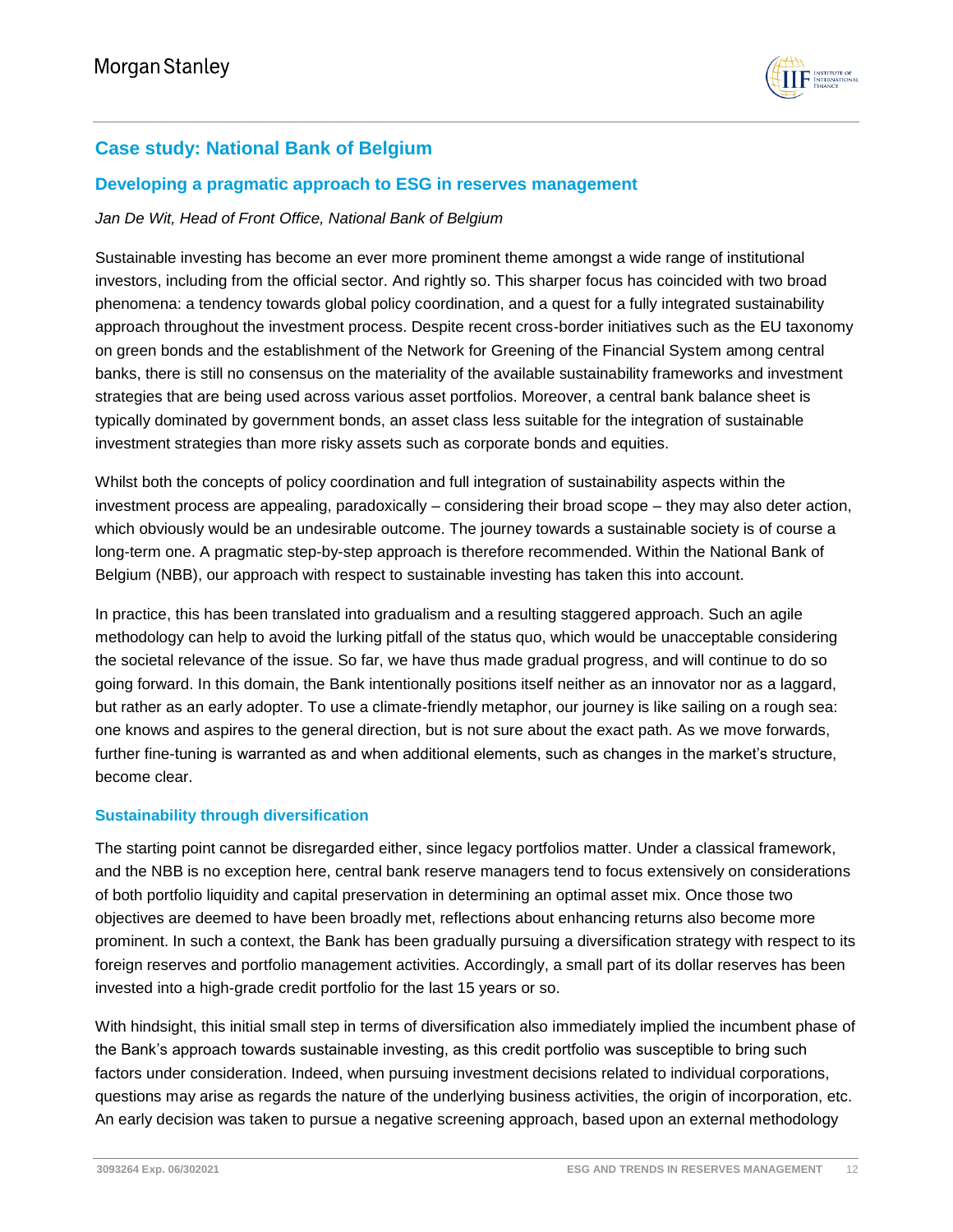

with an exclusion list, as kept by the risk management function within the Bank. Hence, some potential issuers were excluded from the investable universe beforehand.

#### <span id="page-12-0"></span>**Emergence of green bonds and "ESG"**

A second opportunity arose when the inaugural issuance of green bonds hit the screens a couple of years later. As NBB portfolio and risk managers jointly concluded that green bonds did not require any separate risk management treatment, it was collegially decided to consider them just like any other plain vanilla bond and thus by default to render them eligible within the prevailing risk framework. This policy, which originated from within the credit portfolio, was subsequently extrapolated to other issuers (sovereigns, supranationals), and thus also had broader repercussions for the other portfolios run by the Bank. The universe of green bonds is currently in full expansion and its relative share in the Bank's portfolios, which is still very low, is expected to expand accordingly.

The third phase within our approach towards sustainable investing came many years later. It was triggered in mid-2017 by the inclusion of the "ESG" acronym within a slide which served as an input for a strategic reflection within the Bank's Financial Markets Department. The ESG notion was taken on board by management and work on pursuing more intrusive strategies soon got under way. As a result, the choice was made by the Board to add an additional positive screening methodology for corporate bonds within the credit portfolio. A contract was concluded with an external provider of ESG ratings on which the thresholds for the screening approach were calibrated.

An interesting side effect of this additional layer in the investment framework for the credit portfolio was the resulting loss in terms of issuer diversification. The Bank compensated for this intra-portfolio loss of diversification by taking on a somewhat broader spectrum in terms of credit ratings for a small part of its portfolio and under stricter issuer share limits. Overall, it implied a very small increase in that portfolio's credit riskiness. In terms of implementation, it was jointly decided both to apply the ESG methodology for new purchases and – for further overall reserve diversification purposes – to increase the size of the credit portfolio. This additional funding tranche enabled a rapid rise in the number of holdings consistent with the newly established ESG framework.

#### <span id="page-12-1"></span>**Joining the NGFS and further diversification**

A fourth important milestone was the Bank's decision in mid-2018 to join the Network on the Greening of the Financial System. Participation in this forum, including in work streams related to central banks' portfolio management activities, has enabled us to keep well informed about the latest developments within the rapidly evolving landscape of sustainable investing and to contribute to the global official sector coordination in this field.

A fifth phase was concluded in the course of 2019. It consisted of a sectoral reshuffle within the Bank's credit portfolio, which implied a further orientation towards corporate issuers, for which the positive screening ESG methodology applies. This choice obviously widened the ESG footprint but was also inspired by the changing nature of financial sector issuance, which – courtesy of the Total Loss-Absorbing Capacity (TLAC) and Minimum Requirement for own funds and Eligible Liabilities (MREL) regulations – is more and more oriented towards non-preferred seniors. Since such bonds typically rank slightly lower than regular senior bank debt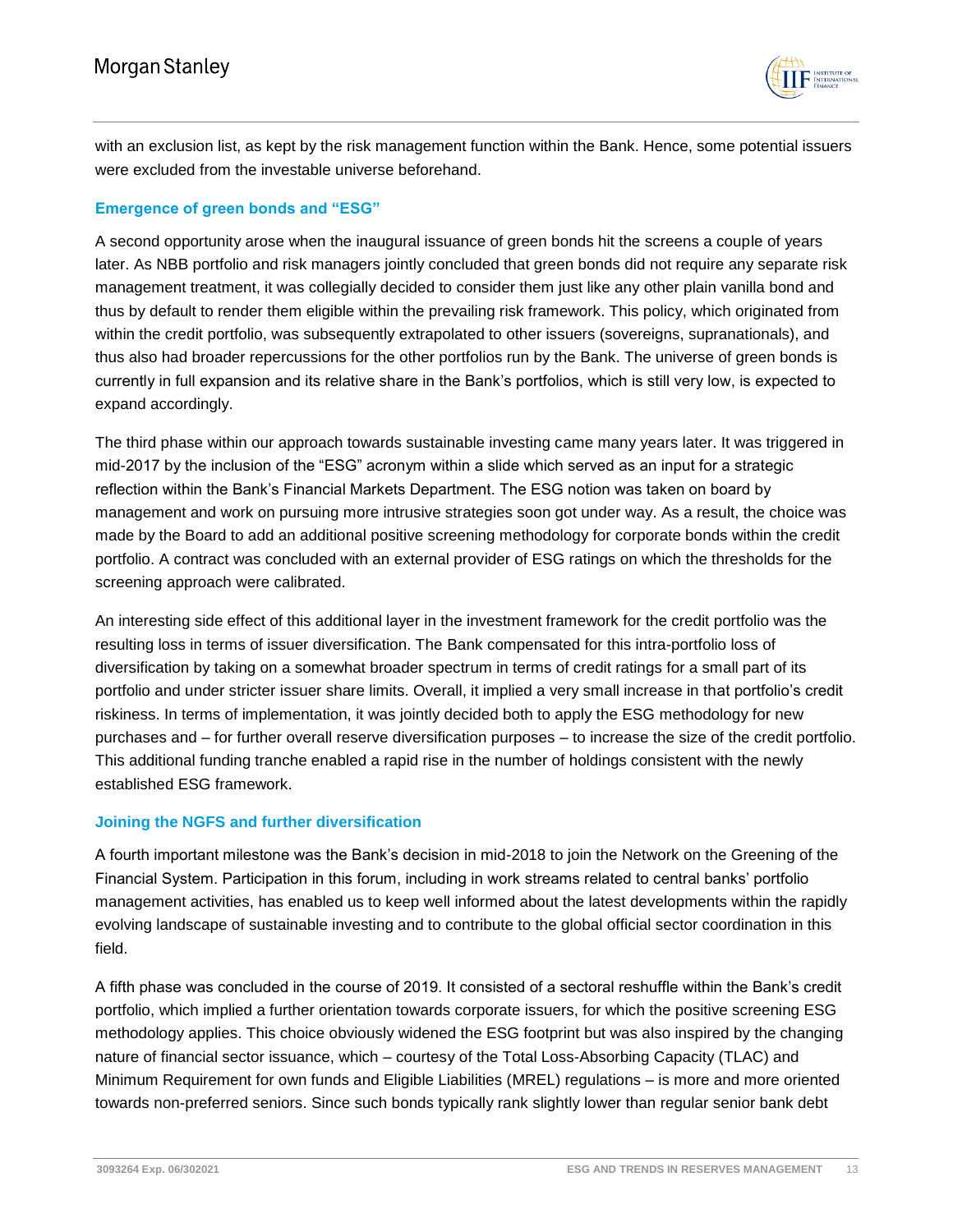

from a credit ratings perspective, the investable universe according to our risk framework had shrunk accordingly.

The sixth (and so far last) phase in the Bank's sustainable investment journey was also concluded in 2019. It was at the same time meant to be another major step in terms of diversification as the Bank made its inaugural investment, for a small amount, in an equities portfolio. Considering the Bank's lack of previous technical experience in that asset class, it was decided to outsource this mandate to an external asset manager. During the selection process, there was substantial focus on the onboarding of sustainability factors within the mandate. The Bank opted to pursue a passive strategy with a positive screening methodology for ESG factors in the benchmark, fully consistent with the approach previously chosen for the credit portfolio. Moreover, within the externally managed equities portfolio, we also went one step further in the sustainable strategy, since one of the selection criteria had been the external manager's ability to engage with the companies it invested in by exercising voting rights and to hold discussions on sustainability issues, with an expected longer-term material impact on the environment and financial results.

## <span id="page-13-0"></span>**Looking ahead**

Sustainability risks, particularly those related to climate change and the environment, will certainly affect society in the long run, and the impact of the current pandemic will further complicate the overall assessment. When the Bank stepped up its sustainability focus within the investment framework a couple of years ago, the change of strategy was assumed to have a neutral effect from a risk return perspective. However, more recently, there are signs of a certain demand-supply imbalance becoming more pronounced, likely reflecting a supply shortage, which makes it possible, for example, for green bond curves to trade persistently through comparable classical peers. As the market structure continues to evolve, the Bank will permanently re-assess its positioning with respect to sustainable investing. Most probably, additional steps towards further integration of sustainability aspects will be taken in the next years.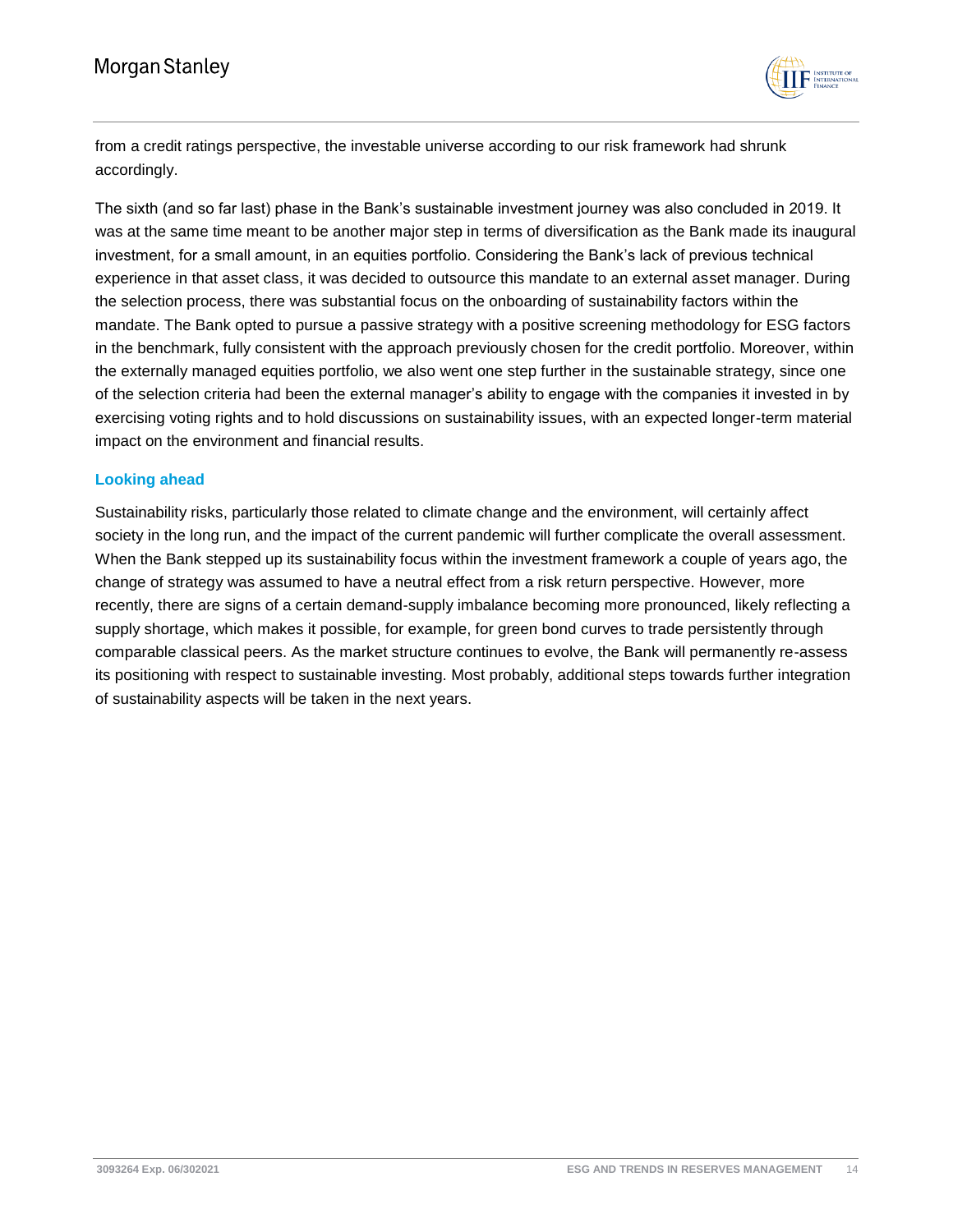

# <span id="page-14-0"></span>**The Sustainable Finance Pyramid**

## *Sonja Gibbs, Managing Director and Head of Sustainable Finance, Institute of International Finance*

The IIF's "Sustainable Finance Pyramid" is a conceptual framework to help map the proliferation of new initiatives and tools for assessing both risks and opportunities. Launched in Davos in January 2020, the Pyramid is intended as a toolkit to bring clarity to the complex ecosystem of data, risk assessment methodologies, taxonomies and reporting frameworks that now define the sustainable finance space.

## <span id="page-14-1"></span>**Building blocks for understanding ESG risks and opportunities**

The rapid evolution of the sustainable finance agenda has led to a proliferation of overlapping and sometimes competing initiatives and approaches. As demand for sustainable finance and investment rises, the industry faces two key challenges: first, how to manage sustainability-related risks (including physical and transition risks arising from climate change); and second, how to assess and capitalize on new opportunities arising through the transition to a sustainable economy. The toolkit for responding to these challenges can be visualized as a pyramid, with five broad layers.

## <span id="page-14-2"></span>**Data – the foundation for the toolkit**

The sustainable finance toolkit starts with data—the bottom layer of the pyramid. Data is fundamental to inform assessment of climate-related and broader ESG risks, innovation in risk assessment, alignment on taxonomies



for sustainable activities and financial products, and ultimately enable better disclosure. Granular, accurate, and decision-useful data is also critical for evaluating sustainable finance opportunities, especially in nascent sectors and emerging and frontier markets. Data gaps and inconsistencies are particularly problematic for evaluation of ESG factors, where data sources are often incomparable, incomplete, or missing altogether. Historical data are often unavailable or nonexistent, and—unlike in credit risk assessment—backward-looking climate and ESG data are not necessarily helpful in understanding future risks. Data gaps are thus a challenge across all layers of the pyramid, meaning that scaling up sustainable finance will require harmonization of, and greater access to, relevant data.

## <span id="page-14-3"></span>**Metrics and methodologies – work in progress**

The second layer of the pyramid centers on metrics and methodologies— how we measure, assess and quantify climate-related risks and opportunities. Having the right data will provide the foundation, but at the second layer of the pyramid there is little alignment around either metrics or methodologies – what should be measured, and how. In the climate risk space, regulators and the financial services industry are moving quickly to develop relevant scenarios and tools for assessing risks and alignment with low-carbon transition pathways, leading to a proliferation of new initiatives. In the broader ESG sphere, where risks and performance are not as easily quantifiable, progress towards alignment may face larger hurdles.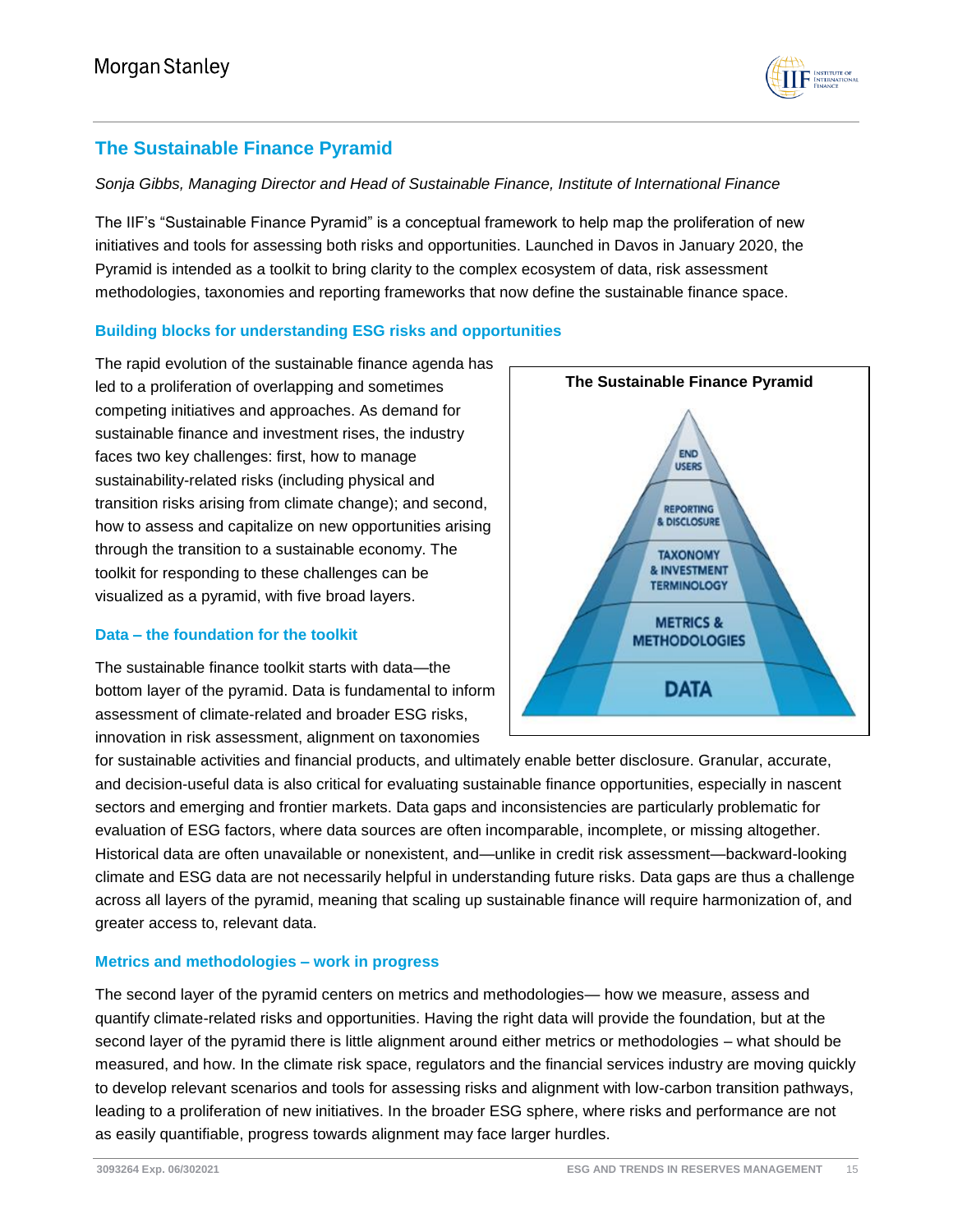

Key methodological questions on climate risk and alignment within the financial sector include:

- **How do climate risks and opportunities impact the financial sector?** A wide range of initiatives are examining how climate change may impact financial firms' balance sheets and business models. Methodologies in this category—developed mainly by regulators, policymakers, and international entities include "scenario-based" assessments of physical and transition-related risks and opportunities. While oriented towards similar objectives (such as assessing the exposure of a financial institutions' portfolio to climate-related risks) and often relying on similar underlying assumptions, methodologies can differ significantly with respect to parameters and other variables. Innovation continues apace, including on how such tools can also be utilized to evaluate opportunities for financing the transition.
- **How does the financial services industry impact climate and the broader United Nations Sustainable** *Development Goals (SDGs) agenda?* This set of questions looks at how well a financial firm's loan or investment portfolio is aligned with international goals like the Paris Agreement or the UN SDGs. In this context, "alignment" considers negative impact (such as a firm's global "carbon footprint"), but also positive impact on climate change, including mitigation and adaptation. Methodologies—typically private sector/NGO driven—look at alignment with specified climate change goals and can help assess "green" finance flows or shifts away from "brown" finance. Leaders in this field include Science Based Targets Initiative (SBTi), the Partnership for Carbon Accounting Financials (PCAF), the Paris Agreement Capital Transition Project (PACTA), and the Carbon Disclosure Project (CDP).

## <span id="page-15-0"></span>**Taxonomy – in search of a common language**

The third layer of the pyramid is climate/ESG taxonomy and investment terminology. The key question here is basic, yet complex: what economic sectors and financial assets can be defined as green – and what types of financial products should be classified as 'sustainable finance'? Action to date has largely focused on the climate change dimension, but new regulatory proposals suggest consideration for a wider range of factors – for instance, taxonomies for high-carbon industries, or the consideration of biodiversity loss. Whatever the scope, without a common language and definitions, it will be much harder to measure green capital flows and ultimately scale up to the level of private funding needed to achieve the SDGs.

In this domain, myriad policy-led and market-based initiatives are underway: the proposed EU Taxonomy is a central initiative, serving as a core pillar for the development of standards and labels for financial products. Taxonomies and classification systems for sustainable finance are now in place, in development, or under discussion in many jurisdictions around the world, with a new global forum – the International Platform on Sustainable Finance (IPSF) launched last year to promote knowledge sharing and convergence. On the private sector/NGO side, entities such as the Climate Bonds Initiative have developed science-based certification schemes for specific green bonds, while the Green Bond Principles and Green Loan Principles offer voluntary guidelines for issuers. More broadly, proliferation of overlapping investment terms is seen as a key barrier to scaling up sustainable investment. Initiatives such as the IA Responsible Investment Framework seek to build alignment on a common language; along similar lines the IIF Sustainable Finance Working Group has set out the case for simplifying sustainable investment terminology.<sup>3</sup>

 3 IIF, The Case for Simplifying Sustainable Investment Terminology, 2019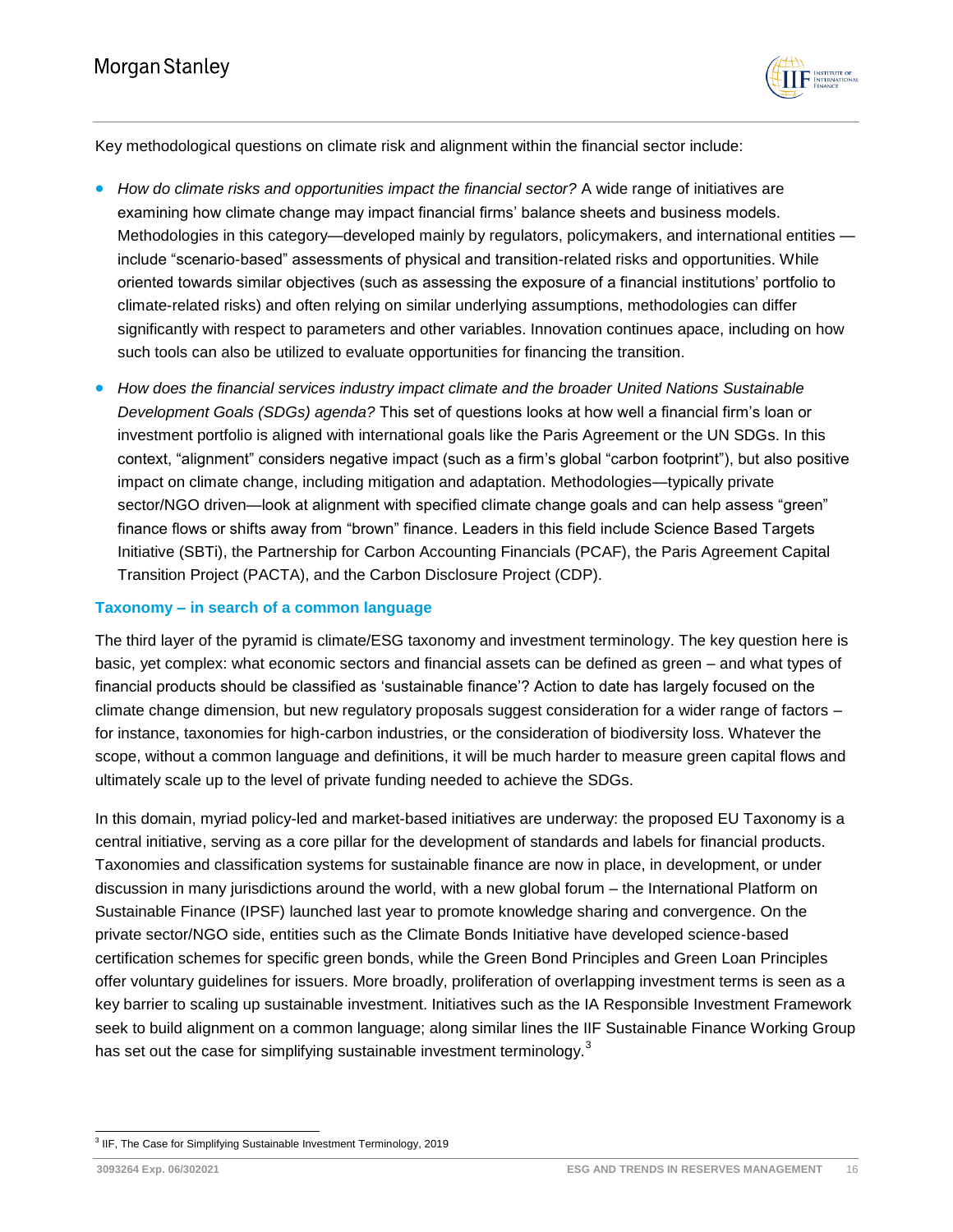

## <span id="page-16-0"></span>**Disclosure and reporting – materiality matters**

Building on good climate/ESG data, risk assessment methodologies, and classifications and definitions, the fourth layer of the pyramid brings in disclosure. High-quality disclosures can strengthen understanding of how companies operate and have a material impact on investment decisions. However, disclosure on too many inconsequential characteristics could mislead investors and prompt concerns about "greenwashing" and window dressing of balance sheets. Moreover, the burden of unnecessary disclosure on non-material themes can be high—particularly for small businesses. Striking a balance between materiality and comprehensive disclosure is a challenging task.

In the climate sphere, the recommendations of the industry-led Task Force on Climate-related Financial Disclosures have set out a widely-endorsed framework, which has emerged as a global standard. Looking at the broader universe of ESG factors which are increasingly viewed as material, a number of voluntary frameworks and standards are in use – inspiring increasing concern among market and policy actors regarding competing standards and lack of comparability, and growing calls for alignment. The Corporate Reporting Dialogue's Better Alignment Project seeks to promote more integration between financial and non-financial reporting, and mapping sustainability accounting frameworks against the TCFD. Another alignment initiative was launched in Davos in January 2020 under the auspices of the World Economic Forum with support from the "big four" accounting firms – Deloitte, EY, KPMG, and PwC. This group released a proposal to create a core set of sustainable metrics and recommended disclosures. The metrics will be drawn from existing standards and disclosures, including the Global Reporting Initiative (GRI), the Sustainable Accounting Standards Board (SASB), the Carbon Disclosure Project (CDP), the Climate Disclosure Standards Board (CDSB), and others.

## <span id="page-16-1"></span>**End users – everyone needs a better toolkit**

The fifth and final level of the pyramid comprises the many users of the sustainable finance toolkit:

- Regulators and supervisors require a robust toolkit for risk assessment, including scenario analysis and stress testing;
- Investors use data, risk assessment methodologies, taxonomy and reporting to incorporate ESG issues into their investment strategies;
- Policymakers can use these tools to understand climate risk and opportunities, helping shape macroeconomic policy (e.g. carbon pricing);
- International financial institutions and the development finance community need the toolkit both to help drive SDG funding (including via public-private partnerships) and to better understand climate-related risks in the countries they monitor (for example, a recent IMF staff paper examines the role of stress testing for financial resilience to climate risk); $<sup>4</sup>$ </sup>
- The media, NGOs, international organizations like the UN, and civil society use the toolkit, particularly climate reporting, as part of their ongoing monitoring of environmental issues, progress on SDG financing and scrutiny of private sector actors.

l <sup>4</sup> IMF, Assessing Climate-Change Risk by Stress Testing for Financial Resilience, 2020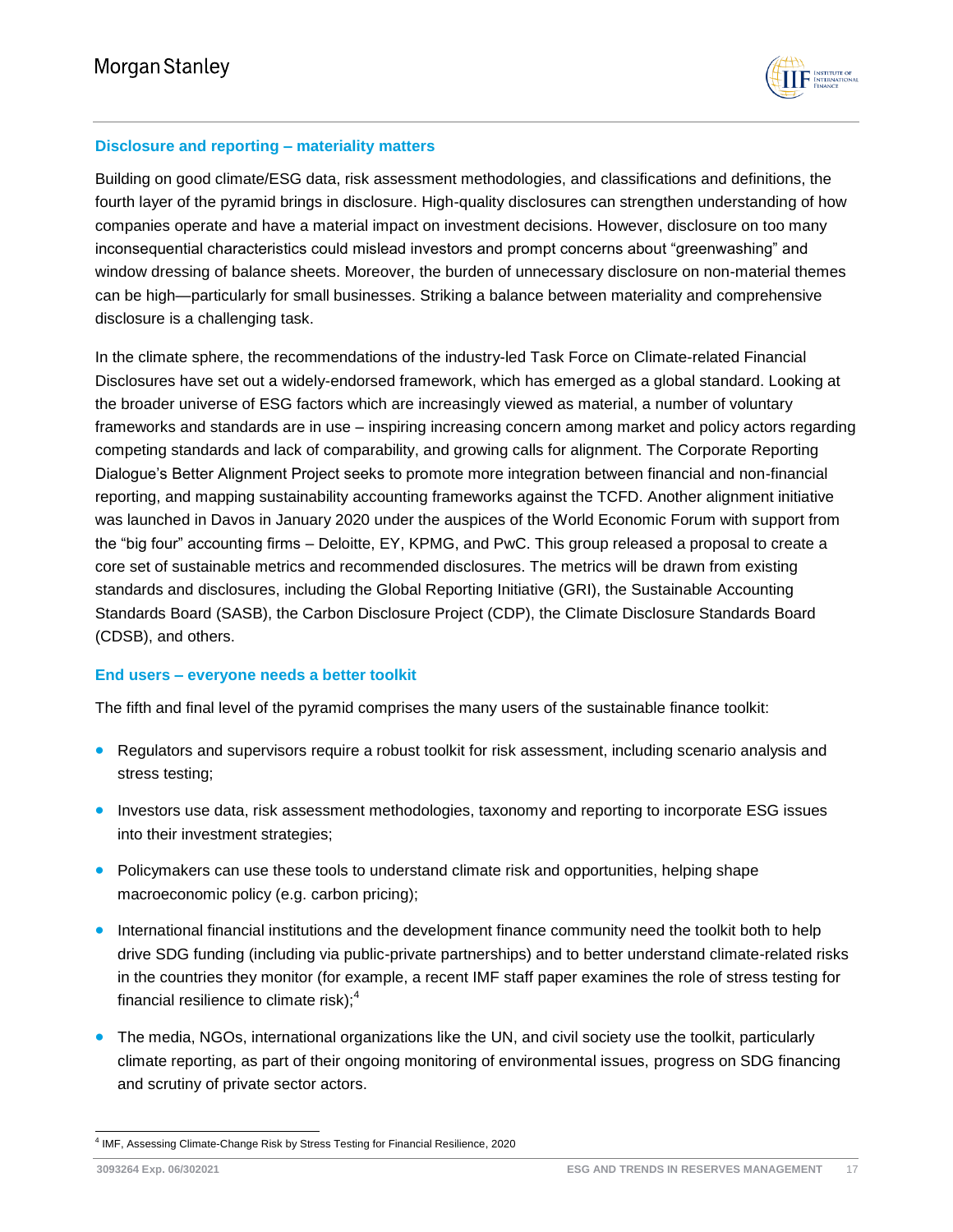

## <span id="page-17-0"></span>**The financial sector as catalyst**

The financial sector clearly will be a vital catalyst in the transition towards a more sustainable economy. Incorporating climate and sustainability considerations into all aspects of financial decision-making – a goal identified by Mark Carney, former governor of the Bank of England – stands as one of the greatest challenges—and opportunities—the financial sector has ever encountered. Success will require rapid action and innovation to address new challenges, meet new client demands, and engage with new types of stakeholders. However, regulatory uncertainty and complexity could impede the ability of the financial sector to mobilize effectively to provide the necessary investment and insurance underwriting for transitioning. Sustainable finance therefore requires the development of a sound global policy and regulatory framework that ensures an aligned path to achieve the SDGs, protects consumers, supports market development, and facilitates the needed transition in key economic sectors.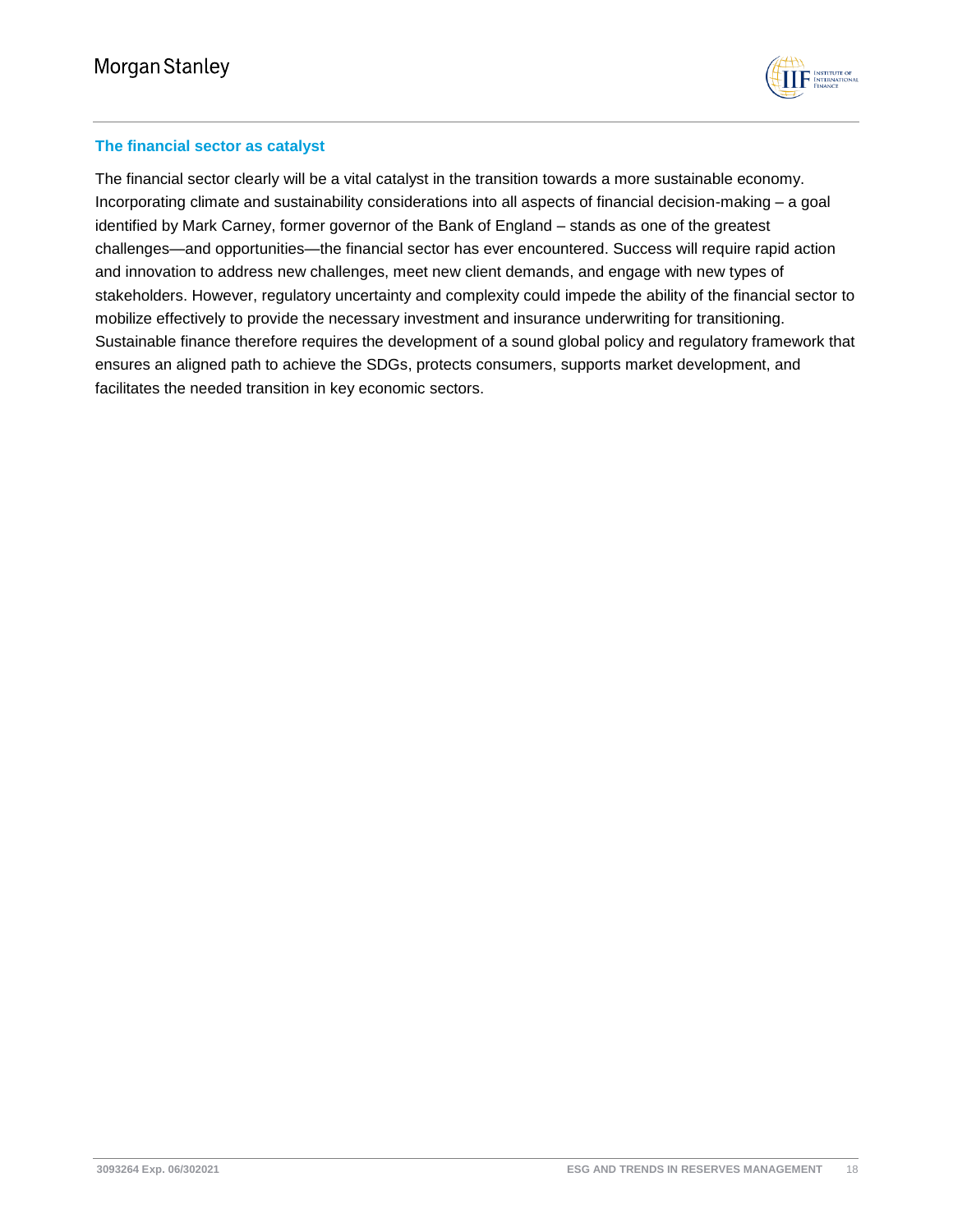

# <span id="page-18-0"></span>**Motivations for Sustainable Investing**

#### *Jessica Alsford, Head of Global Sustainability Research, Morgan Stanley*

Over the last decade Sustainable Investing has moved from being a niche approach to a strategy that is applied to over \$31 trillion of assets globally. In Europe, almost half of assets are now managed with some form of Sustainability approach,<sup>5</sup> whilst in the US total sustainability assets under management rose sharply to \$12 trillion in 2018, from \$8.7 trillion two years earlier.<sup>6</sup> Asia is smaller, but interest is rising. There are now over 360 signatories to the UN Principles for Responsible Investment across Asia-Pacific (versus some 2,370 globally), of which a third was signed in the last two years. In Japan, the Global Sustainable Investment Alliance (GSIA) indicates Sustainable Investing assets increased fourfold between 2016 and 2018, to \$2.1 trillion.

There are a number of different motivations for Sustainable Investing, but based on our numerous discussions with asset owners and managers we would summarise them in three groups:

- 1. Risk Management analysing Environmental, Social and Governance (ESG) topics to inform views on operational management and control
- 2. Alpha Generation linking ESG topics to improved risk adjusted returns
- 3. Generating positive change allocating capital to issuers that are improving their impact on society or the environment.

## <span id="page-18-1"></span>**Sustainable Investing: A Structural Growth Trend**

The growth in interest in Sustainable Investing has been rapid, particularly over the last couple of years. We see this as a structural change rather than a short-term fashion.

First, demand from asset owners is increasing. A study from Morgan Stanley found that 85% of individual investors in the US are interested in Sustainable Investing – up 10% in just two years.<sup>7</sup> This number then rises to 95% when only considering millennials (vs 86% in 2017), so as wealth is passed on to this generation, appetite for Sustainable Investing strategies is likely to grow.

Sustainability is also being linked to the fiduciary duty of asset managers. In the past, critics of Sustainable Investing argued that elevating ESG in an investment process could be a failure to execute on fiduciary duty. However, earlier this year, the CFA Institute issued a position statement stating "ESG factoring is consistent with a manager's fiduciary duty to consider all relevant information and material risks in investment analysis and decision making".<sup>8</sup>

There are numerous studies demonstrating the benefits of incorporating ESG into investment decisions. Our own research *A Quant Lens on ESG* concludes that including certain ESG metrics into a traditional sectorneutral quant model may improve risk-adjusted returns,<sup>9</sup> whilst our *HER Score* has been used to demonstrate that companies with the highest levels of gender diversity outperform their less gender diverse peers.<sup>10</sup>

l

<sup>5</sup> Global Sustainable Investment Alliance

<sup>6</sup> US SIF

<sup>7</sup> Morgan Stanley Sustainable Signals: Individual Investor Interest Driven By Impact, Conviction and Choice, 2019 8

CFA Institute, Positions on Environmental, Social and Governance Integration, 2018 9

Morgan Stanley, A Quant Lens on ESG, 2018

<sup>&</sup>lt;sup>10</sup> Morgan Stanley, Introducing HERS: Employing Diversity Pays Off, 2019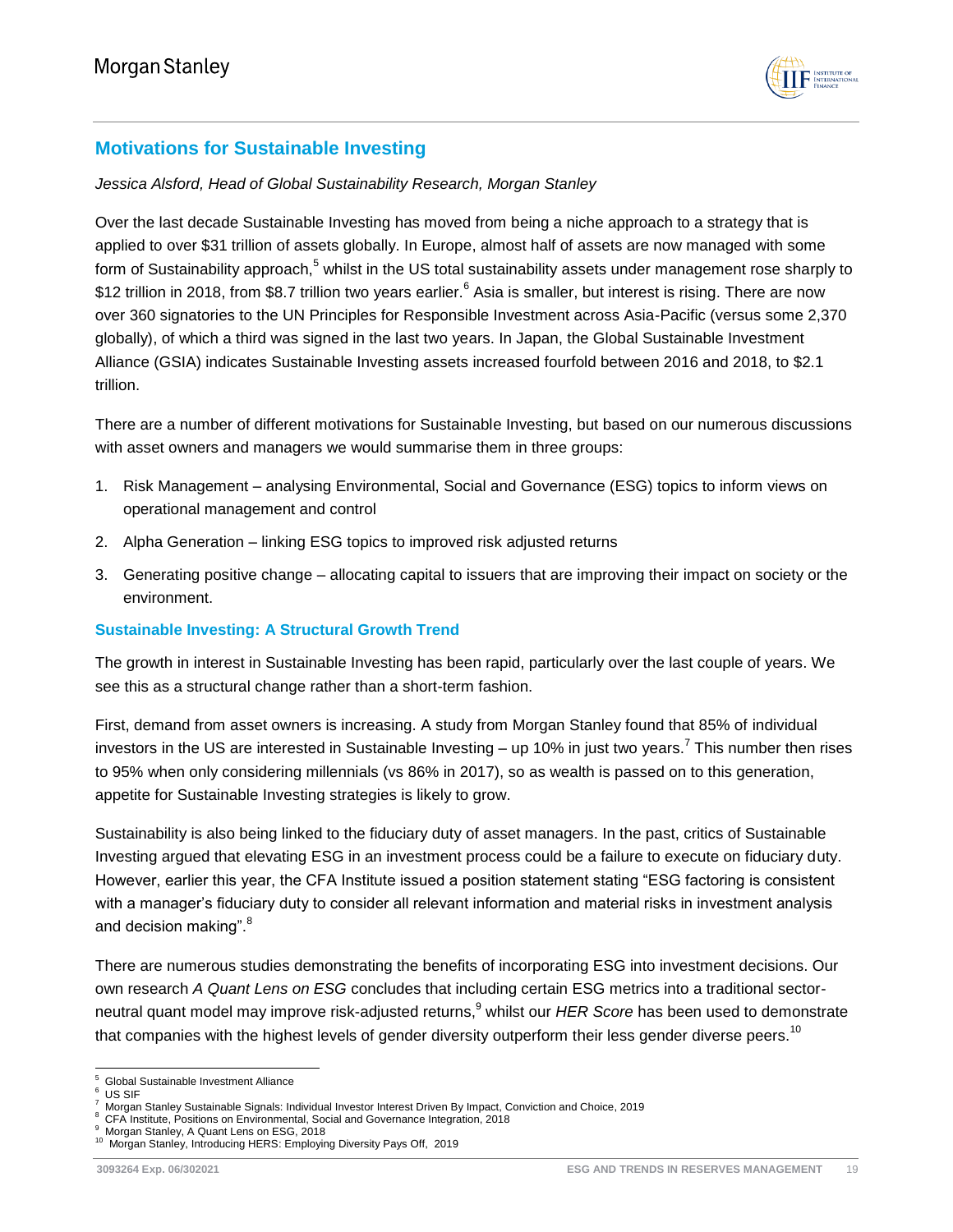

Elsewhere, a comprehensive meta-study from Arabesque Asset Management found that sustainability can lower the cost of capital, improve operational performance and benefit share price performance.<sup>11</sup>

Legislation on Sustainable Investing is being proposed. In Europe, the European Commission's High-Level Expert Group (HLEG) on Sustainable Finance has recommended a set of measures for sustainable finance in the region. These include clarifying investor duties to extend time horizons and bring greater focus on ESG factors, upgrading disclosure rules to make climate change risks and opportunities fully transparent, and reforming governance and leadership of companies to build sustainable finance competencies.<sup>12</sup>

#### <span id="page-19-0"></span>**Adoption across various investment styles and asset classes**

The variety of investment strategies now embracing sustainability has expanded beyond long-term investing to include activists, hedge funds, money market funds, ETFs, private equity and Quants. Sustainable Investing has also diversified away from equities to address fixed income assets.

In Europe, fixed income accounts for ~ 40 % of sustainability assets under management, with 57% of this asset class being corporate bonds and a third sovereign bonds.<sup>13</sup>

Investors are integrating relevant ESG factors into corporate and sovereign bond analysis, whilst credit rating agencies have begun to disclose how sustainability impacts their decisions.

## <span id="page-19-1"></span>**Changing approach to data**

Data is an important aspect of sustainability investing. Issuers are progressively reporting more quantitative and qualitative information to help investors better understand the risks and opportunities that they face over the short, medium and long term.

Having access to consistent and comparable data remains a challenge but is improving. The Sustainability Accounting Standards Board (SASB) has published a set of standards for 77 industries to help corporates identify and report on financially material sustainability topics.

There are also an increasing number of alternative ESG data providers aiming to convert unstructured data, available at a higher frequency than standard ESG disclosure, into signals that can be used for investment purposes.

#### <span id="page-19-2"></span>**Climate Change has emerged as the dominant topic**

One of the challenges of ESG data is the wide variety of topics that fall under the three pillars. However, one theme that now dominates Sustainable Investing is Climate Change. The list of climate-related natural catastrophes has lengthened in recent years, with storms, flooding, droughts and forest fires providing a sobering reminder that the physical risks of global warming are already beginning to emerge. Climate Change is no longer being viewed as beyond the relevant time horizon of corporates or asset managers. Indeed, in the World Economic Forum's 2019 Global Risks Perception Survey, Climate Change, and related issues such as natural disasters and extreme weather events, accounted for three of the Top Five risks in terms of both likelihood of occurrence and impact.

<sup>13</sup> Eurosif 2018

l 11 Arabesque Asset Management, From the Stockholder to the Stakeholder, March 2015

<sup>&</sup>lt;sup>12</sup> EU High-Level Expert Group on Sustainable Finance, Financing a Sustainable European Economy, 2018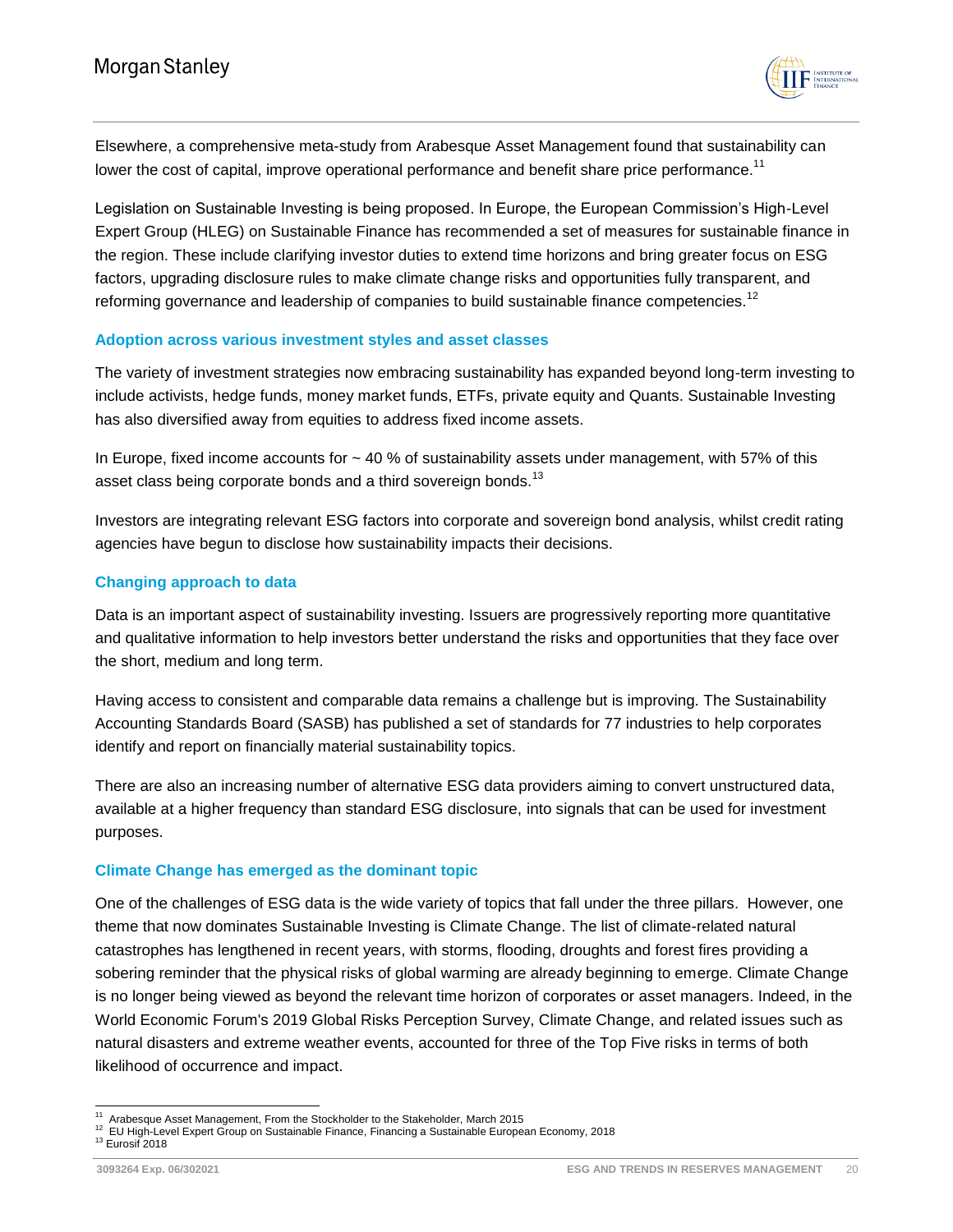

Investors want to, and need to, understand how issuers are thinking about Climate Change. What steps are they taking to transition towards a low-carbon economy? And are they prepared for the reality if we lose the race against time to sufficiently cut greenhouse gas emissions?

The Taskforce on Climate-related Financial Disclosure (TCFD) is viewed by many as a framework for climate risk analysis and reporting across four areas - Governance, Strategy, Risk Management, Metrics & Targets. Over 500 companies and organizations have now expressed their support for the TCFD and early examples of reports using the framework are emerging.

## <span id="page-20-0"></span>**Engagement for driving change is important**

An increasingly important aspect of Sustainable Investing is engagement by asset managers to create positive impact – whether investing in equity or fixed income. This may be with the ambition to reduce plastic consumption, increase energy efficiency or improve working conditions for employees. Even funds that are only incorporating ESG to improve risk adjusted returns are increasingly taking the stance of using their shares to engage with issuers to drive change, and be an active steward of investments.

#### <span id="page-20-1"></span>**Sustainable Investing post Covid-19**

Early signs suggest to us that Sustainable Investing emerges from the Covid-19 crisis stronger than before. Net outflows during the March market volatility were lower than for the broader market, whilst ESG indices outperformed. Covid-19 is also changing the way in which Environmental, Social and Governance factors are being analysed. There are fears of some delays to the decarbonisation agenda, but already we see a narrative of a "green recovery" coming out of the EU. From a social perspective, Covid-19 has put the spotlight on the need for corporates to demonstrate their ability to generate both purpose and profit. We would expect companies who treat all of their stakeholders fairly during and after the crisis to be in a stronger relative position long term. Finally, capital allocation, executive compensation and fair tax payments are all likely to feature heavily in how investors assess issuers going forward.

Given the range of motivations for both asset owners and issuers to engage in Sustainable Investing and ESG, interest in this area is likely to continue increasing. Further growth will be facilitated by clarification of investor duties, updated disclosure requirements, and, above all, more consistent and comparable data.

*This article is not an offer to buy or sell any security/instruments or to participate in a trading strategy. For important current disclosures that pertain to Morgan Stanley, please refer to the disclosures regarding the issuer(s) that are the subject of this article on Morgan Stanley's disclosure website:* https://www.morganstanley.com/researchdisclosures*.*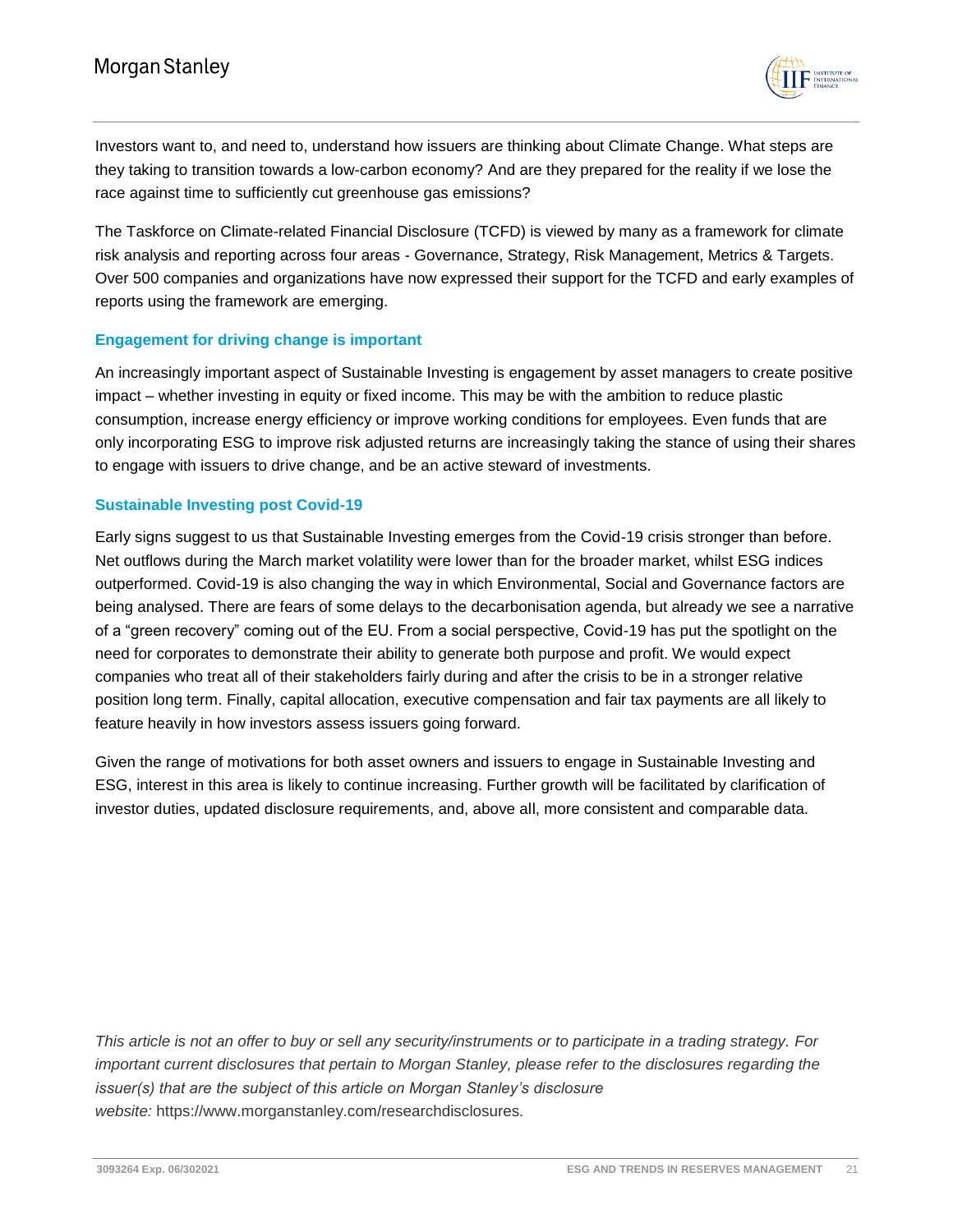

# <span id="page-21-0"></span>**Sustainable Investing for Reserves Managers – An Asset Manager's Perspective**

*Navindu Katugampola, Head of Sustainable Investing for Fixed Income & Liquidity, Morgan Stanley Investment Management*

In recent years, we have witnessed a rapid growth in Sustainable & Responsible Investing globally, driven by an escalation in demand from asset owners, regulators, policy makers and the general public. Investors are increasingly focused on Environmental, Social and Governance ("ESG") considerations as part of their investment process. For Reserves Managers, whose primary objectives are capital preservation, liquidity and return, how is this relevant and what should they consider? In the course of this article, I will elaborate on:

- 1. Why ESG matters for Reserves Managers
- 2. What Reserves Managers can do to respond to this evolving market dynamic
- 3. How asset managers like Morgan Stanley Investment Management (MSIM) approach sustainable investing, and how we can help

#### <span id="page-21-1"></span>**Why does ESG matter for Reserves Managers?**

For Reserves Managers, the increased scrutiny on sustainable investing presents something of a conundrum – how does it fit within the context of their remit?

The first answer to this is that on the strategic side, many Central Banks and Supervisors have already made a firm commitment in this direction. In December 2017, the Central Banks & Supervisors launched their Network for Greening the Financial System ("NGFS"), an initiative that currently has 63 member organisations and 12 observers, across 5 continents as of March 2020. The recommendations of the NGFS include measures such as improving sustainability disclosure and integrating climate risk into financial stability monitoring. Most importantly for Reserves Managers, the recommendations also include integrating sustainability factors into the management of members' portfolios. More broadly, the commitment from governments on climate change as part of the Paris Agreement, and the focus from policy makers, in initiatives such as the EU Green Deal and the EU Taxonomy of Sustainable Activities, will have an influence on Reserves Managers who will increasingly be encouraged to align to these initiatives and support them.

The second answer is that incorporating ESG into the investment process can enhance, rather than constrain, the Reserves Manager's investment objectives. ESG factors can be integrated as part of an investment analysis to help identify, quantify and manage risks related to sustainability. These sustainability risks – for example, level of vulnerability to environmental disasters (physical risk) or a change in carbon tax regulation (transition risk) – have the potential to cause a meaningful downside impact on an issuer's fundamentals and so on the price of any securities they may have issued. This is very well established in the marketplace, as evidenced by the fact that all the major Credit Rating Agencies are now including sustainability risk elements in their credit rating methodologies. The Principles for Responsible Investment (PRI), of which MSIM has been a signatory since 2013, have played a key role in this process through their "ESG in Credit Ratings Initiative". A further consideration is that significant sustainability challenges, especially if they arise suddenly and are large in scale, may also cause idiosyncratic constraints on investors' ability to trade in and out of securities. For Reserves Managers, the implications are simple but critical to appreciate: preservation of capital, returns and liquidity can be negatively impacted, unless ESG factors are incorporated into the investment process.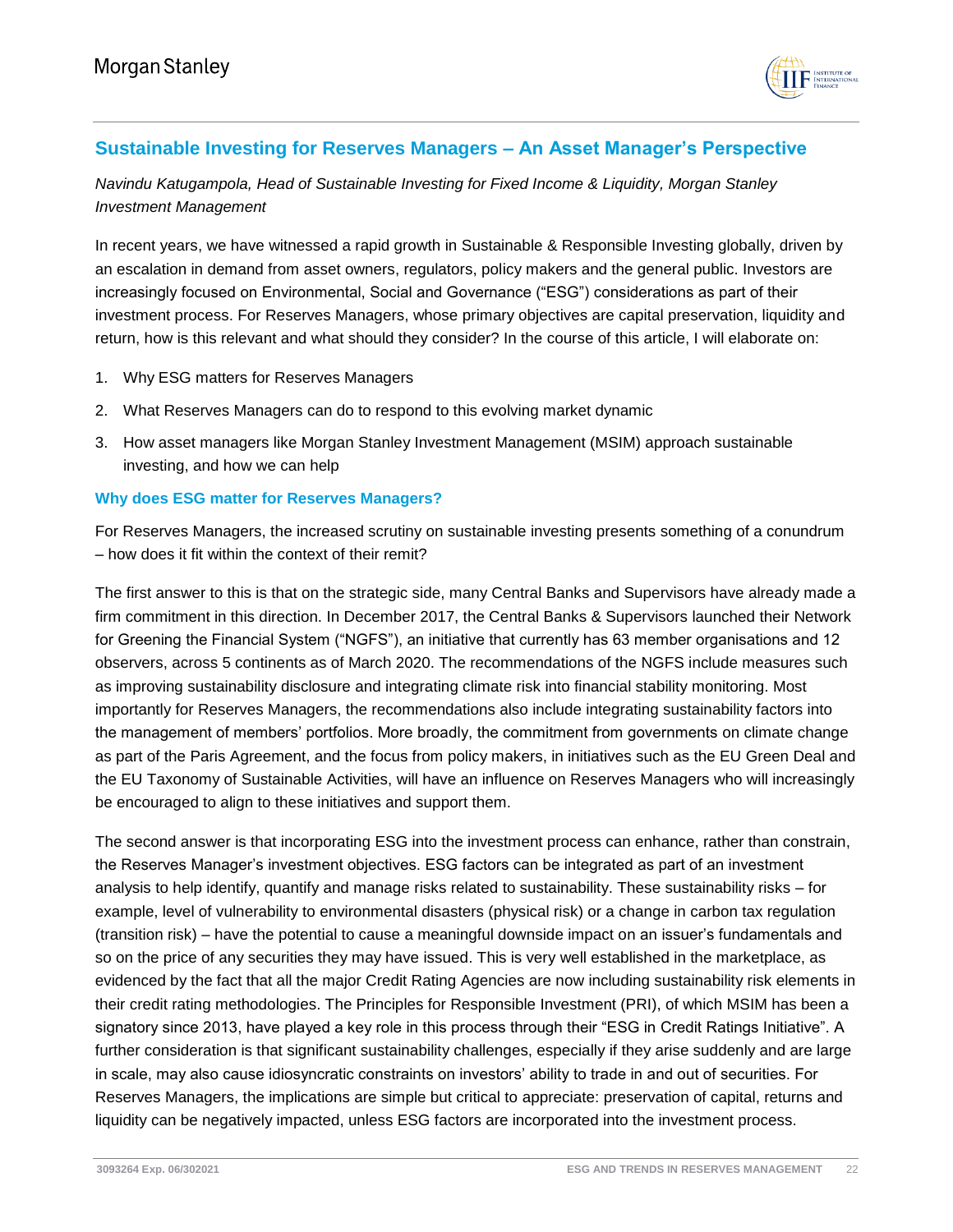

## <span id="page-22-0"></span>**What can Reserves Managers do?**

Sustainable investing provides Reserves Managers with the opportunity to help drive and support a policy agenda, and the challenge of appropriately managing risks to the price and liquidity of investments.

A simple starting point would be to establish a clear exclusion policy to restrict investments in particular industries or sectors (e.g. tobacco, gambling, weapons) which might be considered the most controversial from a sustainability standpoint, with potentially the highest downside risk exposure. A further enhancement might be to also exclude investments in any issuers who have fallen short of fundamental international standards, such as the UN Global Compact, which focusses on human rights, labour, environment and anticorruption.

When thinking about an appropriate ESG integration methodology, the importance and sophistication of the strategy is to some extent affected by the asset class being considered. For a rates / highly rated government bond portfolio, a basic approach looking at sustainability factors at a high level would be appropriate, or a portfolio-level assessment of the impact of specific issues such as environmental/climate risk. For credit and equity portfolios, a more comprehensive, company specific analysis would be required, especially because the potential impact on price stability and returns from sustainability factors would be more meaningful. One of the difficulties in implementing an integrated ESG investment methodology is the limitations of external ESG data, which should ideally be transparent, objective and consistent across the investable universe, but may not always be so. A number of third party ESG research and ratings providers exist, but large asset managers like MSIM often develop their own methodologies given the limitations of the data from these providers, and Reserves Managers may wish to consider doing the same. A proprietary approach to ESG analysis, in fact, would give a Reserves Manager the flexibility to adjust the weights of select ESG factors in line with their strategic priorities.

The final aspect to consider is whether thematic investing would be appropriate for Reserves Managers, allocating a portion of their portfolios to particular investments that are helping to address certain sustainability challenges, for example, climate change or access to healthcare. Investing in this way does not have to imply changing the asset allocation from the desired composition. One approach would be to buy labelled green/social/sustainability<sup>14</sup> bonds from issuers who are already eligible for Reserves Managers' portfolios. Labelled green/social/sustainability bonds provide Reserves Managers with the same credit risk exposure as regular bonds, from issuers they are familiar with, but with added transparency directing the Use of Proceeds towards sustainability-focused projects, along with requirements on disclosure and reporting. Bid side liquidity is usually as good or better for green bonds versus regular bonds, however offer side liquidity can be challenging, as this paper can be very well held by the broader investor community. Returns are typically in line with regular bonds from the same issuer as green bonds are backed by the full balance sheet of the issuer, not just the projects to which the proceeds are directed.

## <span id="page-22-1"></span>**What is MSIM's approach to Sustainable Investing, and how can we help Reserves Managers?**

As an active manager, MSIM appreciates the importance of integrating ESG considerations into the investment analysis in a way that is additive to investment returns. We are also aware that ESG goals can vary by end investor, hence our ESG strategy is designed to ensure consistency in the objectives and approach, while retaining flexibility in managing our mandates.

 14 Sustainability bonds are aimed at financing a mix of green and social projects.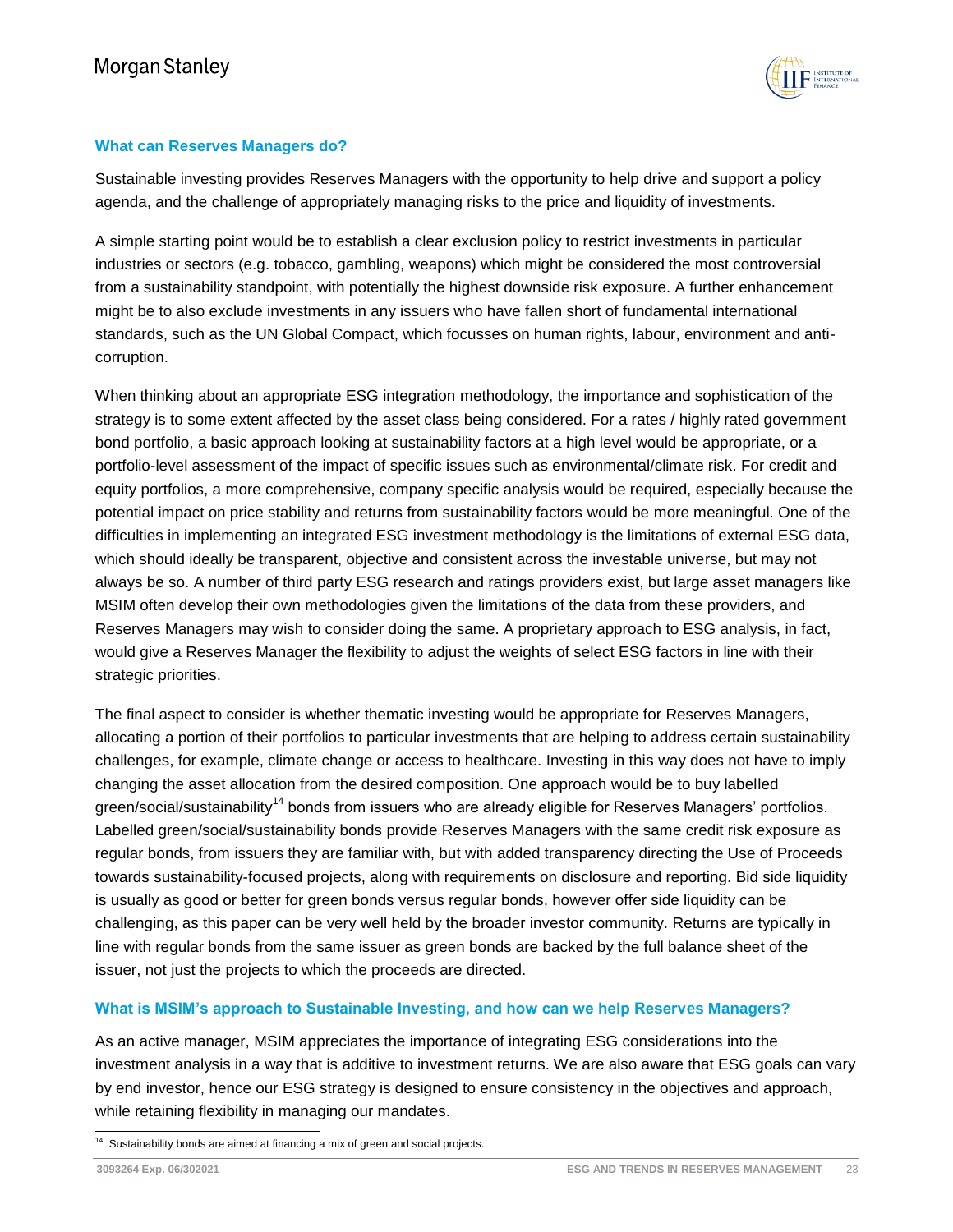

In Fixed Income, this is reflected in our structure: portfolio managers are responsible for providing customized ESG solutions for specific client needs, and work in collaboration with the Sustainable Investing team to ensure that ESG integration principles are embedded across products. Our ESG analytical models and data inputs are based on the latest research and studies available, including from the Morgan Stanley Institute for Sustainable Investing, a thought leader in the market. All our ESG methods and processes are reviewed by the ESG Governance team, which is chaired by Fixed Income's CIO, and ultimately by the MSIM Sustainability Council, which oversees ESG integration across MSIM's global business.

Our teams have developed specific ESG frameworks for corporate bonds, sovereign bonds, and securitised products. Our analysis of corporate bonds, for example, combines a top-down strategic approach, whereby we set ESG and sector-specific criteria as well as exclusions, with a bottom-up ESG scoring proprietary methodology<sup>15</sup> that is intertwined with fundamental credit research, to ensure that any ESG risk is adequately priced. For sovereign bonds, our benchmarking model corrects external ESG data for income-per-capita to eliminate the wealth bias from external ESG scores, thus allowing investment teams to quantify and compare ESG performance across the entire array of emerging and developed markets. As part of both approaches, we want to reward issuers that demonstrate a willingness to change in response to environmental and social needs, hence we adjust our models by adding an MSIM analyst-driven momentum factor. Over time, we expect the average ESG scores, at sector or at portfolio level, to improve.

Across asset classes, a key tool to achieve the improvement we want to see in ESG scores is engagement. While engagement has been, to date, a priority of equity investors, we believe we also have a duty as large bond owners to advocate for better social and environmental outcomes, with the ultimate goal of driving longterm value. Engagement also helps create a healthy dynamic between investors and issuers, promoting transparency in the market and allowing investors to anticipate the direction of credit risk.

MSIM adopts an active, three-pronged engagement approach across investment grade and high yield entities, which is collaboratively implemented in partnership with the Global Stewardship team. First, it is Integrated, with ESG topics included in regular touchpoints with company management. Second, it is Targeted towards issuers that present the most material ESG flags or challenges. Third, it is Thematic, with engagement priorities set on emerging ESG issues/risks at a sectoral level, such as decarbonisation for energy and utilities, or drug pricing for healthcare companies. The United Nations' Sustainable Development Goals (SDGs) are a powerful framework to leverage in the design of an engagement strategy, as they help synchronise investors and issuers' efforts towards global sustainability objectives and ensure comparability of impact metrics for tracking purposes.

## <span id="page-23-0"></span>**How can Reserves Managers benefit from Asset Managers, such as MSIM's, ESG value proposition?**

*First, through leveraging our knowledge and expertise.* ESG integration and engagement are fundamental to our role as active Asset Managers. We have been, and continue to be, investing significantly in acquiring and developing ESG resources, ranging from business expertise to data and technology, in collaboration with our Global Sustainable Finance team. We thus have an important role to play in helping inform asset owners and other market participants and setting the standards for sustainable investing. Our proficiency can help bridge the gap while Reserves Managers go through the process of upgrading their own internal ESG competencies.

l <sup>15</sup> Morgan Stanley Investment Management Fixed Income, Driving Value in Fixed Income Through ESG, 2020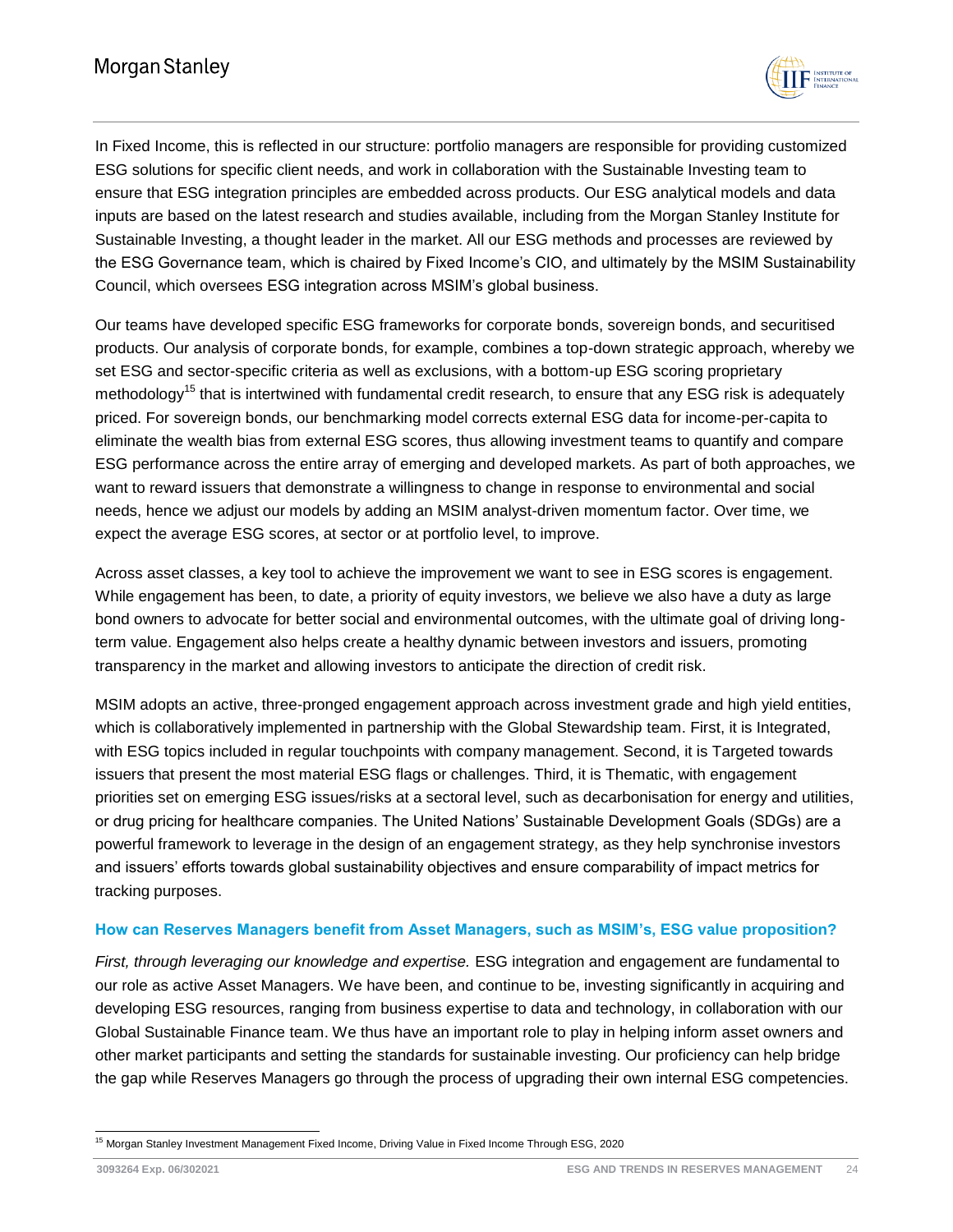

*Second, by designing investment solutions that give Reserves Managers the opportunity to achieve their ESG goals while meeting their capital preservation, liquidity and return targets.* MSIM Fixed Income offers customized sustainable investing solutions that leverage our ESG analytics and in-depth understanding of the green/social/sustainability bond market.

*Third, by undertaking engagement activities on their behalf.* Reserves Managers have limited resources to dedicate to engaging with individual issuers. However, as official institutions, they are likely to face increased scrutiny on their position vis-à-vis key ESG issues, even more so if they are members of the NGFS. MSIM can help Reserves Managers design and effectively convey their messages as part of their sectoral or thematic engagement series on key sustainability issues.

## <span id="page-24-0"></span>**Conclusions**

The continued rise of sustainable investing will have a significant effect on Reserves Managers, as one of the largest asset owner groups in the market. The right approach needs to be considered to remain dynamic in the face of a rapidly evolving landscape. However, it is clear that ESG analysis can and does enhance the investment decision process. It also gives Reserves Managers the opportunity to make a significant contribution to help drive positive sustainability outcomes. Good investing can therefore be good for the world.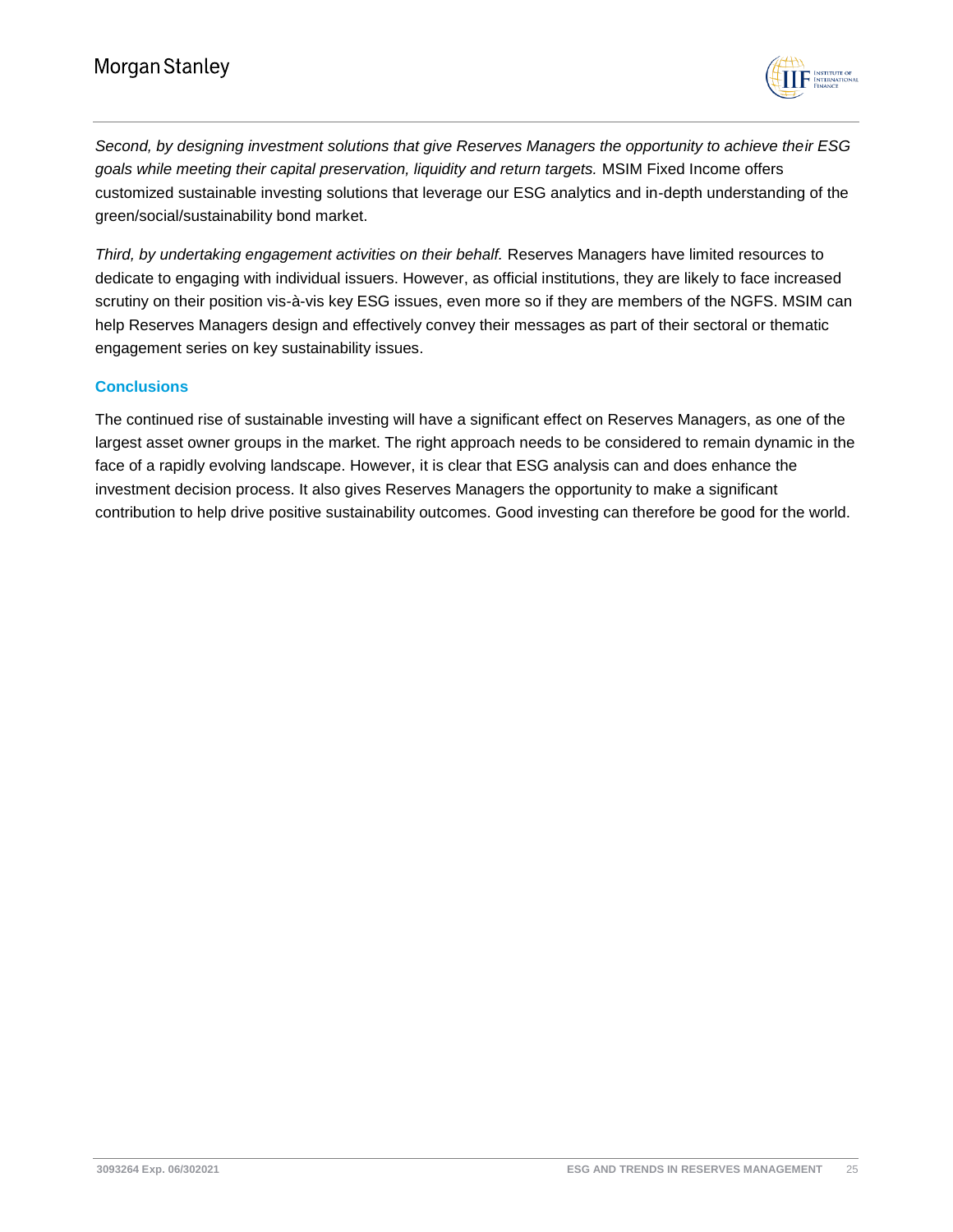

# <span id="page-25-0"></span>**Sustainable Reality: Analyzing Risk and Returns of Sustainable Funds**

#### *Morgan Stanley Institute for Sustainable Investing*

Two ships may sail the sea in parallel. However, when a storm hits, most captains would rather find themselves at the helm of the ship that was built to endure choppy water. Our analysis of sustainable funds indicates that they are akin to the ship that is resilient in the face of high winds.<sup>16</sup>

## <span id="page-25-1"></span>**What is myth and what is reality?**

There is a growing body of academic literature evaluating the performance of sustainable investments in comparison to traditional ones. In the 2000s, a number of studies analyzed the performance of sustainable investments. In general, this body of research found that from a statistical perspective, the return performance of sustainable and traditional funds has been similar.

While academic research is broadly settled on the finding of statistically equal performance, there is an increasing collection of empirical evidence that sustainable funds may provide investors with decreased risk compared to traditional funds. The consensus view of the research community appears to be that sustainable investment choices provide investors returns that are in-line with those of their traditional peers, while offering a greater degree of risk protection.

Using these previous findings as our hypotheses, we set out to evaluate both return and risk performance through the end of 2018. Further, to build upon the literature we assess the differences using a risk-adjusted measure of returns, the Sortino Ratio.<sup>17</sup>

## <span id="page-25-2"></span>**What is the difference between sustainable funds and traditional funds in terms of performance and risk?**

We compared the return and risk-performance of ESG-focused mutual and exchange-traded funds (ETFs), as defined by Morningstar, against their traditional counterparts from 2004-2018. We used Morningstar data on exchange traded and open-ended mutual funds active in any given year of the period. In total, 10,723 were sampled using the oldest share class of each fund. We compared their performance on three major indicators:

- Total Returns a measure of performance net of fees
- Downside Deviation a measure of risk
- Risk-Adjusted Returns returns divided by risk, using the Sortino ratio

## <span id="page-25-3"></span>**There is no tradeoff in the financial performance of sustainable funds**

The returns of sustainable funds were in line with comparable traditional funds. No consistent or statistically significant difference in total returns existed between ESG-focused and traditional mutual funds and ETFs.

When examining the behavior of total returns by asset class, we find that the differences between sustainable and traditional funds are similarly narrow and of an inconsistent direction. We also find that the magnitude of these differences narrows over time. Sustainable funds' performance is more in line with traditional funds'

<sup>&</sup>lt;sup>16</sup> Morgan Stanley, Sustainable Reality, 2019

<sup>&</sup>lt;sup>17</sup> The Sortino ratio takes the difference between expected return and risk-free rate of return divided by the standard deviation of negative asset returns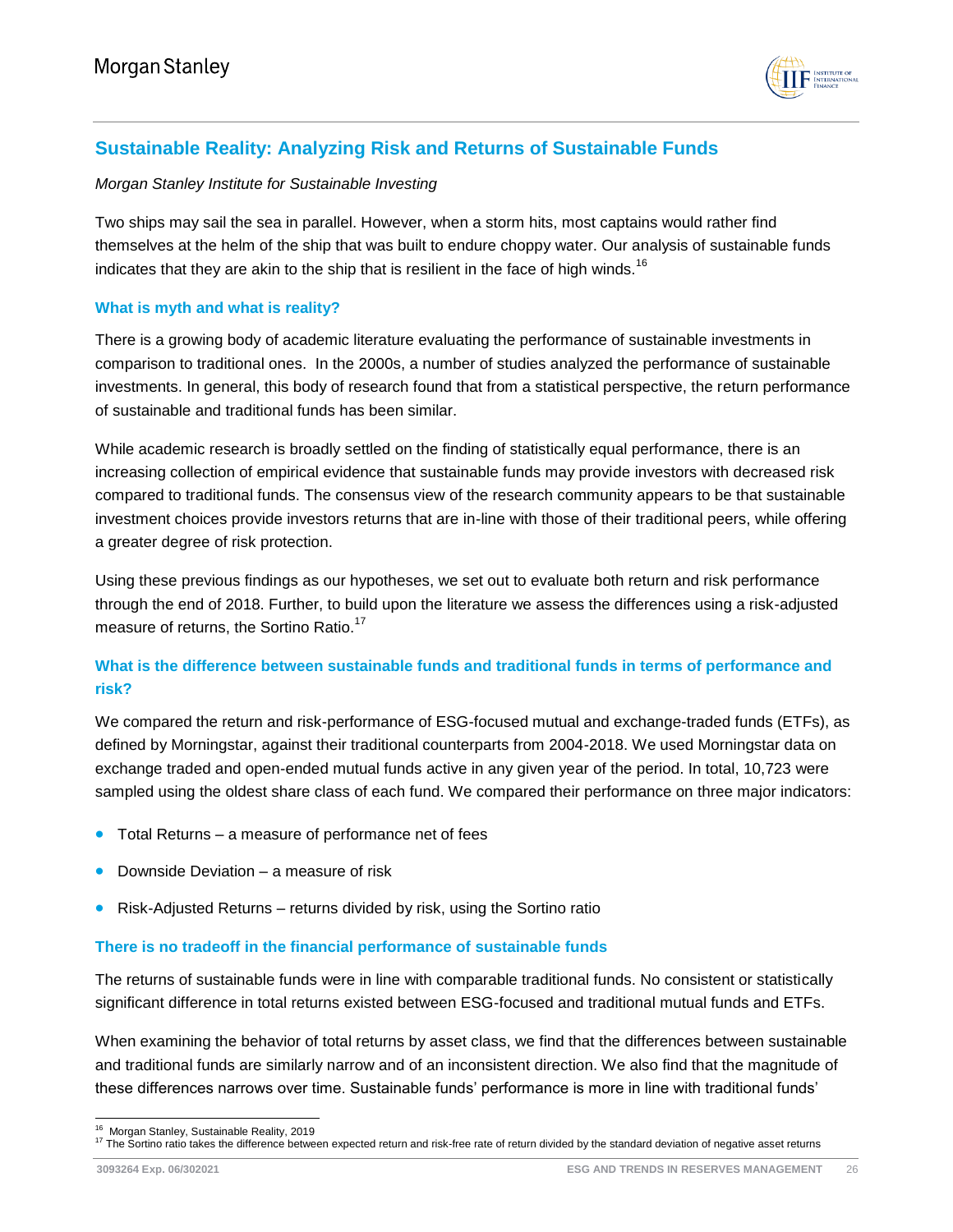

performance post-financial crisis, particularly for broad US equity and international equity. This change may be due to investors performing more rigorous due diligence on a companies' actions and governance in an effort to pick stocks with decreased volatility and stronger foundations.

#### <span id="page-26-0"></span>**Sustainable funds may offer lower market risk**

The assessment of risk shows a clear and consistent message – sustainable funds were less risky investments between 2004 and 2018. Sustainable funds experienced a 20% smaller downside deviation than traditional funds. This was a consistent and statistically significant finding.

We found that in years of turbulent markets, such as 2008, 2009, 2015 and 2018, sustainable funds' downside deviation was significantly smaller than traditional funds'. The magnitude of the reduction in volatility offered by sustainable funds is especially notable at the height of the financial crisis in 2008. In 2008, sustainable funds' downside deviation was significantly smaller than traditional funds'. This period showed the largest difference between the two out of all the periods analyzed. A subsequent refresh of our analysis in light of the Q1 2020 market turmoil has come to the same conclusion, with sustainable funds again showing smaller downside deviation than traditional funds.

The risk reduction offered by sustainable funds is largely driven by International Equity and broad U.S. Equity. These two classes consistently show a much smaller downside deviation from sustainable funds as compared to traditional funds. Bonds and Sector Equity show differing results but there is little to no significance for the difference between the medians in these two classes.

The study also looked specifically at the last quarter of 2018, when U.S. stock market volatility spiked, and found that, despite negative returns for nearly all funds, the median sustainable fund outperformed the median traditional fund by 1.39% in U.S. Equity returns, and had a narrower dispersion.

## <span id="page-26-1"></span>**Sustainable funds offer risk-adjusted returns in line with those of traditional funds**

There was no consistent and statistically significant difference in risk-adjusted returns. However, when analyzed by asset class, we found that in International and U.S. Equity, there is a trend over the past five years for sustainable funds to offer more attractive risk-adjusted returns than traditional funds.

#### <span id="page-26-2"></span>**Bottom line**

We find that sustainable funds provided returns in line with comparable traditional funds while reducing downside risk, thus offering favorable risk-adjusted returns to investors. What's more, during a period of extreme volatility, we see strong statistical evidence that sustainable funds are more stable. Incorporating environmental, social and governance (ESG) criteria into investment portfolios may help to limit market risk.

This may all come as a surprise to the 64% of investors—including 77% of millennial investors—who believe that investing sustainably requires a financial tradeoff.<sup>18</sup> But it seems that incorporating ESG criteria into investment decisions makes good sense financially, as well as from an impact perspective. A 2019 Institute for Sustainable Investing survey of individual investors found that 85% of investors are interested in sustainable investments<sup>19</sup>, while the Forum for Sustainable and Responsible Investments (US SIF) reports that 1-in-4 dollars now invested in U.S. capital markets included sustainability in its approach.<sup>20</sup> The latest findings from Morgan Stanley suggest many opportunities to narrow the gap between investor interest and adoption.

l

<sup>18</sup> Morgan Stanley, Sustainable Signals: Individual Investor Interest Driven by Impact, Conviction and Choice, 2019 <sup>19</sup> Ibid.

<sup>20</sup> US Sustainable Investment Forum, Report on US Sustainable, Responsible and Impact Investing Trends, 2018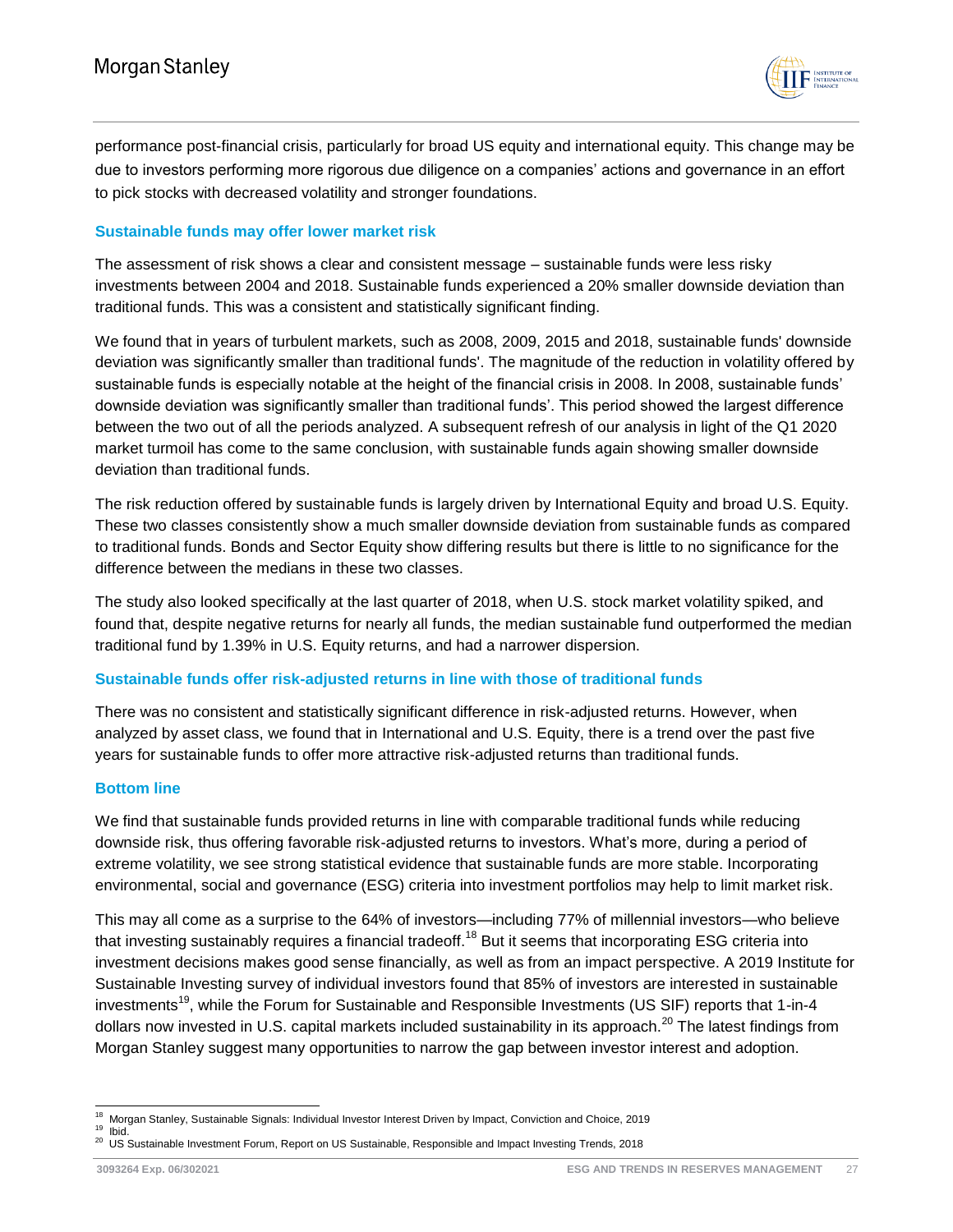

# <span id="page-27-0"></span>**Appendix: Collated Survey Responses**

## <span id="page-27-1"></span>**ESG Integration**

**Q1. Does your Reserve Management strategy currently include an explicit ESG strategy / Sustainable Investing goals?**

|              | <b>RESPONSES</b> | <b>SHARE</b> |
|--------------|------------------|--------------|
| Yes          |                  | 23%          |
| No           | 31               | 78%          |
| <b>Total</b> | 40               | 100%         |

## **If yes, what best characterises your institution's mandate? (Please select all that apply)**

|                                                                                                                                                     | <b>RESPONSES</b> | <b>SHARE</b> |
|-----------------------------------------------------------------------------------------------------------------------------------------------------|------------------|--------------|
| Green / Social / Sustainability Bonds -<br>Issuance by SSA, Corporate or Financials                                                                 | 5                | 63%          |
| Negative screening -<br>Exclusions of certain companies or sectors (e.g. tobacco, fossil fuels)                                                     | 6                | 75%          |
| Best-in-class / Positive ESG tilt -<br>Look at every sector and own the best ESG performers (based on in-house<br>or external ESG ratings / scores) | 3                | 38%          |
| Engagement and proxy voting -<br>Using votes to further ESG aims                                                                                    | 1                | 13%          |
| ESG integration -<br>ESG becomes an investment criterion with risk and return                                                                       | 1                | 13%          |
| Other (please comment / give your explicit mandate)                                                                                                 | 1                | 13%          |
| <b>Total</b>                                                                                                                                        | 8                | 100%         |

## **If no, what prevents you from doing so?**

|                                    | <b>RESPONSES</b> | <b>SHARE</b> |
|------------------------------------|------------------|--------------|
| Issue not yet raised               | 13               | 46%          |
| Board decision                     | 6                | 21%          |
| Limited / inadequate product range | 6                | 21%          |
| Lack of liquidity / market depth   | 5                | 18%          |
| Lack of experience                 | 5                | 18%          |
| Reputational risk                  |                  | 4%           |
| Other (Please specify)             | 6                | 21%          |
| <b>Total</b>                       | 28               | 100%         |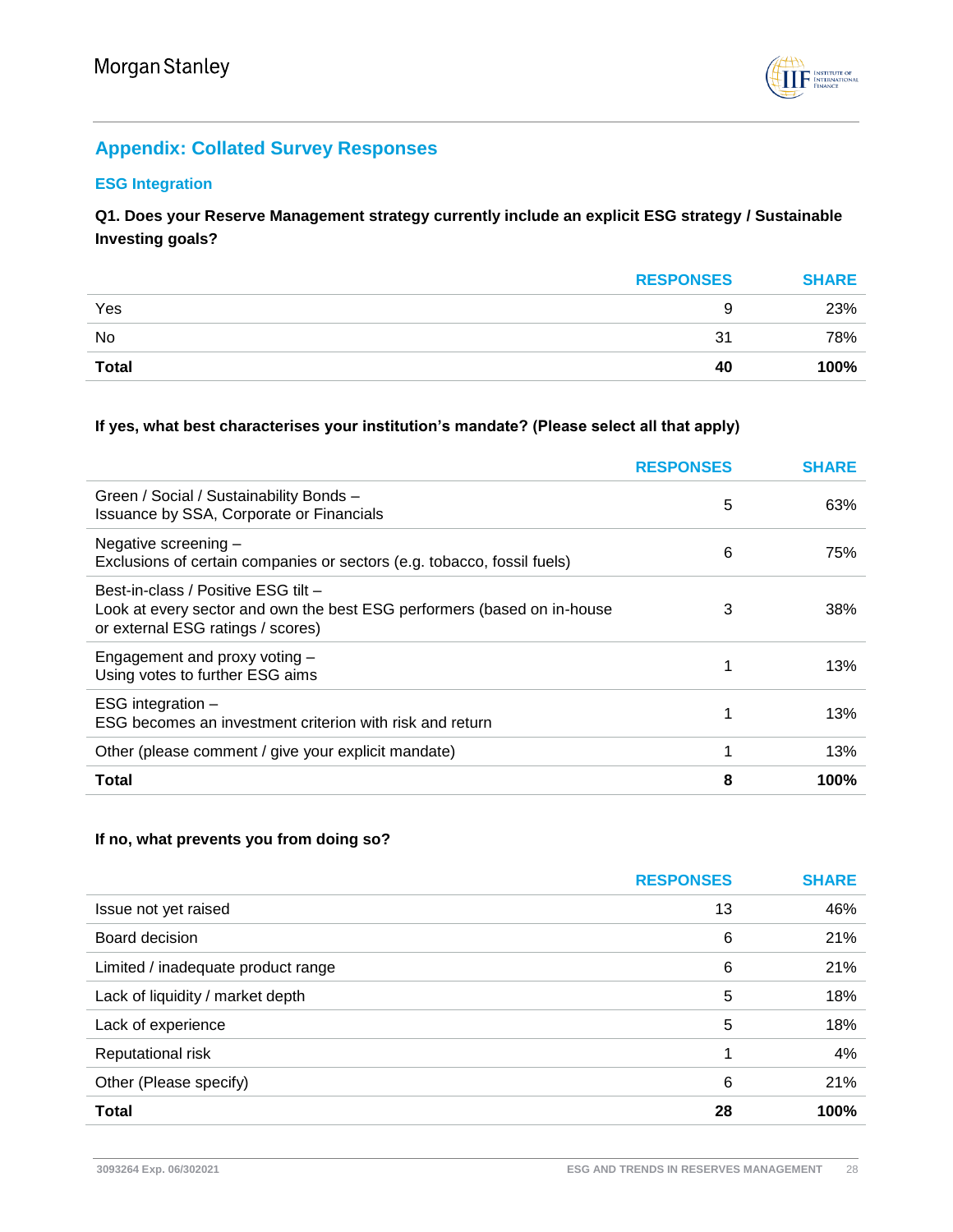

#### **Selected responses:**

We have just started to look into this issue, this is currently under consideration

We are in the process of defining what role ESG will play in the management of our discretionary Investment assets

There are difficulties in implementing ESG strategies in central bank portfolios

There are no ESG issues available

## **Q2. Do you rely on any ESG ratings and/or research as part of your investment analysis?**

|              | <b>RESPONSES</b> | <b>SHARE</b> |
|--------------|------------------|--------------|
| Yes          |                  | 20%          |
| No           | 32               | 80%          |
| <b>Total</b> | 40               | 100%         |

#### **If yes, please specify the data provider:**

|                                  | <b>RESPONSES</b> | <b>SHARE</b> |
|----------------------------------|------------------|--------------|
| External ratings provider        |                  | 50%          |
| In-house ESG scoring methodology |                  | 13%          |
| Other                            |                  | 38%          |
| <b>Total</b>                     | 8                | 100%         |

#### **Selected responses:**

We use sell side research coverage

We use a mix of ratings

We have a research provider regarding potential exclusions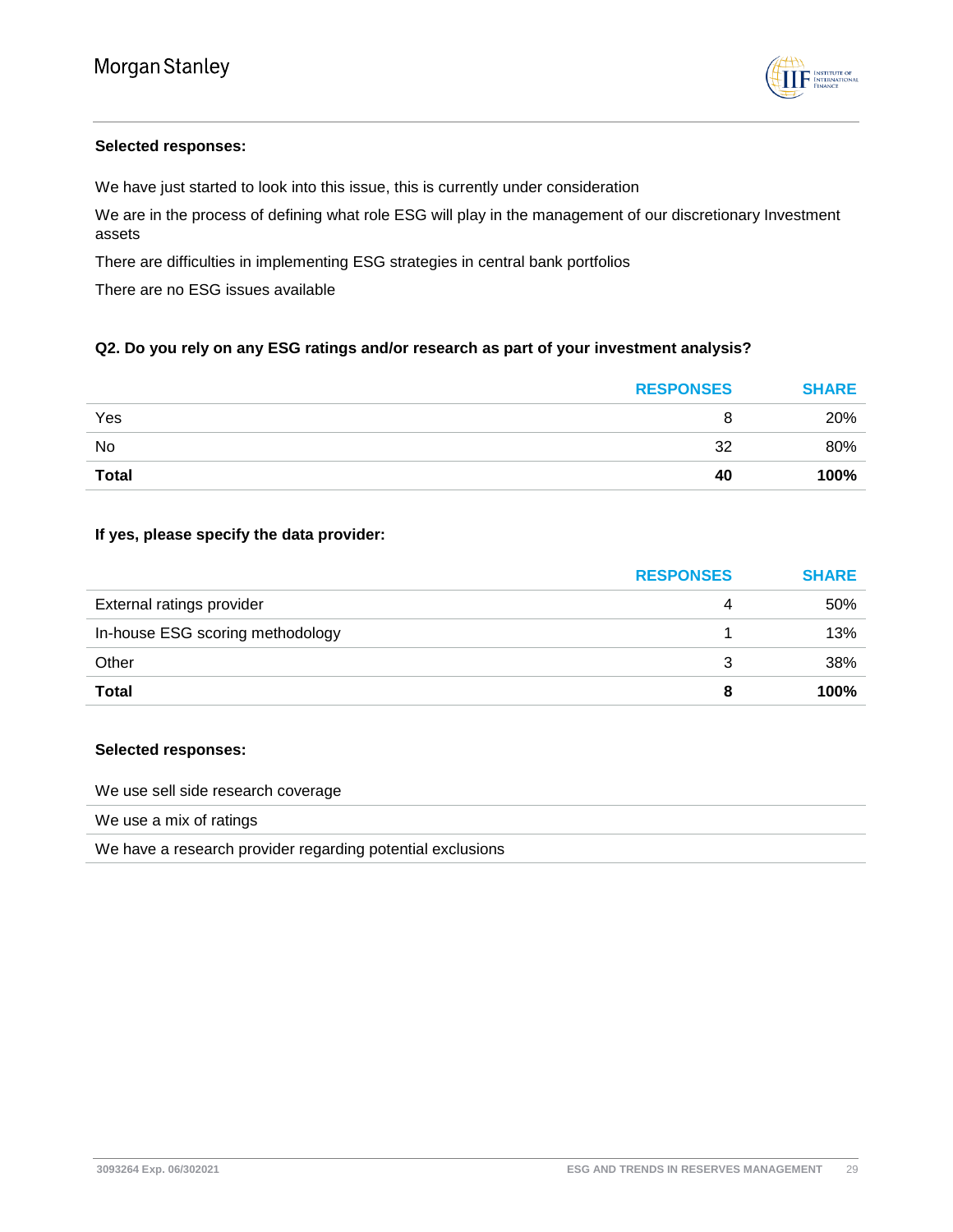

**Q3. Are you already, or are you considering becoming, part of the Network for Greening the Financial System (NGFS) and/or aligning your institution with the recommendations of the Task Force for Climate-related Financial Disclosures (TCFD)? Please select all that apply**

|              | <b>RESPONSES</b> | <b>SHARE</b> |
|--------------|------------------|--------------|
| Yes (NGFS)   | 16               | 40%          |
| Yes (TCFD)   | 5                | 13%          |
| No           | 22               | 55%          |
| <b>Total</b> | 40               | 100%         |

**If yes, would this also include developing some climate stress testing or scenarios?**

|              | <b>RESPONSES</b> | <b>SHARE</b> |
|--------------|------------------|--------------|
| Yes          | 6                | 40%          |
| No           | Q                | 60%          |
| <b>Total</b> | 15               | 100%         |

## <span id="page-29-0"></span>**Allocation Strategy**

#### **Q4. Which currencies are currently part of your FX reserves?**

|            | <b>Yes</b>     | <b>Could Consider in the</b><br><b>Next 12-24 Months</b> | <b>Highly Unlikely to Be</b><br><b>Included</b> | <b>Total</b> |
|------------|----------------|----------------------------------------------------------|-------------------------------------------------|--------------|
| <b>USD</b> | 38             | 0                                                        | 0                                               | 38           |
| <b>EUR</b> | 31             | 0                                                        | 0                                               | 31           |
| <b>JPY</b> | 25             | $\overline{2}$                                           | 3                                               | 30           |
| <b>GBP</b> | 25             |                                                          | 3                                               | 29           |
| CAD        | 20             | 4                                                        |                                                 | 25           |
| <b>AUD</b> | 17             | 3                                                        |                                                 | 21           |
| CNH/CNY    | 20             | 3                                                        | $\overline{2}$                                  | 25           |
| <b>KRW</b> | $\sqrt{5}$     |                                                          | 9                                               | 15           |
| <b>CHF</b> | 10             |                                                          | 6                                               | 17           |
| <b>MXN</b> | 2              |                                                          | 9                                               | 12           |
| <b>NOK</b> | 10             | 2                                                        | 5                                               | 17           |
| <b>SKK</b> | $\sqrt{5}$     | $\overline{2}$                                           | 5                                               | 12           |
| <b>DKK</b> | 7              | $\overline{\mathbf{4}}$                                  | 5                                               | 16           |
| ZAR        | 4              | 1                                                        | 8                                               | 13           |
| SGD        | 4              | $\overline{2}$                                           | 7                                               | 13           |
| <b>HUF</b> | 1              | 0                                                        | 10                                              | 11           |
| <b>PLN</b> | 2              | 1                                                        | 9                                               | 12           |
| <b>CZK</b> | $\overline{2}$ | $\overline{2}$                                           | 8                                               | 12           |
| <b>BRL</b> | $\overline{2}$ | 1                                                        | $9$                                             | 12           |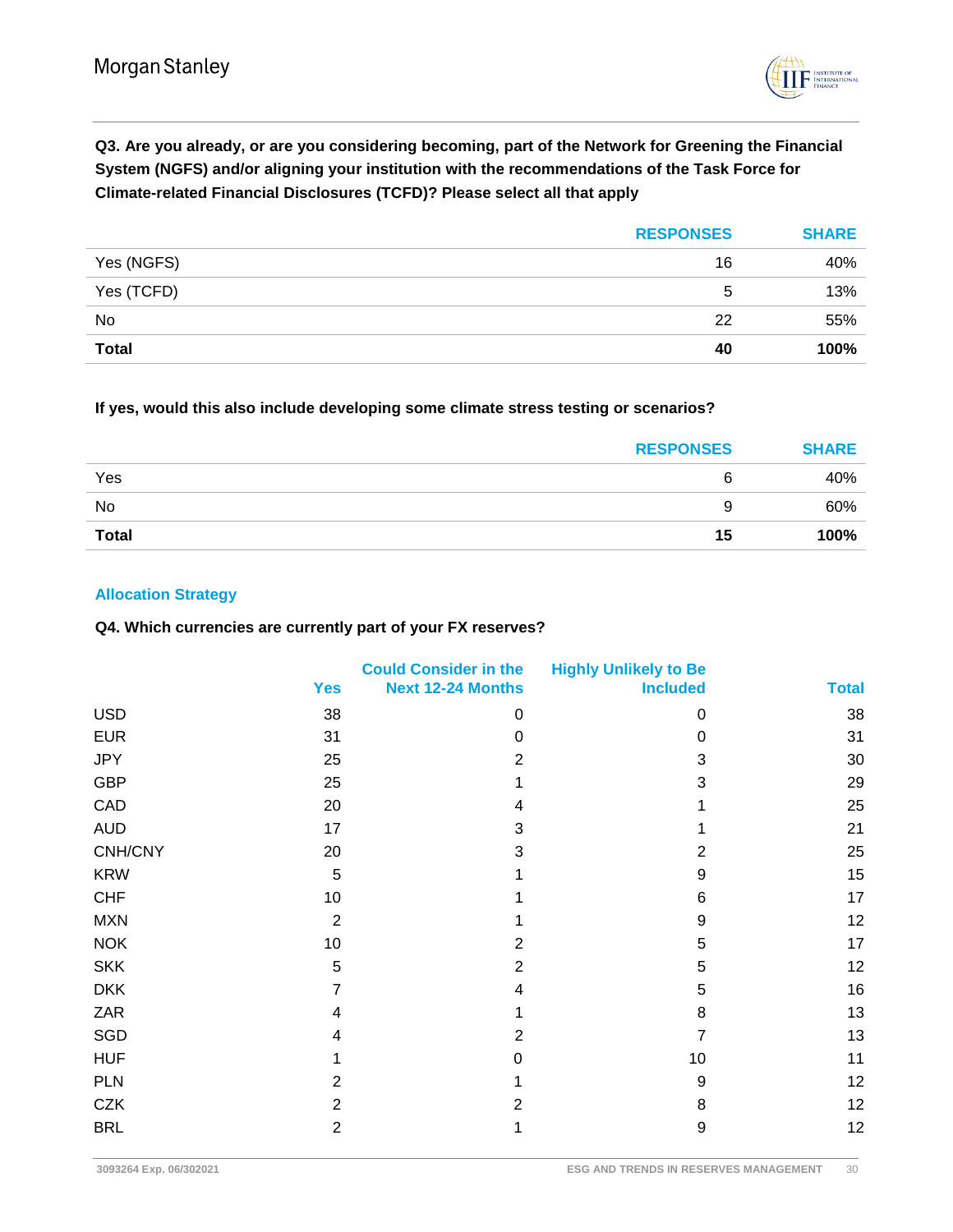

# **Q5. What are the main drivers for the decision on how to allocate reserves between the various currencies? (Please select all that apply).**

|                              | <b>RESPONSES</b> | <b>SHARE</b> |
|------------------------------|------------------|--------------|
| Liquidity                    | 23               | 61%          |
| Sovereign rating             | 17               | 45%          |
| Balance of trade             | 12               | 32%          |
| Legal guidelines             | 10               | 26%          |
| Geo-political considerations | 7                | 18%          |
| Exchange rate stabilisation  | 6                | 16%          |
| Other (please specify)       | 22               | 58%          |
| <b>Total respondents</b>     | 38               | 100%         |

#### **Selected responses:**

Risk management considerations combined with needs in terms of currencies of interventions

Hedged returns relative to risks determine our allocation

Adequate diversification, depth and liquidity of financial markets, bank liquidity needs i.e. contingency reasons

Legal certainty, rule of law, contract enforcement, volatility against domestic currency

External liabilities, public debt currency composition

Mandate guidelines, strategic asset allocation

Negative correlations

Yields in specific currencies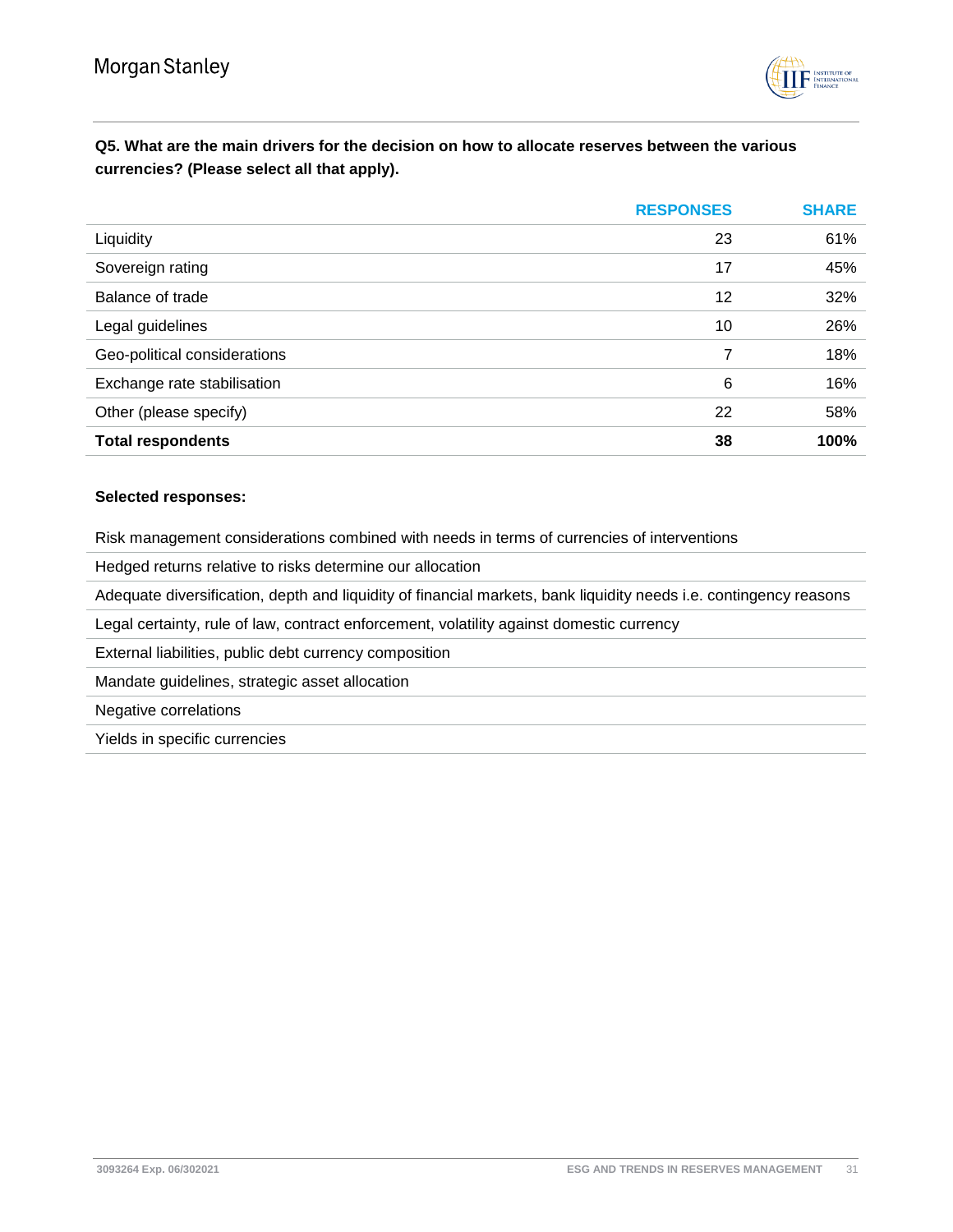

# **Q6. Which asset classes do you currently manage?**

|                                     | <b>Internally</b>       | <b>Externally</b>       | <b>Either Internally</b><br>or Externally | <b>Outside</b><br><b>Investment</b> |              |
|-------------------------------------|-------------------------|-------------------------|-------------------------------------------|-------------------------------------|--------------|
|                                     | <b>Managed</b>          | <b>Managed</b>          | <b>Managed</b>                            | <b>Universe</b>                     | <b>Total</b> |
| <b>Bills</b>                        | 25                      | 2                       | 3                                         | $\mathbf 0$                         | 30           |
| Supranationals/Agencies             | 25                      | $\overline{2}$          | 3                                         | $\mathbf 0$                         | 30           |
| Spot - Swaps/Forwards               | 25                      | $\overline{2}$          | 3                                         | $\mathbf 0$                         | 30           |
| Government bonds                    | 23                      | 1                       | 3                                         | $\mathbf 0$                         | 27           |
| Deposits                            | 27                      | $\boldsymbol{0}$        | 3                                         | $\overline{2}$                      | 32           |
| <b>Futures</b>                      | 20                      | $\overline{2}$          | $\overline{2}$                            | $\overline{2}$                      | 26           |
| Reverse repo                        | 22                      | $\overline{2}$          | 1                                         | 3                                   | 28           |
| Repo                                | 22                      | 1                       | 1                                         | $\overline{4}$                      | 28           |
| Covered bonds                       | 18                      | 3                       | $\overline{2}$                            | $\,6$                               | 29           |
| Gold                                | 22                      | $\mathbf 0$             | 3                                         | $\overline{7}$                      | 32           |
| Inflation linked bonds              | 13                      | $\overline{\mathbf{4}}$ | 1                                         | $6\phantom{1}6$                     | 24           |
| Swaps                               | 13                      | 1                       | $\overline{2}$                            | 8                                   | 24           |
| Agency mortgage backed securities   | 4                       | 9                       | 1                                         | 11                                  | 25           |
| Green, social, sustainability Bonds | 10                      | $\boldsymbol{0}$        | $\overline{2}$                            | 10                                  | 22           |
| Emerging markets bonds              | $6\phantom{1}6$         | $\overline{\mathbf{4}}$ | $\mathbf 0$                               | 11                                  | 21           |
| Options                             | 5                       | $\overline{2}$          | 1                                         | 9                                   | 17           |
| <b>Financial credit</b>             | 8                       | 1                       | $\overline{2}$                            | 13                                  | 24           |
| Corporate credit IG                 | $6\phantom{1}6$         | 3                       | $\overline{2}$                            | 13                                  | 24           |
| Equities                            | $\overline{\mathbf{4}}$ | 6                       | 1                                         | 15                                  | 26           |
| Asset backed securities             | $\overline{\mathbf{4}}$ | $\overline{\mathbf{4}}$ | $\mathbf 0$                               | 13                                  | 21           |
| Algorithms                          | 4                       | $\boldsymbol{0}$        | $\mathbf 0$                               | 12                                  | 16           |
| <b>Private Equity</b>               | 1                       | 1                       | $\mathbf 0$                               | 19                                  | 21           |
| <b>Real Estate</b>                  | 1                       | 1                       | $\boldsymbol{0}$                          | 19                                  | 21           |
| Corporate credit HY                 | $\boldsymbol{0}$        | 1                       | $\boldsymbol{0}$                          | 18                                  | 19           |
| Infrastructure                      | 1                       | $\mathbf 0$             | $\boldsymbol{0}$                          | 19                                  | 20           |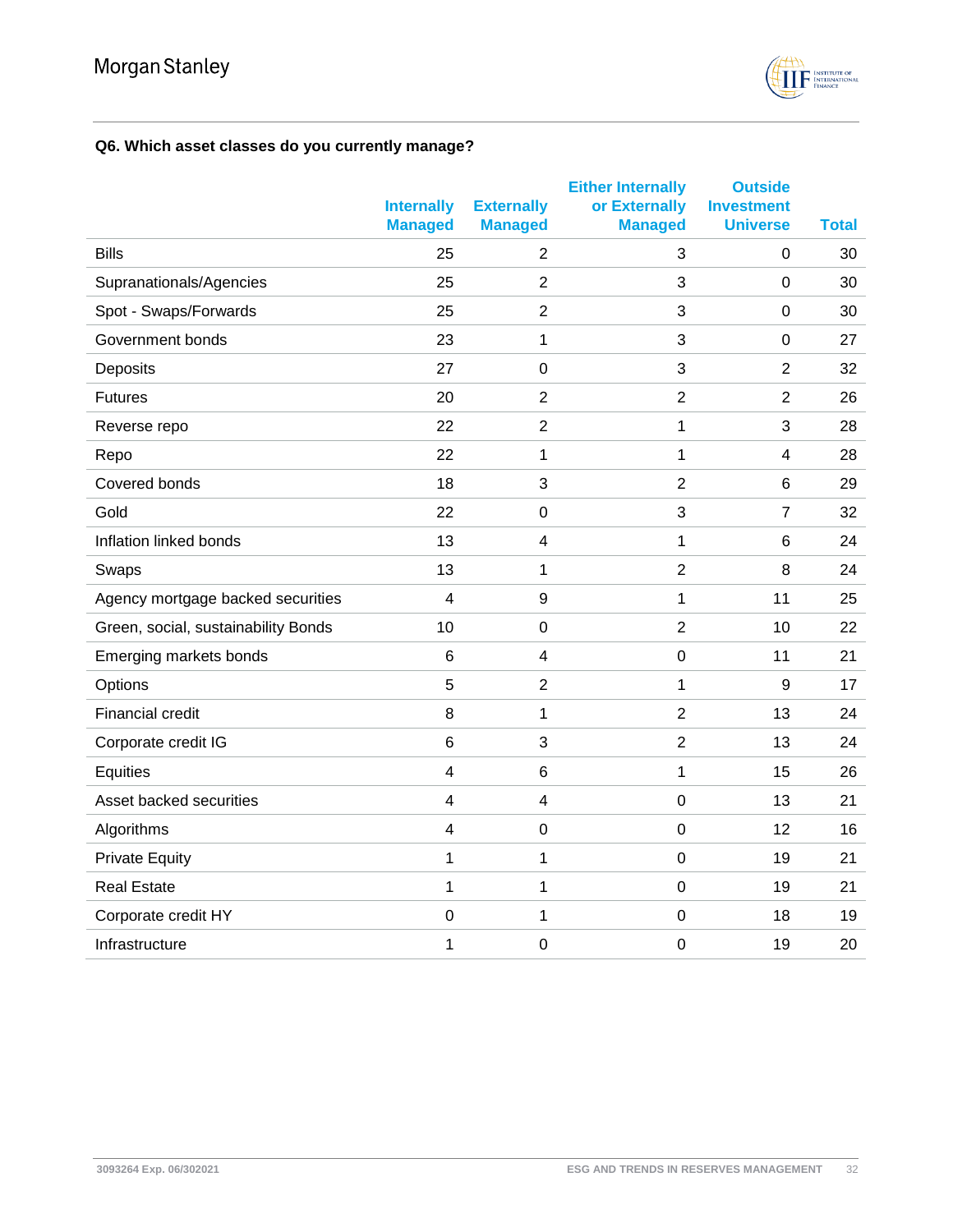

# **To which assets do you expect to increase / decrease exposure in the next 24 months? Selected responses:**

We expect to increase exposure to green, social, and sustainable assets, but only if eligible – meaning from AAA or government-related issuers.

We expect to increase exposure to government agencies and supranationals

We expect to increase exposure to swaps, forwards and ETFs

We expect to increase exposure to equities and EMD

We expect to increase exposure to MBS

We expect to increase exposure to linkers and swaps

We expect to keep our EUR & USD exposure similar to our strategic allocation that is determined on an annual basis. We do not expect significant changes in the strategic allocation in the next 24 months.

# **Q7. On a relative basis versus five years ago, which of the following do you think has become more important when deciding on asset allocation?**

|                          | <b>RESPONSES</b> | <b>SHARE</b> |
|--------------------------|------------------|--------------|
| Return                   | 14               | 37%          |
| Capital preservation     | 12               | 32%          |
| Liquidity                | 9                | 24%          |
| Other (please specify)   | 4                | 11%          |
| <b>Total respondents</b> | 38               | 100%         |

#### **Selected responses:**

The potential to integrate ESG/Sustainable investment criteria within the external reserves, as well as concentration risk, has become more important to us

Liquidity, capital preservation and return have all become more important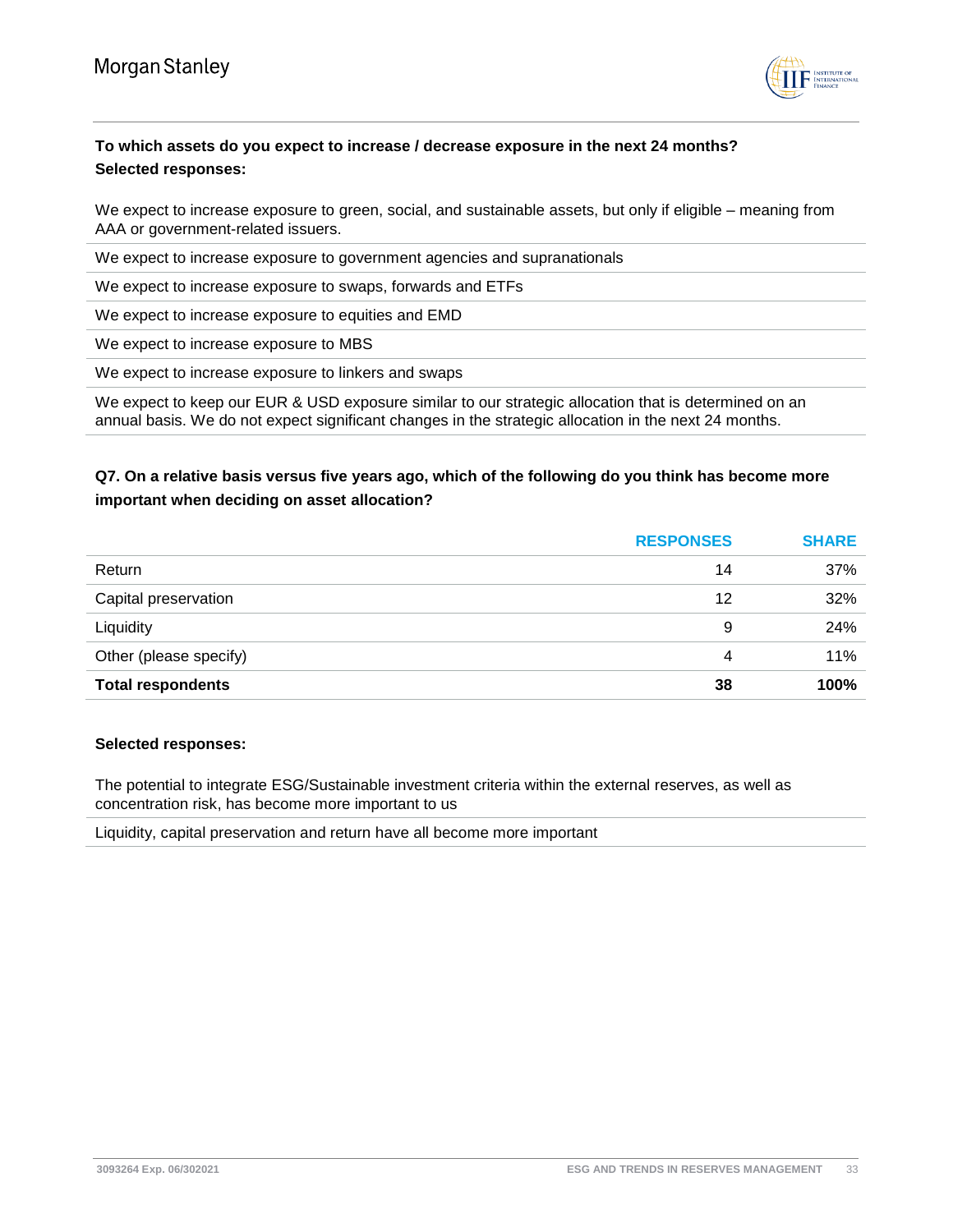

# **Q8. Do you have a minimum rating threshold?**

|                          | <b>RESPONSES</b> | <b>SHARE</b> |
|--------------------------|------------------|--------------|
| Yes (please specify)     | 34               | 92%          |
| No                       |                  | 8%           |
| <b>Total respondents</b> | 37               | 100%         |

# **If yes, please specify:**

|              | <b>RESPONSES</b>        | <b>SHARE</b> |
|--------------|-------------------------|--------------|
| AAA          | 1                       | $3%$         |
| AAA-         | $\boldsymbol{0}$        | $0\%$        |
| AA+          | $\pmb{0}$               | $0\%$        |
| AA           | 3                       | 9%           |
| AA-          | 5                       | 15%          |
| $A+$         | $\overline{2}$          | 6%           |
| $\mathsf A$  | $\overline{4}$          | 12%          |
| A-           | 10                      | 30%          |
| BBB+         | 1                       | 3%           |
| <b>BBB</b>   | $\overline{\mathbf{4}}$ | 12%          |
| BBB-         | $\,6$                   | 18%          |
| <b>Total</b> | 33                      | 100%         |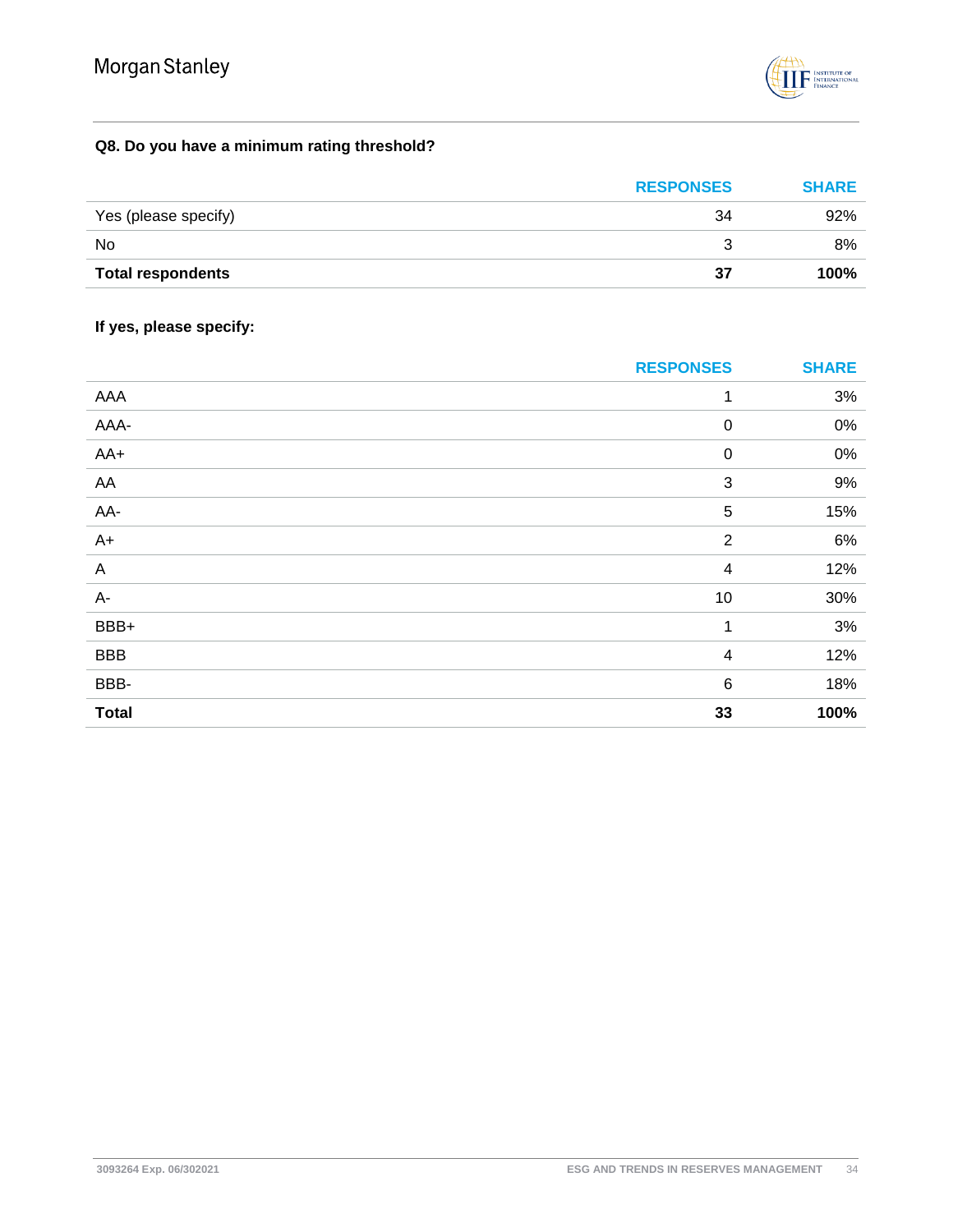

## **Q9. What is the average duration of your reserves?**

|              | <b>RESPONSES</b> | <b>SHARE</b> |
|--------------|------------------|--------------|
| 0.5 years    | 3                | 10%          |
| 1.0          | 6                | 21%          |
| 1.5          | 3                | 10%          |
| 2.0          | 5                | 17%          |
| 2.5          | 5                | 17%          |
| 3.0          | 2                | 7%           |
| More         | 5                | 17%          |
| <b>Total</b> | 29               | 100%         |

## **Q9a. How does duration vary between the asset classes and currencies in your portfolio? Selected responses:**

Duration does not vary much between the asset classes and currencies

Duration differs depending on asset classes and currencies

Duration varies depending on our views on future interest rates

Around 70% are from TD, 26% fixed income (0-3 years), 4% cash. in terms of Currencies, mainly come from USD (TM and fixed income exposure)

Duration for deposits is 0.25 years, for government bonds it is 1.50 years

Our FI positions in EUR/USD/GBP are mostly in the 3-7 year bracket, the rest is mostly cash

Our trading portfolios are 1.5 years for EUR and 1.0 years for USD, for our held-to-maturity assets maximum duration is 5.0 years

We tend to add non USD currencies through long duration positions due to the diversification benefits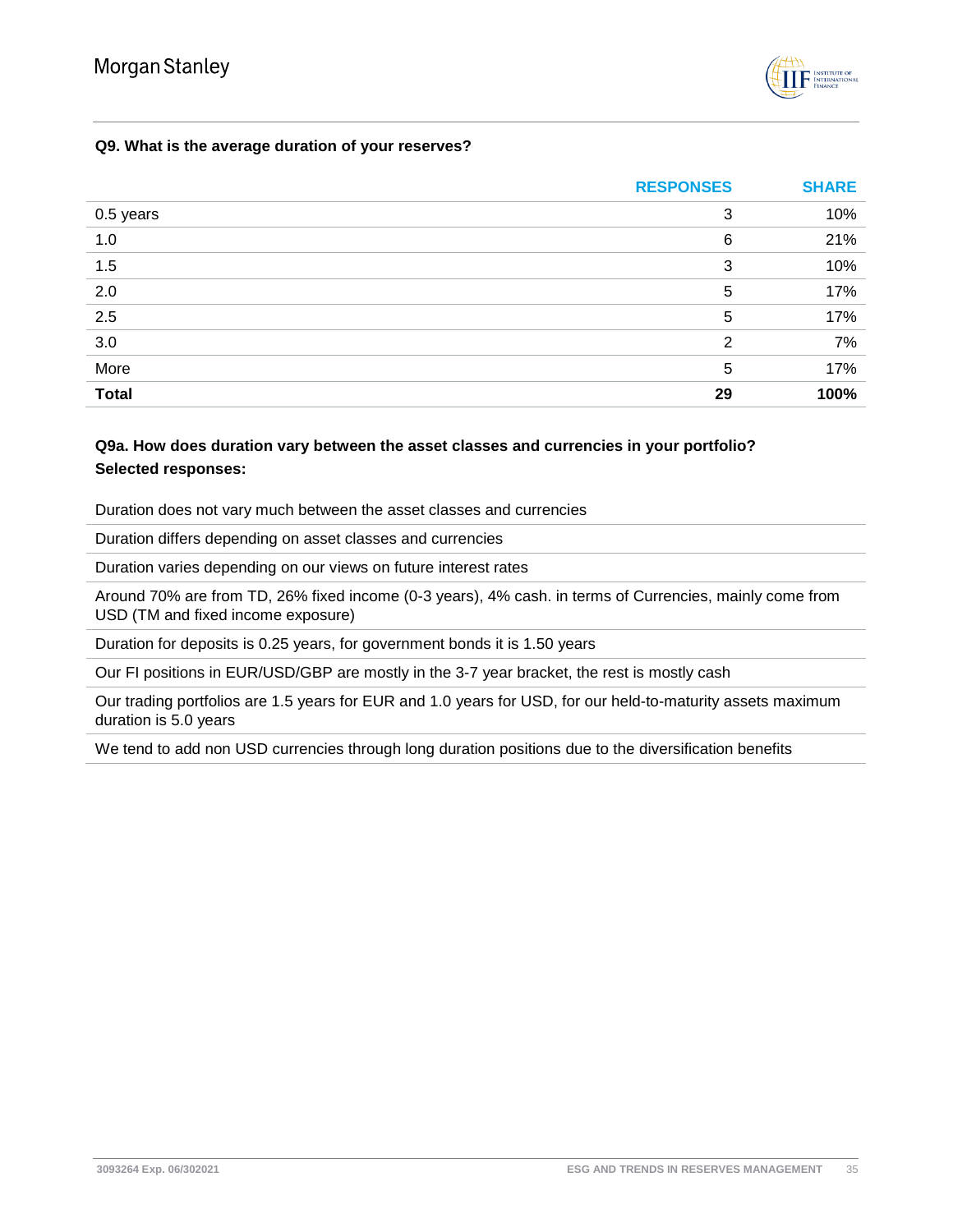

# **Q10. Compared to 2 years ago has the proportion of your execution via electronic trading venues increased, decreased, or stayed roughly the same?**

|                          | <b>RESPONSES</b> | <b>SHARE</b> |
|--------------------------|------------------|--------------|
| Stayed roughly the same  | 19               | 49%          |
| Increased                | 19               | 49%          |
| Decreased                |                  | 3%           |
| <b>Total respondents</b> | 39               | 100%         |

#### <span id="page-35-0"></span>**External Mandates**

#### **Q11. What approximate proportion of your reserves is managed externally?**

|                | <b>RESPONSES</b> | <b>SHARE</b> |
|----------------|------------------|--------------|
| 0%             | 12               | 33%          |
| $0\% < 5\%$    | 10               | 28%          |
| $5\% < 10\%$   | 7                | 19%          |
| $10\% < 20\%$  | $\overline{2}$   | 6%           |
| $20\% < 50\%$  | 3                | 8%           |
| $50\% < 80\%$  |                  | 3%           |
| $80\% < 100\%$ |                  | 3%           |
| <b>Total</b>   | 36               | 100%         |

## **Q11a. Are you planning to increase this proportion in the next 24 months?**

|                          | <b>RESPONSES</b> | <b>SHARE</b> |
|--------------------------|------------------|--------------|
| Yes                      |                  | 31%          |
| No                       | 24               | 69%          |
| <b>Total respondents</b> | 35               | 100%         |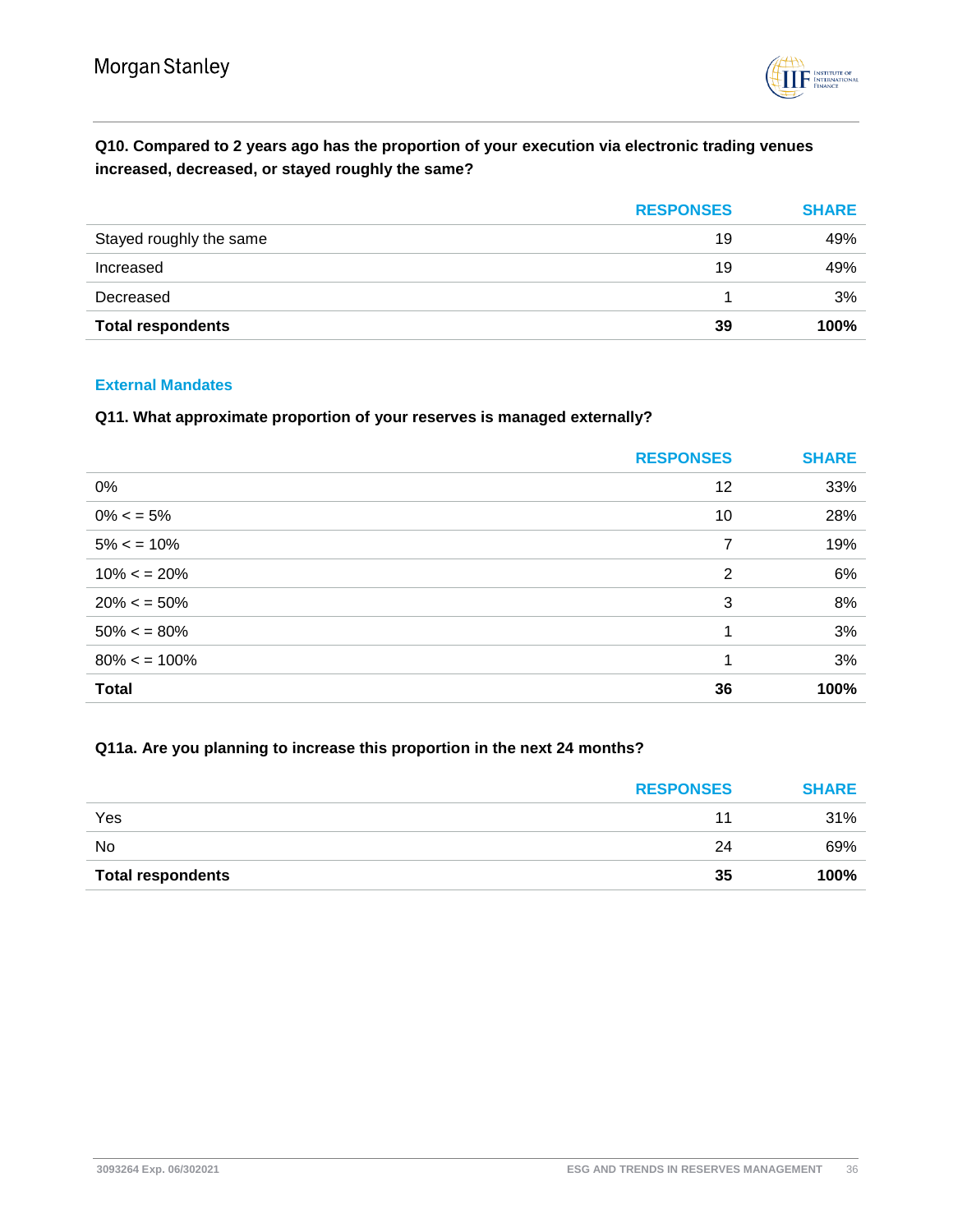

# **Q12. What proportion of your externally managed reserves is in active mandates (as opposed to pure index following mandates)?**

|                | <b>RESPONSES</b> | <b>SHARE</b> |
|----------------|------------------|--------------|
| 0%             | 9                | 31%          |
| $0\% < 25\%$   | 7                | 24%          |
| $25\% < 50\%$  | 2                | 7%           |
| $50\% < 75\%$  | 0                | 0%           |
| $75\% < 100\%$ | 0                | 0%           |
| 100%           | 11               | 38%          |
| <b>Total</b>   | 29               | 100%         |

## **Q12a. Over the next 24 months, do you expect the proportion of your actively managed external mandates to increase, decrease of remain the same (vs all external mandates)?**

|                          | <b>RESPONSES</b> | <b>SHARE</b> |
|--------------------------|------------------|--------------|
| Increase                 | 5                | 17%          |
| Remain the same          | 21               | 70%          |
| Decrease                 | 3                | 10%          |
| <b>Total respondents</b> | 30               | 100%         |

#### **Selected responses:**

Due to a substantial increase in our external reserves, we are planning to diversify the management by increasing allocation to external managers

We have only one external mandate and we are not planning to increase this number

All our equity mandates are passive and all fixed-income mandates are active, we do not plan to change this

We do not plan to change this as the asset allocation of the reserve portfolio is expected to remain somewhat stable over the period

We may decrease the proportion of actively managed external mandates as we are starting to look into passively managed strategies

We are seeking cost savings by managing internally

We may decrease the proportion of active management due to poor alpha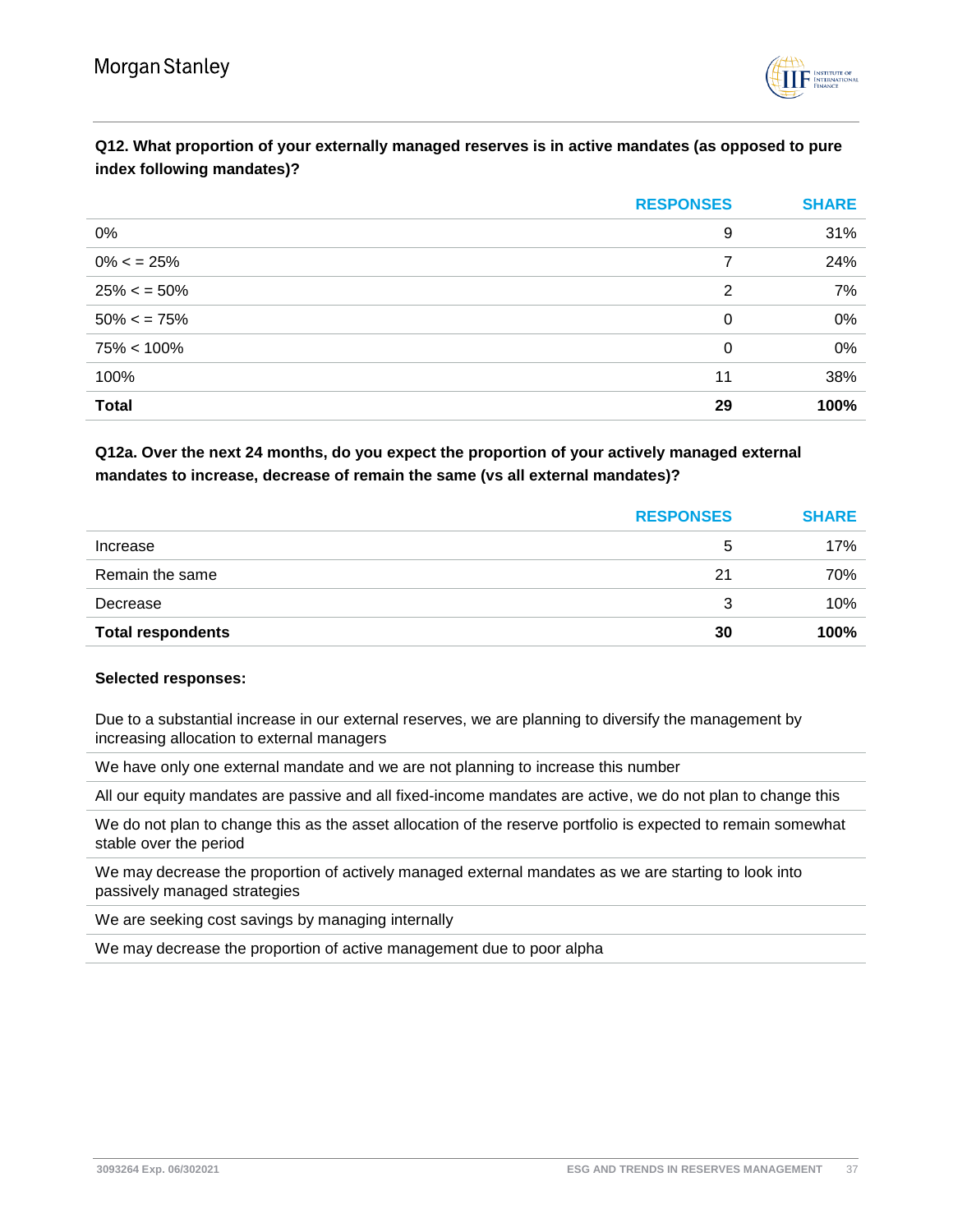

## **Q13. What are the three most important attributes for you when choosing an external manager?**

|                                                 | <b>RESPONSES</b> | <b>SHARE</b> |
|-------------------------------------------------|------------------|--------------|
| Fees                                            | 22               | 69%          |
| Experience and tenure of investment team        | 15               | 47%          |
| Past performance                                | 12               | 38%          |
| Risk management capabilities                    | 11               | 34%          |
| Size of the manager / strategy                  | 8                | 25%          |
| <b>Client services</b>                          | 7                | 22%          |
| Breadth of investment strategies / capabilities | 7                | 22%          |
| Sustainability reputation                       | 3                | 9%           |
| Other (Please specify)                          | 7                | 22%          |
| <b>Total respondents</b>                        | 32               | 100%         |

#### **Selected responses:**

The most important attribute in selecting between external managers is the degree of institutional comfort

The key for us is diversification among different strategies

We also consider the Training/Capacity Building services that they provide to potential clients with similar risk profiles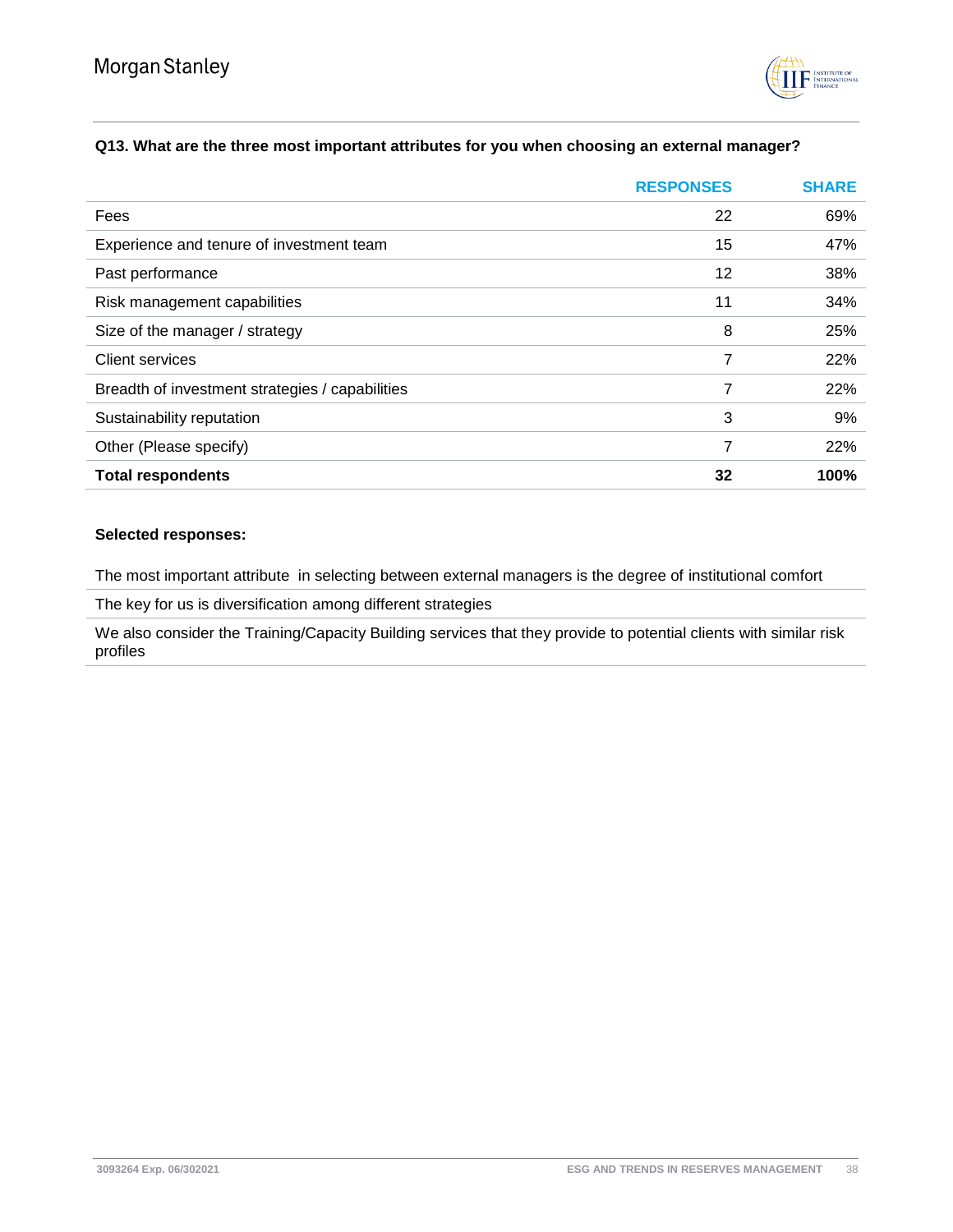

## <span id="page-38-0"></span>**Future Challenges**

# **Q14. How do you see technology affecting the future of reserve management (e.g. Blockchain, cyber security, fintech, AI)?**

**Selected responses:**

We see no imminent impact. We have already implemented changes towards enhancing security, and moving towards more electronic trading.

These technologies will take more time to impact markets than people think

These technologies will need to be monitored and integrated in an adequate and gradual manner, but they are no game changer.

Technology has an important effect. However, as central bank reserve management, in general, has a conservative approach towards technology, change will be slow.

We see no impact in the near future but fintech and AI solutions are on the horizon to support allocation decisions within our mandate, increasing flexibility and allowing less conservative portfolios. Cyber security is an ever present concern and becoming a more of an issue as cybercrimes get more sophisticated and cyber terrorism becomes more of a threat. Blockchain solutions in mainstream finance are further away.

For central banks with a similar risk profile as us, we do not see Blockchain-type currencies affecting the reserves as this kind of instrument will still not be eligible. Other issues (e.g. AI) we do think will affect the way we trade/manage instruments and will require us to implement new risk frameworks and tools.

The impact will be generally positive; technological change has always been a positive driver in financial markets

These technologies will have an important impact on reserve management operations. Technology will (partially) replace some processes e.g. asset allocation, execution

These technologies, as well as algorithmic trading, are having more and more influence on reserves management. This is likely to continue growing over time - not sure exactly where this all ends...

It will enhance analytical capabilities, contribute to the introduction of completely new asset classes

Data Science will help to improve quality of analysis while machine learning will increase the speed of it

We expect technology to change our organizational process, creating better agility, increasing productivity, in order to deliver business value sooner

It is expected to be a net positive with respect to efficiency, investment decisions and risk management. However, it will likely require greater resource allocation. Cyber security is an ongoing concern which is becoming increasingly important

Reserve management may use blockchain technology to record transactions which implies a very strict cyber security framework. In addition, fintech may increase the complexity of the portfolio which could use new instruments.

Cyber security will be essential to ensure confidence in our operations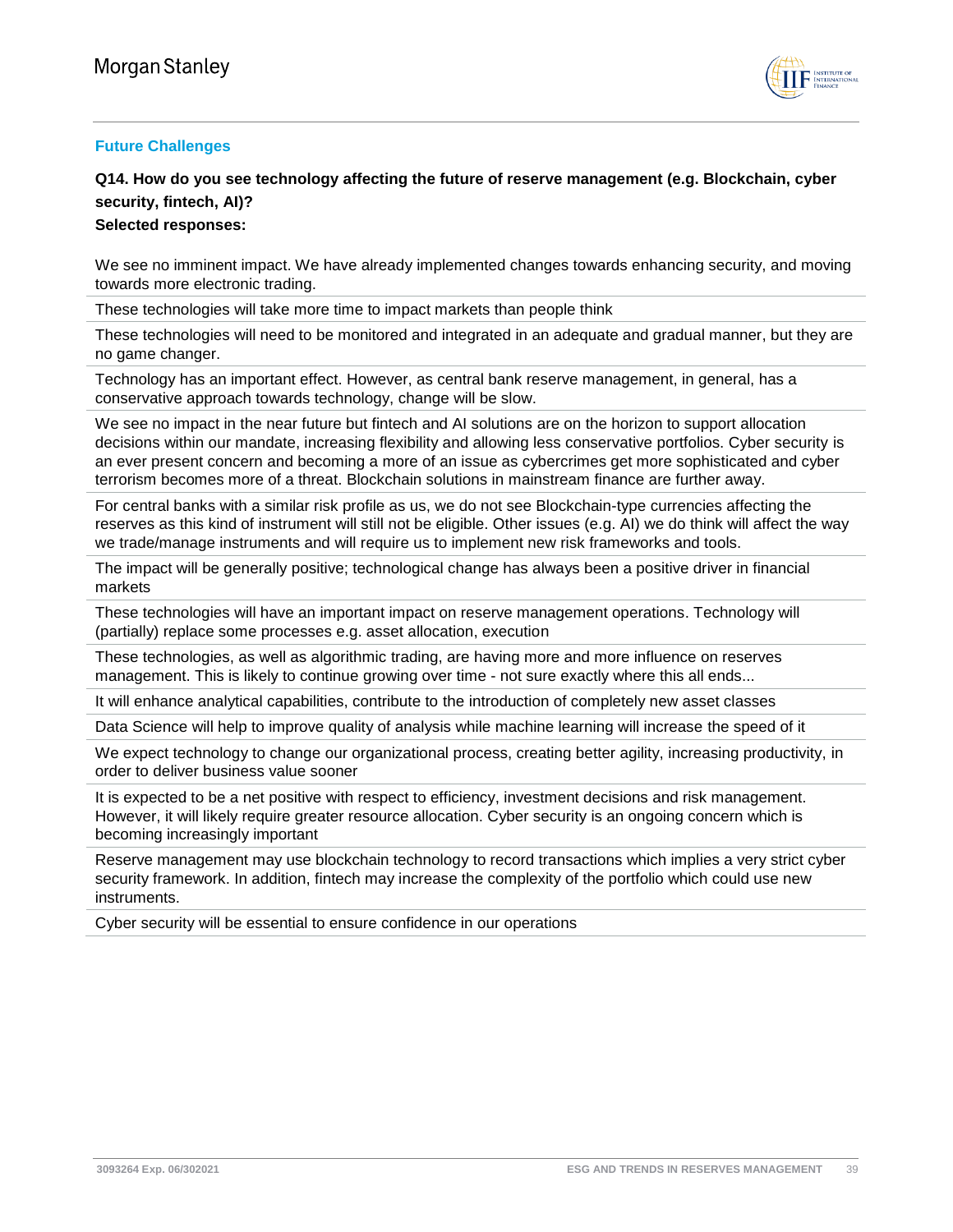

# **Q15. What do you see as the biggest challenges facing the reserves management space in the future? Selected responses:**

The biggest challenge will be the integration of ESG considerations in the investment process, alongside negative rates.

The inclusion of ESG considerations is the biggest challenge facing reserves managers

The biggest challenge for us is the secular low yield environment. There are too many negative-yielding bonds, which makes it very difficult for us to enhance returns while preserving capital and liquidity

The biggest challenge is generating positive returns in a negative interest rates environment.

The biggest challenge is balancing the need for capital preservation and adequate liquidity while continuing to search for yield in a low interest rate environment

The biggest challenge will be meeting return expectations within legal liquidity requirements.

Lack of liquidity will be a key challenge

The biggest challenge is to guarantee the minimum returns on investing (taking into account the cost of holding reserves), in a low interest rate environment by the main central banks.

Negative returns are the biggest challenge, along with increasing legal and administrative requirements

The low expected return environment coupled with increased asset class correlations and increased portfolio risk levels makes managing portfolios challenging.

The biggest challenge we face is increased political influence

The biggest challenge we face is in evolving our organizational structure and roles. Agile working requires a major shift in reserves management, including constant communication to all parties involved

Technological developments and the global financial situation could be the biggest challenges facing the reserves management space in the future. In addition, is the use of quantitative easing going to become normal practice in the future?

Cyber security will be the biggest challenge in the future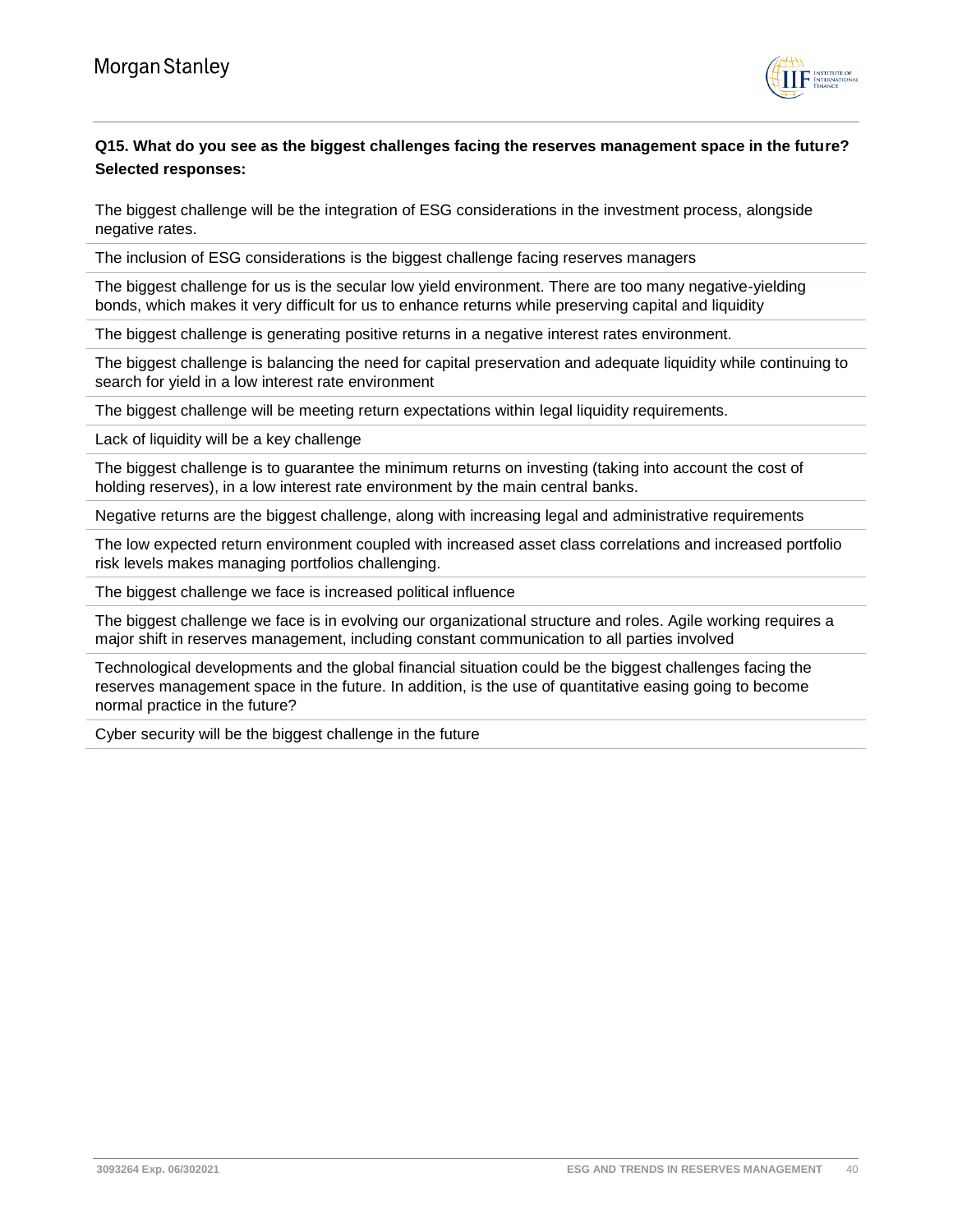

## **RISK CONSIDERATIONS**

**ESG strategies** that incorporate impact investing and/or environmental, social and governance (ESG) factors could result in relative investment performance deviating from other strategies or broad market benchmarks, depending on whether such sectors or investments are in or out of favor in the market. As a result, there is no assurance ESG strategies could result in more favorable investment performance.

There is no assurance that a strategy will achieve its investment objective. Portfolios are subject to **market risk**, which is the possibility that the market values of securities owned by the portfolio will decline. Market values can change daily due to economic and other events (e.g. natural disasters, health crises, terrorism, conflicts and social unrest) that affect markets, countries, companies or governments. It is difficult to predict the timing, duration, and potential adverse effects (e.g. portfolio liquidity) of events. In general, **equity securities'** values also fluctuate in response to activities specific to a company. **Fixed-income securities** are subject to the ability of an issuer to make timely principal and interest payments (credit risk), changes in interest rates (interest rate risk), the creditworthiness of the issuer and general market liquidity (market risk). In a rising interest-rate environment, bond prices may fall and may result in periods of volatility and increased portfolio redemptions. In a declining interest-rate environment, the portfolio may generate less income. Longerterm securities may be more sensitive to interest rate changes. Certain U.S. government securities purchased by the strategy, such as those issued by Fannie Mae and Freddie Mac, are not backed by the full faith and credit of the U.S. It is possible that these issuers will not have the funds to meet their payment obligations in the future. **Public bank loans** are subject to liquidity risk and the credit risks of lower-rated securities. **Highyield securities (junk bonds)** are lower-rated securities that may have a higher degree of credit and liquidity risk. **Sovereign debt securities** are subject to default risk. The **currency market** is highly volatile. Prices in these markets are influenced by, among other things, changing supply and demand for a particular currency; trade; fiscal, money and domestic or foreign exchange control programs and policies; and changes in domestic and foreign interest rates. Investments in foreign markets entail special risks such as currency, political, economic and market risks. **Restricted and illiquid securities** may be more difficult to sell and value than publicly traded securities (liquidity risk).

## **DISTRIBUTION**

This communication is only intended for and will only be distributed to persons resident in jurisdictions where such distribution or availability would not be contrary to local laws or regulations.

**Ireland**: Morgan Stanley Investment Management (Ireland) Limited. Registered Office: The Observatory, 7-11 Sir John Rogerson's, Quay, Dublin 2, Ireland. Registered in Ireland under company number 616662. Regulated by the Central Bank of Ireland. **United Kingdom**: Morgan Stanley Investment Management Limited is authorised and regulated by the Financial Conduct Authority. Registered in England. Registered No. 1981121. Registered Office: 25 Cabot Square, Canary Wharf, London E14 4QA, authorised and regulated by the Financial Conduct Authority. **Dubai**: Morgan Stanley Investment Management Limited (Representative Office, Unit Precinct 3-7th Floor-Unit 701 and 702, Level 7, Gate Precinct Building 3, Dubai International Financial Centre, Dubai, 506501, United Arab Emirates. Telephone: +97 (0)14 709 7158). **Germany**: Morgan Stanley Investment Management Limited Niederlassung Deutschland, Grosse Gallustrasse 18, 60312 Frankfurt am Main, Germany (Gattung: Zweigniederlassung (FDI) gem. § 53b KWG). **Italy**: Morgan Stanley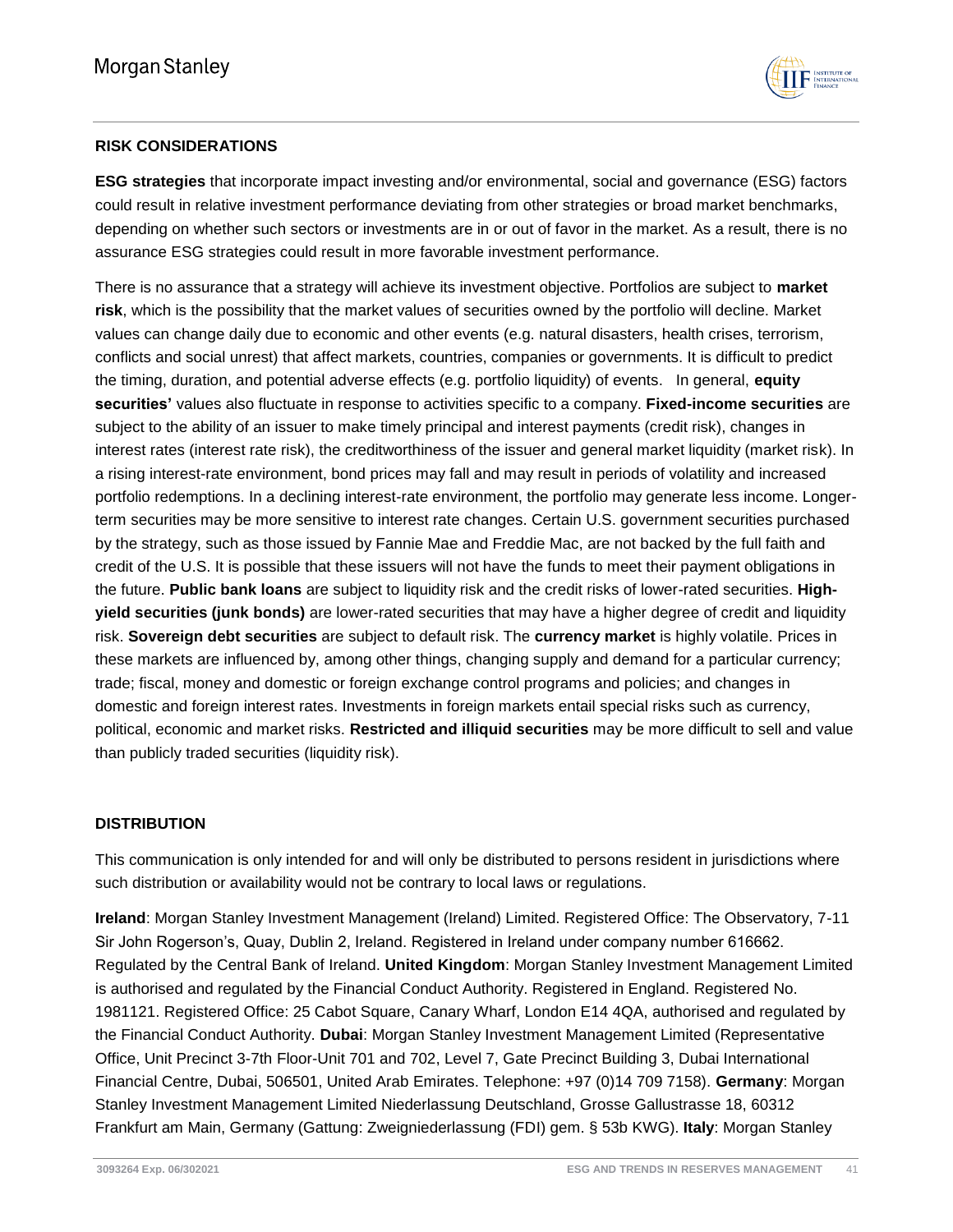

Investment Management Limited, Milan Branch (Sede Secondaria di Milano) is a branch of Morgan Stanley Investment Management Limited, a company registered in the U.K., authorised and regulated by the Financial Conduct Authority (FCA), and whose registered office is at 25 Cabot Square, Canary Wharf, London, E14 4QA. Morgan Stanley Investment Management Limited Milan Branch (Sede Secondaria di Milano) with seat in Palazzo Serbelloni Corso Venezia, 16 20121 Milano, Italy, is registered in Italy with company number and VAT number 08829360968. **The Netherlands**: Morgan Stanley Investment Management, Rembrandt Tower, 11th Floor Amstelplein 1 1096HA, Netherlands. Telephone: 31 2-0462-1300. Morgan Stanley Investment Management is a branch office of Morgan Stanley Investment Management Limited. Morgan Stanley Investment Management Limited is authorised and regulated by the Financial Conduct Authority in the United Kingdom. **Switzerland**: Morgan Stanley & Co. International plc, London, Zurich BranchI Authorised and regulated by the Eidgenössische Finanzmarktaufsicht ("FINMA"). Registered with the Register of Commerce Zurich CHE-115.415.770. Registered Office: Beethovenstrasse 33, 8002 Zurich, Switzerland, Telephone +41 (0) 44 588 1000. Facsimile Fax: +41(0)44 588 1074.

**U.S.**: A separately managed account may not be appropriate for all investors. Separate accounts managed according to the Strategy include a number of securities and will not necessarily track the performance of any index. Please consider the investment objectives, risks and fees of the Strategy carefully before investing. A minimum asset level is required. For important information about the investment manager, please refer to Form ADV Part 2.

**Please consider the investment objectives, risks, charges and expenses of the funds carefully before investing. The prospectuses contain this and other information about the funds. To obtain a prospectus please download one at morganstanley.com/im or call 1-800-548-7786. Please read the prospectus carefully before investing.**

Morgan Stanley Distribution, Inc. serves as the distributor for Morgan Stanley Funds.

# NOT FDIC INSURED | OFFER NO BANK GUARANTEE | MAY LOSE VALUE | NOT INSURED BY ANY FEDERAL GOVERNMENT AGENCY | NOT A BANK DEPOSIT

**Hong Kong**: This document has been issued by Morgan Stanley Asia Limited for use in Hong Kong and shall only be made available to "professional investors" as defined under the Securities and Futures Ordinance of Hong Kong (Cap 571). The contents of this document have not been reviewed nor approved by any regulatory authority including the Securities and Futures Commission in Hong Kong. Accordingly, save where an exemption is available under the relevant law, this document shall not be issued, circulated, distributed, directed at, or made available to, the public in Hong Kong. **Singapore**: This publication should not be considered to be the subject of an invitation for subscription or purchase, whether directly or indirectly, to the public or any member of the public in Singapore other than (i) to an institutional investor under section 304 of the Securities and Futures Act, Chapter 289 of Singapore ("SFA"), (ii) to a "relevant person" (which includes an accredited investor) pursuant to section 305 of the SFA, and such distribution is in accordance with the conditions specified in section 305 of the SFA; or (iii) otherwise pursuant to, and in accordance with the conditions of, any other applicable provision of the SFA. This publication has not been reviewed by the Monetary Authority of Singapore. **Australia**: This publication is disseminated in Australia by Morgan Stanley Investment Management (Australia) Pty Limited ACN: 122040037, AFSL No. 314182, which accept responsibility for its contents. This publication, and any access to it, is intended only for "wholesale clients" within the meaning of the Australian Corporations Act. **Japan**: For professional investors, this document is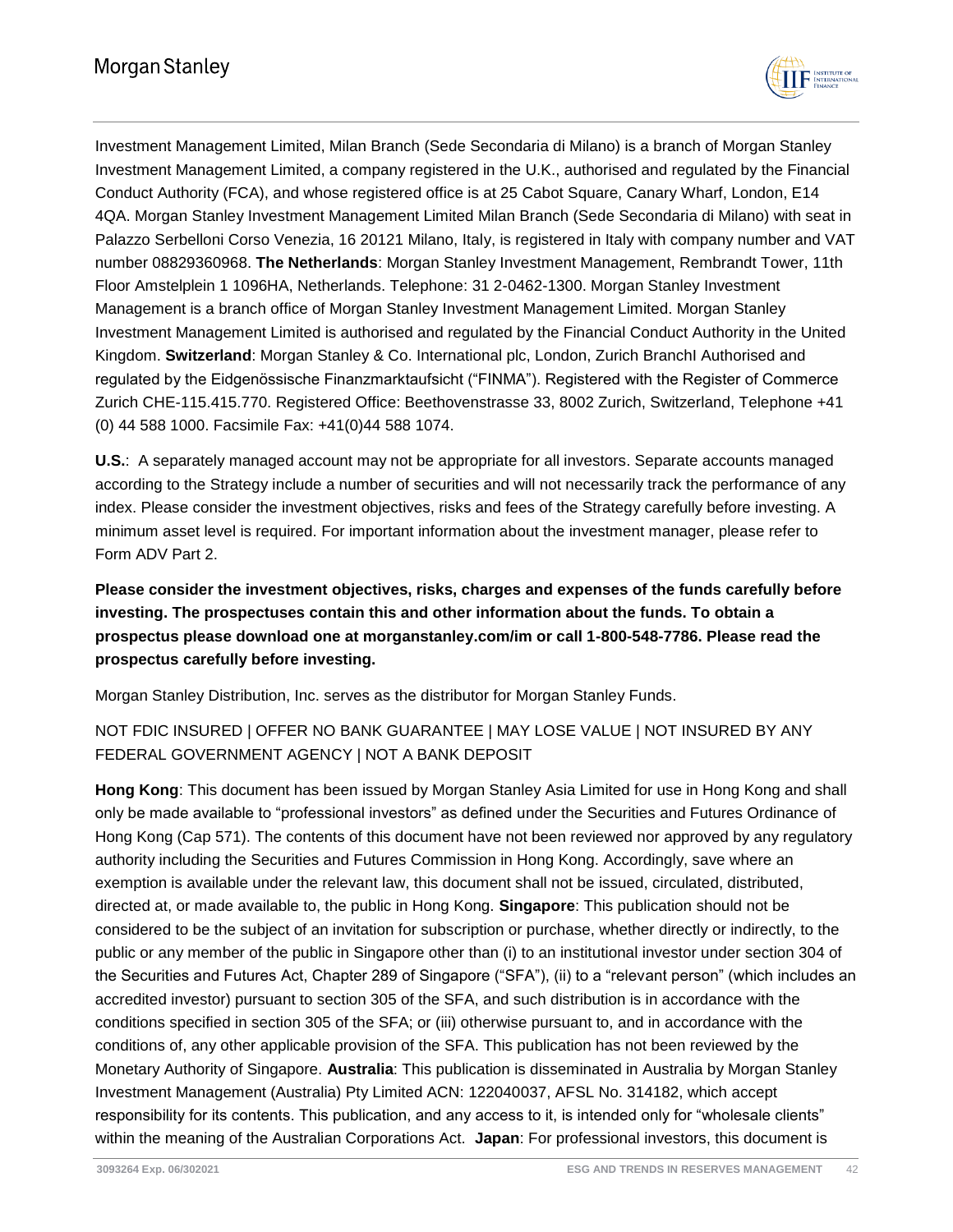

circulated or distributed for informational purposes only. For those who are not professional investors, this document is provided in relation to Morgan Stanley Investment Management (Japan) Co., Ltd. ("MSIMJ")'s business with respect to discretionary investment management agreements ("IMA") and investment advisory agreements ("IAA"). This is not for the purpose of a recommendation or solicitation of transactions or offers any particular financial instruments. Under an IMA, with respect to management of assets of a client, the client prescribes basic management policies in advance and commissions MSIMJ to make all investment decisions based on an analysis of the value, etc. of the securities, and MSIMJ accepts such commission. The client shall delegate to MSIMJ the authorities necessary for making investment. MSIMJ exercises the delegated authorities based on investment decisions of MSIMJ, and the client shall not make individual instructions. All investment profits and losses belong to the clients; principal is not guaranteed. Please consider the investment objectives and nature of risks before investing. As an investment advisory fee for an IAA or an IMA, the amount of assets subject to the contract multiplied by a certain rate (the upper limit is 2.20 percent per annum (including tax)) shall be incurred in proportion to the contract period. For some strategies, a contingency fee may be incurred in addition to the fee mentioned above. Indirect charges also may be incurred, such as brokerage commissions for incorporated securities. Since these charges and expenses are different depending on a contract and other factors, MSIMJ cannot present the rates, upper limits, etc. in advance. All clients should read the Documents Provided Prior to the Conclusion of a Contract carefully before executing an agreement. This document is disseminated in Japan by MSIMJ, Registered No. 410 (Director of Kanto Local Finance Bureau (Financial Instruments Firms)), Membership: the Japan Securities Dealers Association, The Investment Trusts Association, Japan, the Japan Investment Advisers Association and the Type II Financial Instruments Firms Association.

## **IMPORTANT INFORMATION**

**EMEA**: This communication has been issued by Morgan Stanley Investment Management Limited ("MSIM"). Authorised and regulated by the Financial Conduct Authority. Registered in England No. 1981121. Registered Office: 25 Cabot Square, Canary Wharf, London E14 4QA.

There is no guarantee that any investment strategy will work under all market conditions, and each investor should evaluate their ability to invest for the long-term, especially during periods of downturn in the market. Prior to investing, investors should carefully review the strategy's / product's relevant offering document. There are important differences in how the strategy is carried out in each of the investment vehicles.

A separately managed account may not be appropriate for all investors.

Separate accounts managed according to the Strategy include a number of securities and will not necessarily track the performance of any index. Please consider the investment objectives, risks and fees of the Strategy carefully before investing.

The views and opinions are those of the author or the investment team as of the date of preparation of this material and are subject to change at any time due to market or economic conditions and may not necessarily come to pass. Furthermore, the views will not be updated or otherwise revised to reflect information that subsequently becomes available or circumstances existing, or changes occurring, after the date of publication. The views expressed do not reflect the opinions of all investment teams at Morgan Stanley Investment Management (MSIM) or the views of the firm as a whole, and may not be reflected in all the strategies and products that the Firm offers.